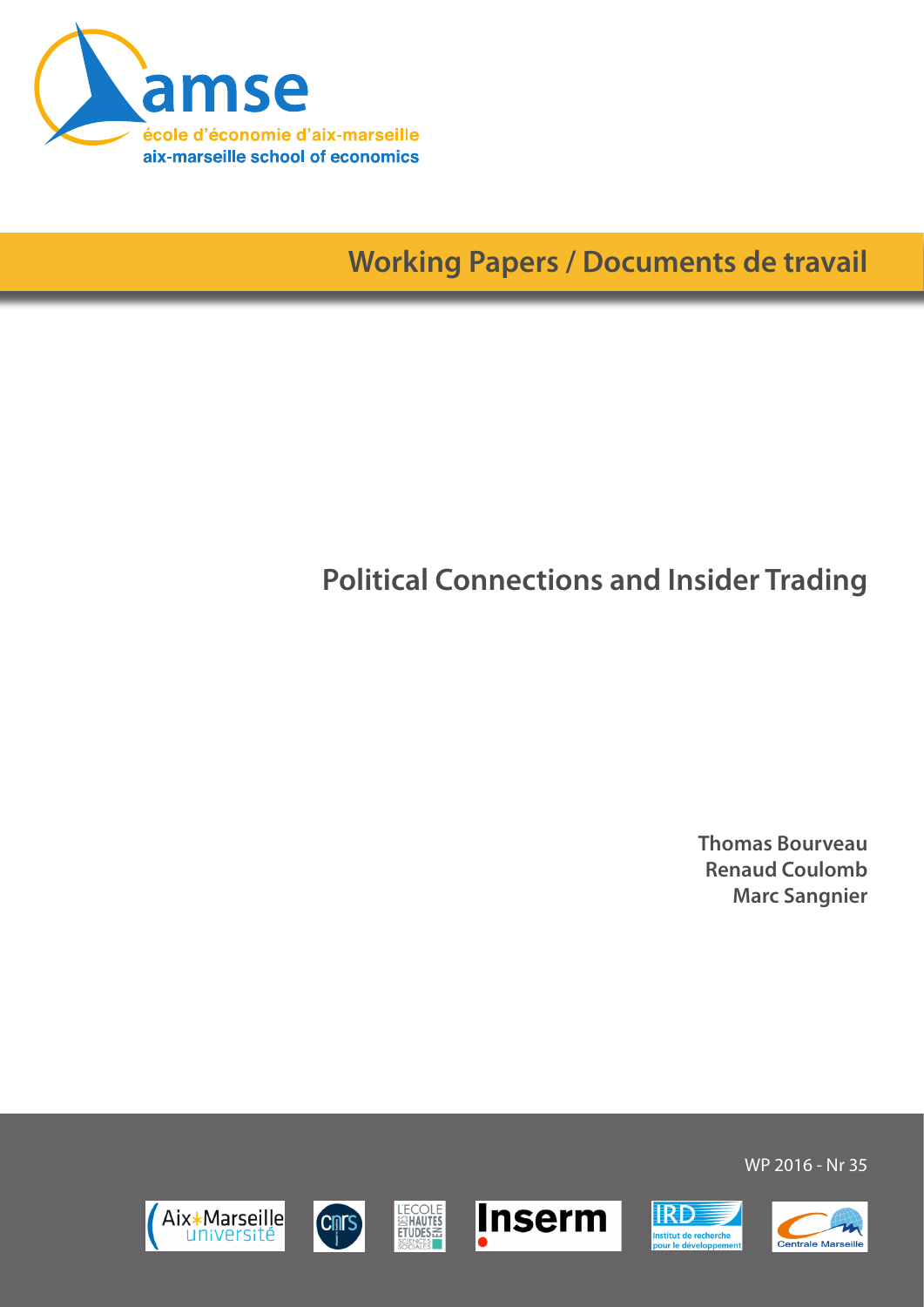## Political Connections and Insider Trading<sup>∗</sup>

Thomas Bourveau*<sup>a</sup>* Renaud Coulomb*<sup>b</sup>* Marc Sangnier*<sup>c</sup>*

October 2016

#### **Abstract**

This paper investigates whether political connections affect individuals' propensity to engage in illegal activities in financial markets. We use the 2007 French presidential election as marker of change in the value of political connections, in a difference-indifferences research design. We examine the behavior of directors of publicly listed companies who are connected to the future president through campaign donations or direct friendships, relative to that of other non-connected directors, before and after the election. We uncover indirect evidence that connected directors do more illegal insider trading after the election. More precisely, we find that purchases by connected directors trigger larger abnormal returns, and that connected directors are more likely not to comply with trading disclosure requirements and to trade closer to major corporate events.

Keywords: Political Connections, White-Collar Crime, Insider Trading.

JEL Codes: D72, G14, G18, G38, K22, K42

*<sup>b</sup>*University of Melbourne. Mail: renaud.coulomb@unimelb.edu.au

<sup>∗</sup>We greatly appreciate comments and suggestions by Pat Akey, John Bizjak, Yann Bramoull´e, Quoc-Anh Do, Raymond Fisman, Denis Gromb, Philip Joos, Yotam Kaplan, Paul Maarek, Alexei Ovtchinnikov, Julia Reynolds, Pablo Ruiz-Verdú, Ahmed Tahoun, David Thesmar, Laurence Van Lent, Luigi Zingales as well as by seminar participants at University of Carlos III, Institute of Economics of Barcelona, Aix-Marseille School of Economics, University of Melbourne, University of Namur, Hong Kong University of Science and Technology, Hong Kong University, Hong Kong Polytechnic University, Chinese University of Hong Kong, University of Cergy-Pontoise, and audiences at the 6*th* INSEAD Finance PhD Conference, the 2015 meeting of the European Public Choice Society, the 2015 meeting of the American Law and Economics Association, the 2015 Tilburg Accounting Spring Camp, the 2015 MIT Asia Conference in Accounting and the 2015 European Association of Law & Economics Annual Conference. We acknowledge financial support from Paris School of Economics Research Fund. Special thanks go to Fabrice Arfi and Mathilde Mathieu from Mediapart.fr for providing us with the list of UMP contributors.

*<sup>a</sup>*Hong Kong University of Science and Technology. Mail: actb@ust.hk

*<sup>c</sup>*Aix-Marseille Univ. (Aix-Marseille School of Economics), CNRS & EHESS. Mail: marc.sangnier@univamu.fr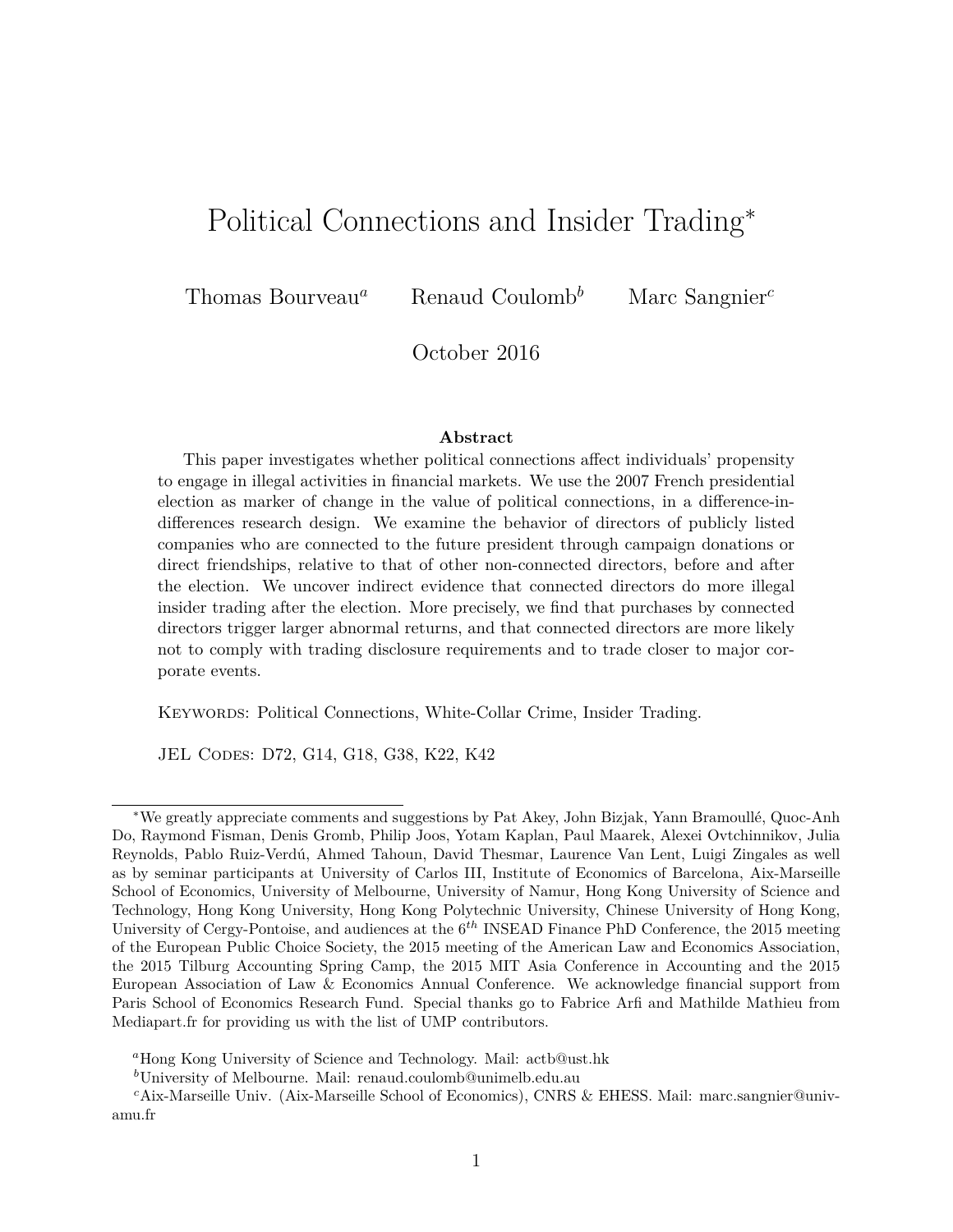### **1 Introduction**

The economic literature has uncovered a variety of factors that can lead individuals to rationally commit crimes. A major consideration is the expected cost of being caught and punished. This cost depends both on the performance of judicial authorities and on the individual's own assets—such as his social network—that can be used to reduce his exposure to prosecution. In this paper, we investigate whether political connections affect an individual's propensity to engage in illegal insider trading on financial markets.

Insider trading based on private information is recognized as a crime and regulated in most countries. Its regulation is generally driven by the expected costs to society of such practices. Illegal insider trading can have a detrimental effect, reducing the public's trust of the stock market, discouraging outsiders from investing investments and also creating situations of conflict of interests for board members.<sup>1</sup>

Detailed and comprehensive information on trades by directors of French listed companies around the time of the 2007 French presidential election allow us to use a differencein-differences setting to investigate whether directors connected to Nicolas Sarkozy—the winning candidate—modified their behavior on financial markets in response to his new powers. We define affiliates of Nicolas Sarkozy from his known friendships with businessmen and from the leaked list of major individual contributors to his political campaign. We uncover indirect evidence that connected directors do more illegal insider trading after the election. More precisely, our results suggest that directors connected to Nicolas Sarkozy tended to trade more on private information about their company's stocks after Sarkozy's victory relative to different control groups of non-connected directors. They were also more likely not to comply with legal trade reporting requirements, and appear to have traded closer to their firm's announcements of results. To the best of our knowledge, this paper is

<sup>&</sup>lt;sup>1</sup>While the debate on the costs and benefits of insider trading, and thus on the need for regulation, remains open in the academic literature, [Bhattacharya and Daouk](#page-24-0) [\(2002\)](#page-24-0) show that the prosecution of illegal insider trading can reduce the cost of equity, leading to global economic benefits. For contributions to this debate, see [Manne](#page-27-0) [\(1966\)](#page-27-0), [Manove](#page-27-1) [\(1989\)](#page-27-1), [Ausubel](#page-24-1) [\(1990\)](#page-24-1), [Leland](#page-27-2) [\(1992\)](#page-27-2), [Fernandes and Ferreira](#page-26-0) [\(2009\)](#page-26-0), and [Brochet](#page-24-2) [\(2014\)](#page-24-2) among others.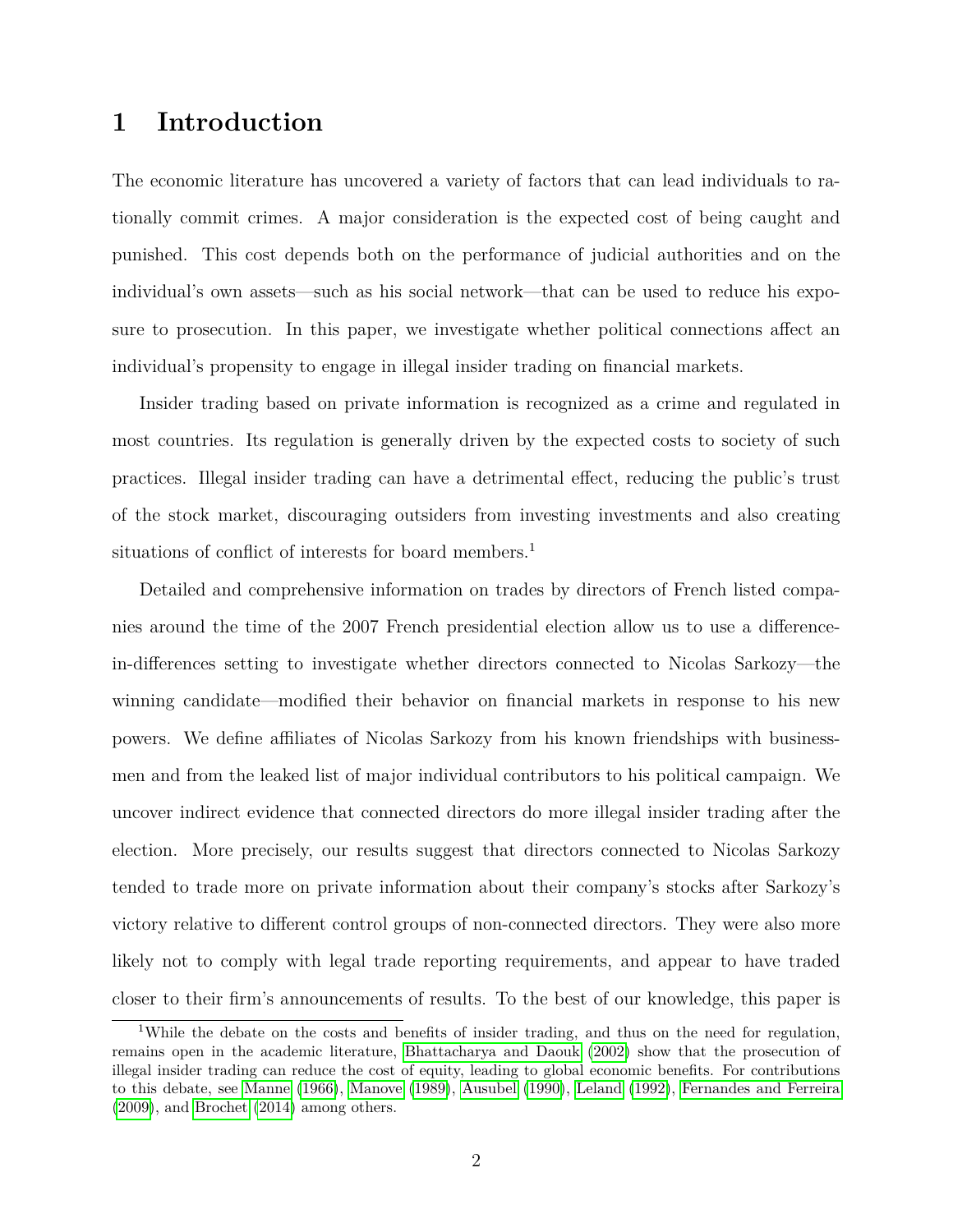the first to provide evidence that political connections favor white-collar crime on financial markets.

Our findings are fully consistent with [Becker](#page-24-3) [\(1968\)](#page-24-3)'s classical model of criminality as rational behavior. This approach considers crime as a rational activity whose expected costs depend on the probability of being caught and the severity of the punishment if convicted. This line of reasoning suggests that directors may be more likely to engage in fraudulent behavior if they believe that their connections provide them with some protection against prosecution. Such protection can pertain at different non-mutually exclusive levels: their financial activities may be monitored less by financial regulatory authorities; they may run a lower risk of prosecution; or they may face smaller penalties if prosecuted.<sup>2</sup>

France in 2007 provides a particularly appropriate context to address our research question, for at least four reasons. First, both the regulatory framework and *de facto* prosecution of insider trading were stable around the 2007 French presidential election. This is best illustrated by the stability of the prosecutorial activity in insider trading cases examined by the "*Autorit´e des March´es Financiers*" (AMF)—the national agency which oversees French financial markets—over the period 2006–2008. In addition, a European directive applied in 2006 made it compulsory for all board members of publicly listed French firms to report their trades of their company's shares to the AMF. This means we have access to detailed trade-level and presumably comprehensive data. Second, the victory of Nicolas Sarkozy in the 2007 French presidential election represents a large and positive exogenous shock to the

<sup>2</sup>This latter hypothesis is consistent with empirical evidence provided by [Correia](#page-25-0) [\(2014\)](#page-25-0), who shows that US firms' political contributions reduce penalties prescribed by the Securities and Exchange Commission for both firms and their executives in cases of prosecution for fraudulent accounting practices. Note that directors could also believe that political connections place them under stronger scrutiny due, for instance, to greater media attention, making them less inclined to act illegally. While we are not able to directly test for the existence of this alternative mechanism, our empirical results at least suggest that it is not the dominant one.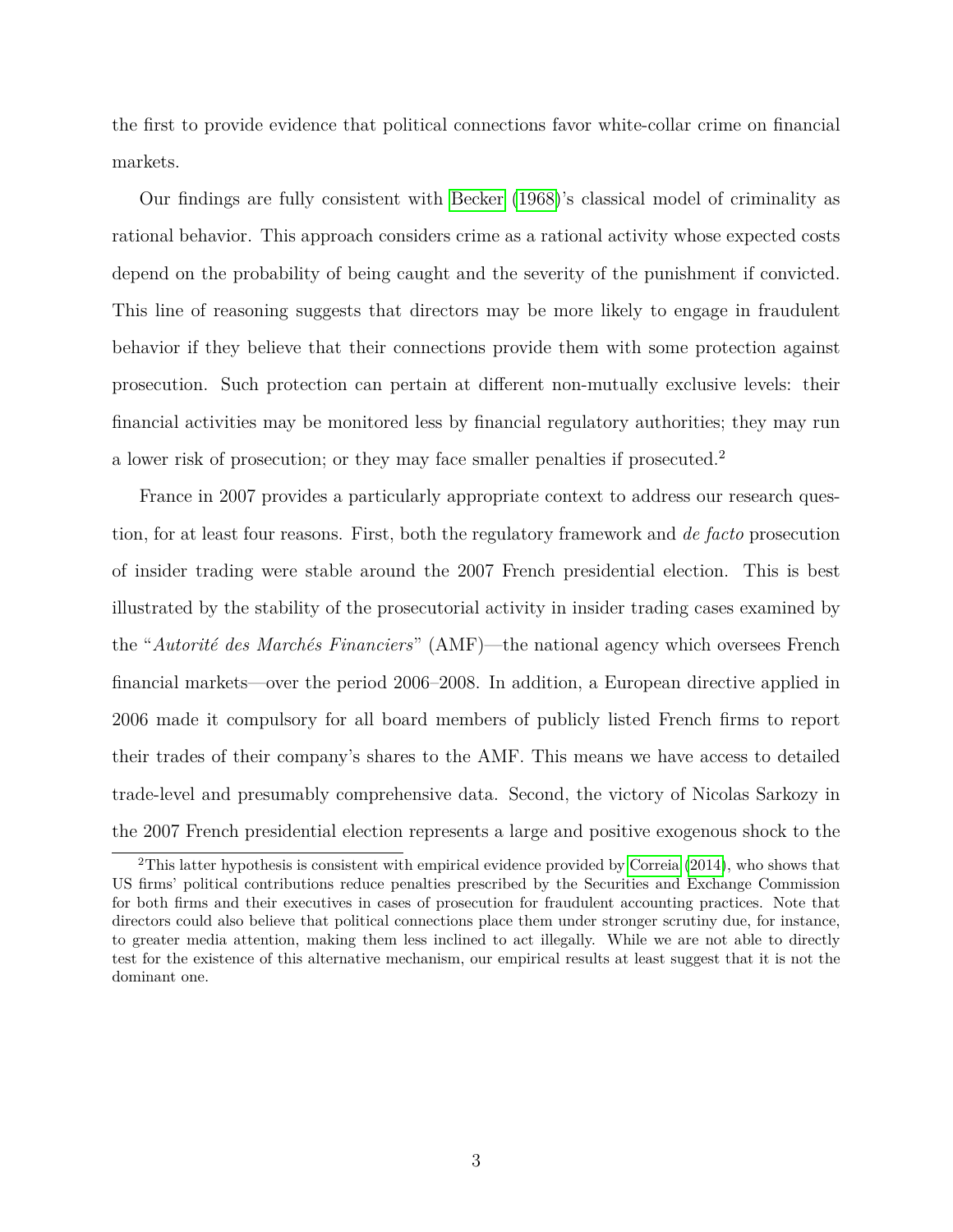value of pre-election connections to him.<sup>3,4</sup> Third, France is particularly well-suited to an examination of directors' social ties, because the country's elites are highly concentrated and politically connected, as documented by [Kramarz and Thesmar](#page-27-3) [\(2013\)](#page-27-3). Finally, a key feature of the French setting is that companies are not allowed to directly contribute to the financing of political campaigns. Hence, unlike other settings, we are able to observe the effects that arise from individual rather than firm-level connections.

We use the 2007 French presidential election in a difference-in-differences framework and measure the extent to which directors connected to Nicolas Sarkozy modified their trading behavior from the pre- to the post-election period, relative to non-connected directors. We define political connections to Nicolas Sarkozy via two channels. Our first source is the group of major individual contributors to Nicolas Sarkozy's presidential campaign, which we obtained from a French news website—Mediapart.fr—that leaked the list in 2012. The second is the list of businessmen known to be Sarkozy's friends constructed by [Coulomb and Sangnier](#page-25-1) [\(2014\)](#page-25-1). The patterns in personal background leading to befriending a top-level politician are obviously not random. The same applies to individuals' decisions to donate money to a campaign. To address this issue, we use three different control groups of non-connected directors. The first group consists of the entire universe of French listed company directors not connected to Nicolas Sarkozy. The second is restricted to non-connected directors of firms that have at least one of Sarkozy's affiliates on their board. The third group contains directors selected using a matching approach from all non-connected directors on boards where there are no Sarkozy's affiliates.

The detailed data on trades by French directors allow us to construct three dependent

<sup>3</sup>The literature uses different proxies for changes in the value of political connections. Elections are used by [Ferguson and Voth](#page-25-2) [\(2008\)](#page-25-2), [Goldman et al.](#page-26-1) [\(2009\)](#page-26-1), [Cooper et al.](#page-25-3) [\(2010\)](#page-25-3), [Imai and Shelton](#page-26-2) [\(2011\)](#page-26-2), [Coulomb](#page-25-1) [and Sangnier](#page-25-1) [\(2014\)](#page-25-1) and [Akey](#page-24-4) [\(2015\)](#page-24-4). Other events are also considered, such as non-electoral power shifts [\(Fisman 2001,](#page-26-3) [Jayachandran 2006](#page-26-4) and [Acemoglu et al. 2015\)](#page-24-5), appointments of politically connected directors [\(Faccio 2006](#page-25-4) and [Fan et al. 2007\)](#page-25-5) and appointments in local government of former employees [\(Cingano and](#page-24-6) [Pinotti 2013\)](#page-24-6).

<sup>4</sup>Sarkozy's election ensured a sizeable increase in his power: the French president enjoys wide-ranging political powers. While the government determines the national agenda and designs laws to be approved by the French National Assembly, the president can dissolve the latter or dismiss ministers at any time. The French president also influences insider trading prosecution, as he directly appoints the head of the AMF.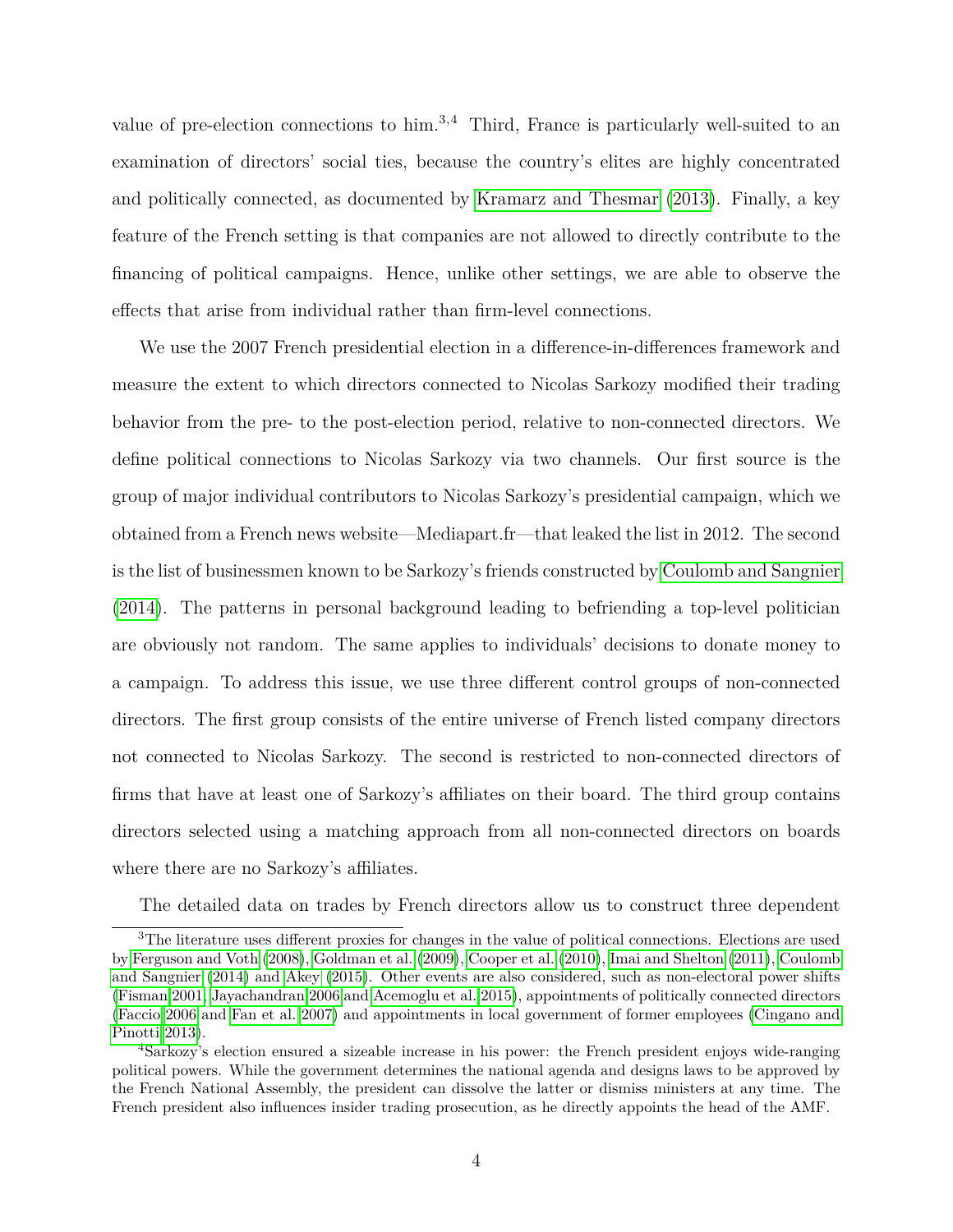variables to capture different dimensions of their trading behavior. We first focus on market abnormal returns around the public disclosure of insider purchases, to determine whether connected directors' trades contained more private information after their candidate won the election.<sup>5</sup> Our baseline estimations provide us with a difference-in-differences estimate that ranges between 0*.*5% and 1*.*5% around the purchase disclosure date, an economically significant effect. This finding on stock returns may simply reflect the fact that politically connected directors have better information about the government's future decisions, thus hold more privileged information after the election. To disentangle this confounding interpretation from the possibility that directors are breaking the law through expected impunity, we examine changes in trade reporting behavior as well as in the timing of directors' trades relative to corporate results announcements.<sup>6</sup>

Executives and board members of French publicly listed companies are required to disclose to the AMF within five business days their transactions on stocks of firms in which they hold a managerial position or a directorship. Our difference-in-differences estimates suggest that the probability of connected directors not respecting the reporting time limit increased by about 20% following the election of Nicolas Sarkozy. Similarly, we provide evidence that connected directors tended to trade around 1–2 months closer to firms' announcements of results after Sarkozy's election. This latter result confirms that connected directors traded more on private information after the election, as more and more privileged information is available inside companies the closer results announcement are. These findings support our preferred interpretation that the sense of impunity due to political connections leads directors to engage in fraudulent behavior on financial markets. We cannot, however, rule out the possibility that connected directors also had better access to non-public information

 $5$ This approach follows previous theoretical and empirical contributions by [Rozeff and Zaman](#page-28-0) [\(1988\)](#page-28-0), [Lakonishok and Lee](#page-27-4) [\(2001\)](#page-27-4) and [Jeng et al.](#page-26-5) [\(2003\)](#page-26-5), who advocate using stock returns at disclosure times to proxy for the information content of purchases. The literature further argues that purchases made by directors contain on average more private information that open market sales, as the latter are mostly driven by portfolio-diversification motives. This makes illegal insider trading more likely to be embedded in open market insider purchases than in sales.

<sup>&</sup>lt;sup>6</sup>The literature offers evidence that insiders possess and use information about forthcoming accounting disclosures in their trading activity (see [Ke et al. 2003](#page-27-5) among others).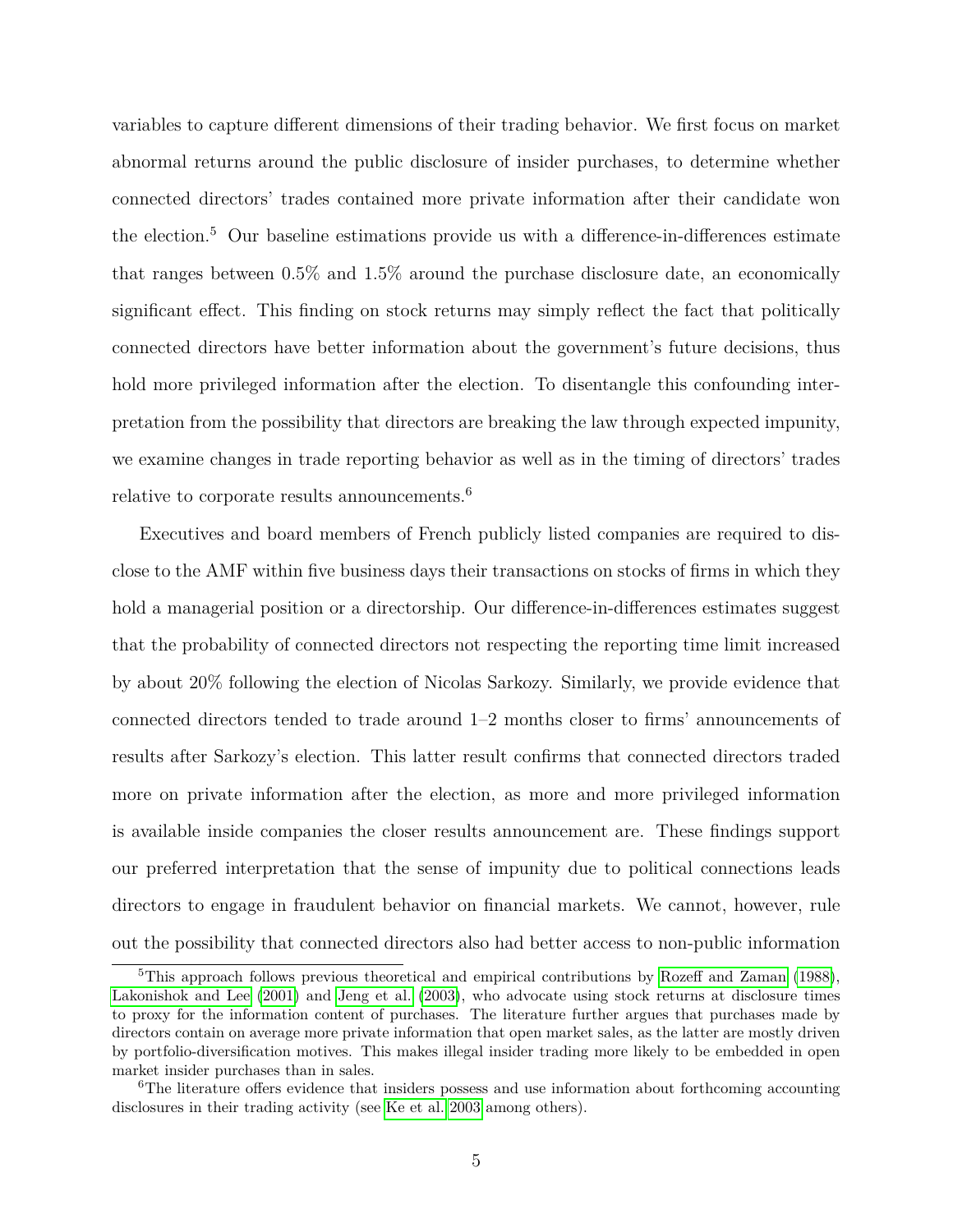about future laws or policies after the election of Nicolas Sarkozy.

All in all, we find evidence that politically connected directors were more likely to engage in fraudulent behavior after the election of Nicolas Sarkozy.<sup>7</sup> This behavior appears profitable: we estimate from a back-of-the-envelope calculation that Sarkozy affiliates' latent gains increased by roughly 30 million euro following the 2007 presidential election.

This paper contributes to two distinct strands of the literature. Firstly, we contribute to the literature on the determinants of an individual's decision to engage in illegal activities. Adding to the exploration of the sources of crime, whose social cost is estimated to be high (see [Anderson 1999](#page-24-7) among others), we provide evidence that political connections seem to favor white-collar crime. We thus add political connections to the growing list of determinants of illegal activity already documented by scholars.<sup>8</sup> Our findings stress the importance of social ties in criminal activities and somehow echo contributions by [Patacchini and Zenou](#page-28-1) [\(2008\)](#page-28-1), [Bayer et al.](#page-24-8) [\(2009\)](#page-24-8), and [Mastrobuoni](#page-27-6) [\(2015\)](#page-27-6).<sup>9</sup> We differ from these papers as we study the impact of connections to politicians—not criminals—on the likelihood to commit crime. Our study of French insider trading also allows us to depart from most of the literature on crime, which uses crime detected by police or judicial authorities as a measure of criminal activity. In contrast to most other crimes, which are less easily observable, illegal insider trading gives us the opportunity to offer multiple indirect evidence by personally observing the insiders' trading behavior and the market reaction to insiders' trades.<sup>10</sup> Not

<sup>7</sup>Two characteristics of the French context make our results plausibly generalizable to other developed countries. First, French regulation of insider trading has much in common with that of other developed countries. Second, French media closely scrutinized the ramifications of Sarkozy's social network inside the business community. It is therefore likely that the effect of political connections on insider trading could be even larger in contexts with less visibility.

<sup>8</sup>The non-exhaustive list of documented crime determinants includes: income, employment and socioeconomic disparities [\(Gould et al. 2002](#page-26-6) and [Miguel 2005\)](#page-28-2), education [\(Lochner and Moretti 2004](#page-27-7) and [Deming](#page-25-6) [2011\)](#page-25-6), social interactions [\(Glaeser et al. 1996\)](#page-26-7), punishment [\(Myers 1983](#page-28-3) and [Cornwell and Trumbull 1994,](#page-25-7) prior incarceration [\(Aizer and Doyle 2015\)](#page-24-9), police activity [\(Levitt 1997](#page-27-8) and [DiTella and Schargrodsky 2004\)](#page-25-8), and immigration enforcement [\(Pinotti 2015\)](#page-28-4).

<sup>9</sup>[Patacchini and Zenou](#page-28-1) [\(2008\)](#page-28-1) show that even weak ties to criminals increase the probability to start committing crimes. [Bayer et al.](#page-24-8) [\(2009\)](#page-24-8) study how social ties amongst offenders built during shared juvenile detention in the US impact future criminal behaviour. [Mastrobuoni](#page-27-6) [\(2015\)](#page-27-6) shows that the economic status of Italian Mafia members increases with their centrality in the criminal social network.

<sup>&</sup>lt;sup>10</sup>The AMF does not disclose the identity of all individuals convicted of illegal insider trading surrounding the 2007 election. Our study of the criminal behavior of individuals, rather than the activity of judicial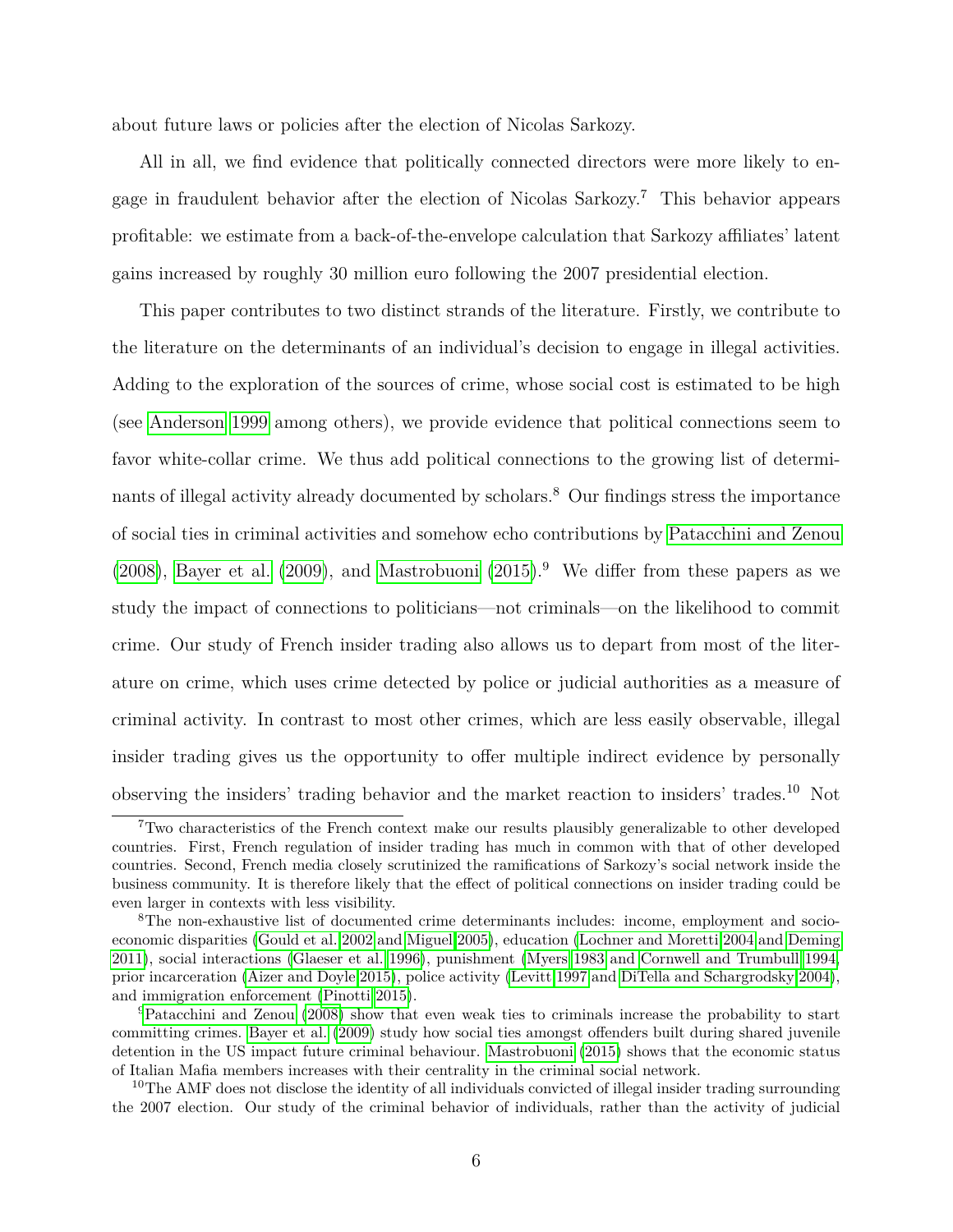relying on cases detected by judicial authorities is a great advantage, as these authorities can modulate their monitoring and prosecution depending on the identity of the criminals. Another strength of our paper is that our sample is composed of executives and directors of French listed companies, who form a relatively homogeneous group in terms of employment, salary, education and social background—factors known to affect the propensity to commit crimes.

Our second contribution is to the growing literature on the value of political connections. This literature essentially focuses on firms and supports the idea that political connections lead to favorable treatment by politicians in power. Following seminal work by [Fisman](#page-26-3) [\(2001\)](#page-26-3), several papers show that the equity value of politically-connected firms changes with political events (see [Jayachandran 2006,](#page-26-4) [Knight 2007,](#page-27-9) [Claessens et al. 2008,](#page-25-9) [Ferguson and](#page-25-2) [Voth 2008,](#page-25-2) [Cooper et al. 2010,](#page-25-3) [Dube et al. 2011,](#page-25-10) and [Coulomb and Sangnier 2014](#page-25-1) among others).<sup>11</sup> We depart from this literature by looking at the impact of political connections on individuals' behavior and by uncovering the private value of personal connections to a politician. We share this special feature with a small number of recent contributions such as [Cruz et al.](#page-25-11) [\(2015\)](#page-25-11) and [Fafchamps et al.](#page-25-12) [\(2016\)](#page-25-12), who use data from the Philippines and provide evidence that politicians' relatives obtain better jobs and benefit from clientelism.<sup>12</sup>

The remainder of the paper is organized as follows. Section [2](#page-8-0) describes the institutional and political context. Section [3](#page-11-0) lays out the data and our estimation strategy. Empirical results are presented and challenged in Section [4.](#page-17-0) Section [5](#page-23-0) contains concluding remarks.

authorities, also contrasts with [Correia](#page-25-0) [\(2014\)](#page-25-0).

<sup>&</sup>lt;sup>11</sup>The literature has cast some light on the channels through which these connections affect firms' value. For instance, politically-connected firms can receive preferential treatment from public institutions [\(Gordon](#page-26-8) [and Hafer 2005,](#page-26-8) [Tahoun and Van Lent 2013](#page-28-5) and [Correia 2014\)](#page-25-0), obtain more government contracts [\(Goldman](#page-26-9) [et al. 2013,](#page-26-9) [Boas et al. 2014\)](#page-24-10), more private contracts [\(Akey 2015\)](#page-24-4) and can have preferential access to finance and bank loans [\(Khwaja and Mian 2005\)](#page-27-10). [Fisman and Yongxiang](#page-26-10) [\(2015\)](#page-26-10) present further empirical evidence that political connections help to side-step—potentially costly—risk-avoidance measures for workers in Chinese firms. Two other recent studies by [Tahoun](#page-28-6) [\(2014\)](#page-28-6) and [Eggers and Hainmueller](#page-25-13) [\(2014\)](#page-25-13) document that politicians strategically invest in stock of firms with whom they have political relationships.

<sup>12</sup>[Hwang and Kim](#page-26-11) [\(2009\)](#page-26-11), [Lalanne and Seabright](#page-27-11) [\(2011\)](#page-27-11), and [Khanna et al.](#page-27-12) [\(2015\)](#page-27-12) emphasize the role of social ties amongst directors in shaping their decisions but do not consider political connections.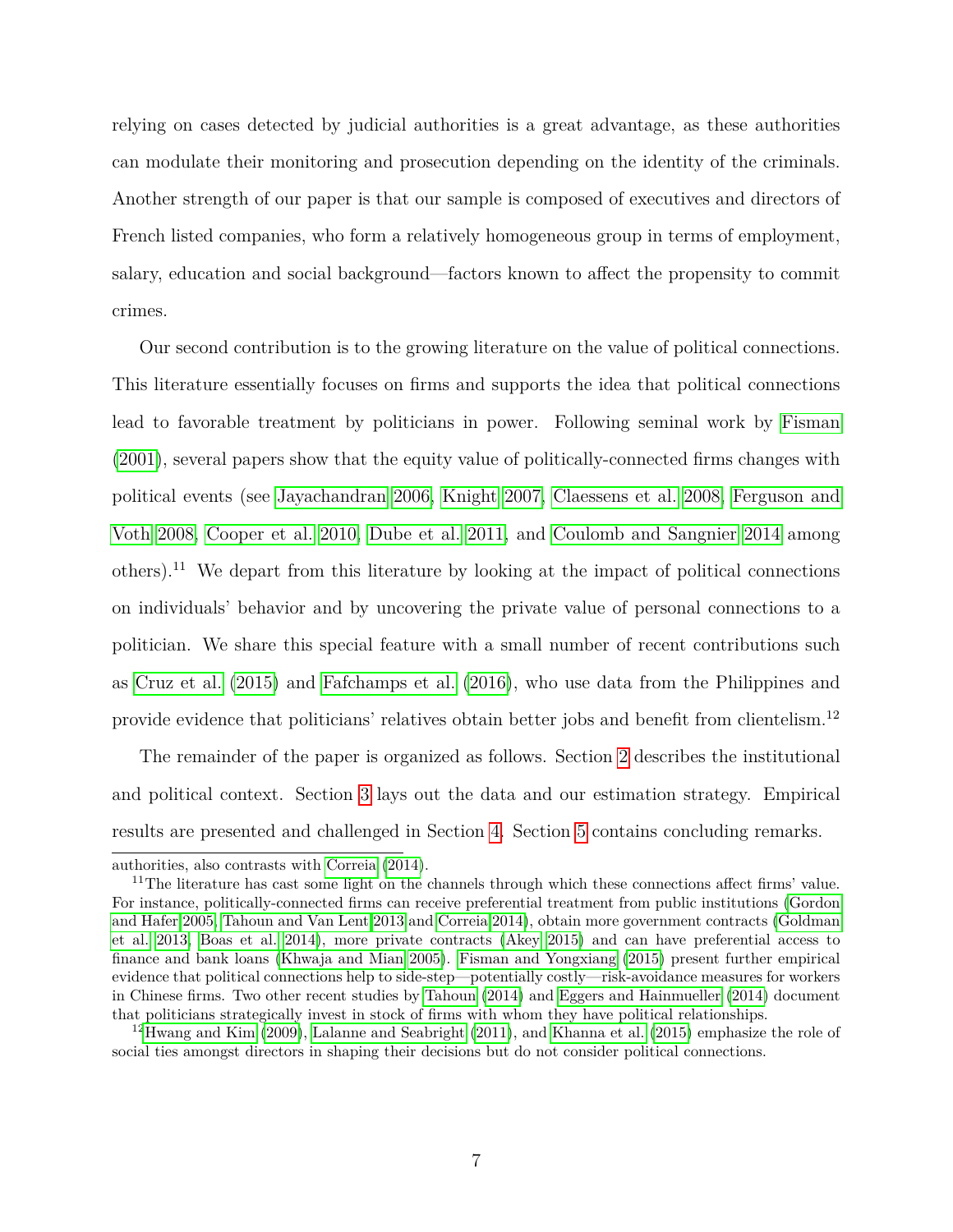### <span id="page-8-0"></span>**2 Institutional context**

This section presents the French regulatory setup on insider trading and describes the context of the 2007 presidential election.

#### **2.1 Insider trading regulation**

The "Autorité des Marchés Financiers" (AMF, hereafter) ensures the protection of savings and investors' information, and the proper functioning of financial markets. Its court—the enforcement committee—rules on penalties.<sup>13</sup> Our use of the French setting relies on three regulatory features regarding insider trading: restrictions on trading when aware of material and non-public information, trade reporting requirements and recommendations to avoid trading close to major corporate events.

Like most developed countries, France has laws that restrict trading on private information. The first law was passed in 1970 and the French Monetary and Financial Code prohibits insiders from carrying out or facilitating transactions before the public has knowledge of the privileged piece of information (Article L465-1). The 2005 version of the code lists a maximum penalty of two years imprisonment and a fine of 1*.*5 million euro, which can be increased to up to ten times the amount of the alleged illegal profit. Importantly, the code's provisions on insider trading remained unchanged throughout our sample period. The 2010 Banking and Financial Regulation Act then increased the maximum penalty to 100 million euro and twenty years imprisonment.<sup>14</sup>

Insider trade reporting requirements under French law are derived from the 2003 Euro-

<sup>&</sup>lt;sup>13</sup>The AMF Board has 16 members who are either representatives of different public institutions or professionals. Board members serve a five-year term of office, renewable once. The AMF chairman also chairs the board of the agency and has a casting vote in the event that board votes are tied. He is appointed by a presidential decree for a non-renewable irrevocable five-year term. The enforcement committee is independent from the board and is formed of 12 members, none of whom sit on the board. It includes judges and professionals.

<sup>14</sup>Recently, the court of the AMF pursued a case and ruled on a 14 million euro fine against two businessmen for illegal insider trading during the 2008 takeover bid by the SNCF on Geodis (See http://www.ft.com/content/2922de50-3cb9-11e3-86ef-00144feab7de).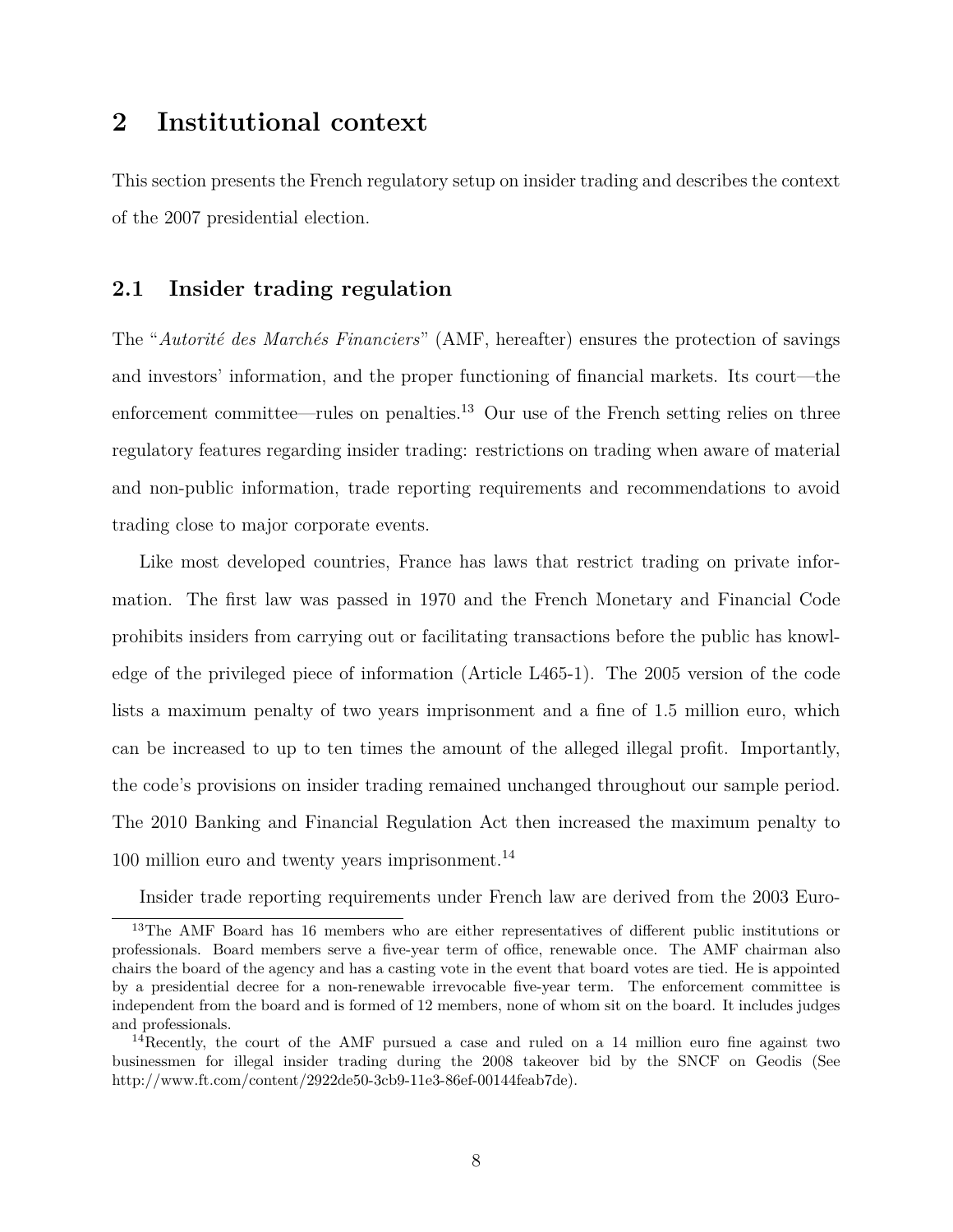pean Market Abuse Directive (2003*/*6*/EC*).<sup>15</sup> This directive aims to harmonize disclosure requirements within the European Union by mandating the public disclosure of insiders' transactions within five business days. In France, executives and other directors have disclosed their trades directly to the AMF since April 2006. The information is then posted on the AMF's website. Before this date, trades were not systematically disclosed and thus not immediately observed by market participants. Directors failing to disclose their transactions within the time limit incur financial penalties.<sup>16</sup>

French listed companies usually prohibit transactions by directors for fixed periods before major corporate events such as earnings releases, to avoid raising suspicion of insider trading. Over the years before 2010, these periods, for the 120 largest French listed firms, were on average 26, 25, and 16 days before the release of annual, half-year and quarterly results, respectively.<sup>17</sup>

Market monitoring is operated by the AMF Market Surveillance Department for all financial instruments traded on the French stock exchange. It relies on different automated tests to identify "atypical movements in trading volumes, intermediaries' market shares, prices and other situations"; as highlighted in the AMF 2009 annual report. These alerts cover all sorts of anomalies, not only those related to potential illegal insider trading. Alerts launched by the AMF internal monitoring system are complemented by other sources such as suspicious-transaction reports from intermediaries. If fraud suspicion does not vanish after the first check by AMF analysts, the AMF will start an investigation that will lead to a report. Then, the AMF enforcement committee can decide either to dismiss the case, or to impose sanctions, or/and to refer the case to the judicial authorities—usually a public prosecutor. Table [A1,](#page-32-0) presented in the Online Appendix, summarizes all publicly available information about AMF monitoring activity and the number of reported sanctions related to

<sup>15</sup>Article L621-18-2 of the Monetary and Financial Code and Article 223-22 of the AMF General Regulations.

<sup>&</sup>lt;sup>16</sup>For instance, the AMF imposed a 30,000 euro fine on September 18<sup>th</sup> 2009 on an executive who did not disclose the sale of 87*,* 141 shares of his company within the time limit.

 $17$ This information was obtained from the 2010 *Guide relatif à la prévention des manquements d'initiés imputables aux dirigeants des sociétés cotées (DOC-2010-07)*.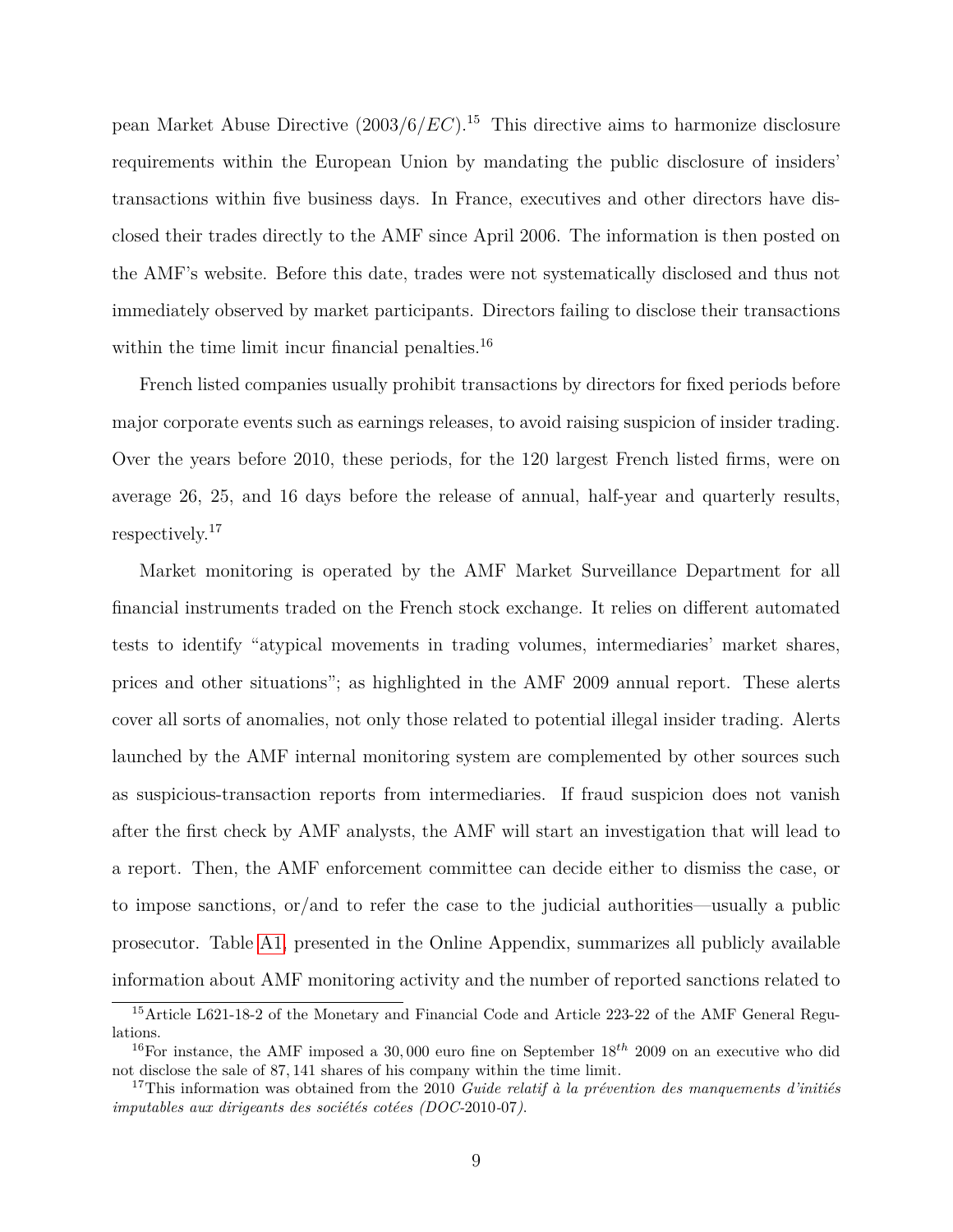insider trading over the period 2005–2009. These figures suggest that there was no change in the AMF's overall enforcement of detection and prosecution of insider trading cases around the 2007 French presidential election.

#### **2.2 Political context**

French citizens elect their president for a five-year term by direct universal suffrage. In the 2007 election, Nicolas Sarkozy was chosen as the official candidate of the largest rightwing party—the "*Union pour un Mouvement Populaire*" (UMP). His main competitor was Ségolène Royal, the official candidate of the largest left-wing party—the "*Parti Socialiste*". The 2007 French presidential election was held on April 22nd. As no candidate received a majority of votes, a run-off between the two candidates was held on May 6<sup>th</sup>. Nicolas Sarkozy won this second run-off with 53*.*06% of the votes.

Nicolas Sarkozy had been a member of the successive governments during the previous presidency  $(2002-2007)$ .<sup>18</sup> However, his election as President had a significant impact on his power and consequently increased the value of being connected to him, for at least two reasons. First, France is a semi-presidential republic where the president has extensive power. For example, the prime minister is chosen by the president and appoints the government, whose composition must be validated by the president. The Parliament votes laws that are *de facto* fostered by the president. Indeed, for the past two terms, presidential elections have immediately preceded parliamentary elections, with the party of the elected president systematically obtaining the parliamentary majority. The French National Assembly can be dissolved by the president at any time. Furthermore, the president also appoints the director of the AMF for a five-year term. In addition, the president can have an indirect influence

<sup>18</sup>During President Jacques Chirac's second term, Nicolas Sarkozy served as Minister of the Interior in Jean-Pierre Raffarin's first government from May 2002 to March 2004. He was appointed Minister of Finance in Raffarin's second government from March 2004 to May 2005. He was then appointed Minister of the Interior in Dominique de Villepin's government from June 2005 to March 2007. Nicolas Sarkozy left this position to run for the 2007 presidential election. He had also been the leader of the UMP party since November 2004.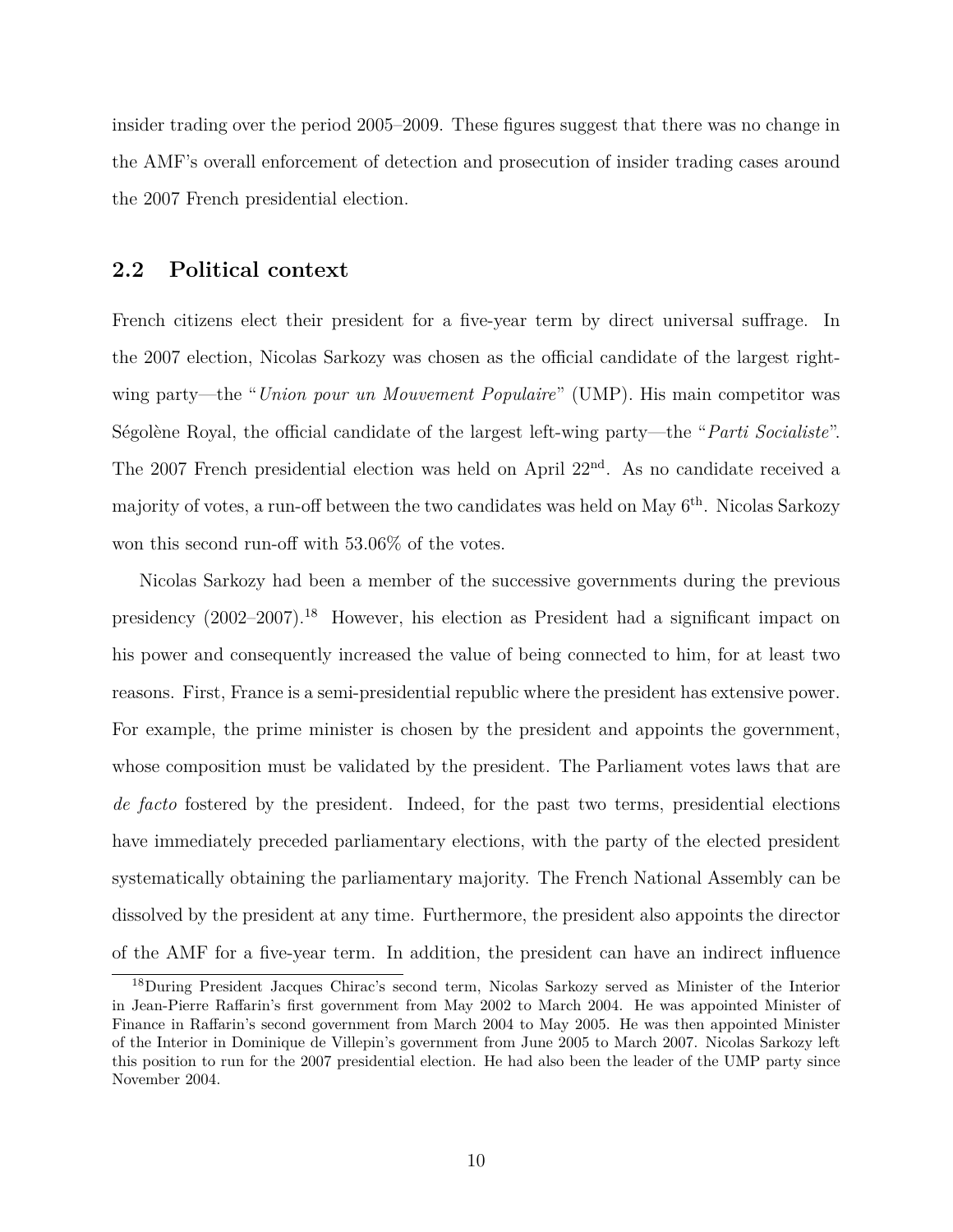on any public prosecutors prosecuting insider trading cases.<sup>19</sup> Finally, Nicolas Sarkozy was known to have a strong vision of the presidential role, as argued by [Jan](#page-26-12) [\(2011\)](#page-26-12).

Second, there was a well-documented animosity between Nicolas Sarkozy and both the former President, Jacques Chirac, and the Prime Minister, Dominique de Villepin.<sup>20,21</sup> This animosity seriously limited Nicolas Sarkozy's influence before his election as president. As a consequence, his 2007 victory was accompanied by a real increase in power.

### <span id="page-11-0"></span>**3 Data and estimation strategy**

This section first describes the data used in this paper. We then present the different dependent variables we use to uncover evidence of insider trading, and detail the estimation strategy.

#### **3.1 Defining political connections**

We consider two types of pre-election personal connections between Nicolas Sarkozy and directors of French listed firms: major individual campaign contributions and friendship

<sup>19</sup>Prior research has established that career incentives lead prosecutors to modify the timing of their prosecutions in corruption cases to file cases faster against opposition partisans [\(Nyhan and Rehavi, 2016\)](#page-28-7).

<sup>&</sup>lt;sup>20</sup>The animosity between Sarkozy and Chirac was rooted in Sarkozy's support for Chirac's rival Edouard Balladur to be their party's candidate in the 1995 presidential election. In his TV-broadcast speech celebrating Bastille Day on July  $14^{th}$  2004—the most important presidential speech of the year—, former President Jacques Chirac said of Nicolas Sarkozy "I decide, he must comply"; it was a period when Nicolas Sarkozy was challenging Jacques Chirac's authority. During his speech, former President Jacques Chirac also established a rule preventing Nicolas Sarkozy, then Minister of Finance, from concurrently holding his position within the government and the UMP party leadership he was running for. As a result, Nicolas Sarkozy abandoned his position as Minister of Finance. However, a year later, a more-than-ever popular Nicolas Sarkozy was appointed Minister of the Interior, after the government had resigned in the wake of an ideological defeat in a nation-wide referendum.

<sup>21</sup>In his essay, *De l'esprit de cour* published in 2010, Dominique de Villepin cannot find words harsh enough to condemn Sarkozy. In an interview broadcast on Europe 1 in 2010, he declared: "Sarkozy is one of the problems of France, and amongst the major ones we must address". Their relationship is summarized by the title of an article published in *L'Express* in 2011: "Sarkozy-Villepin, 15 years of hate". This article particularly examined the manipulation of the legal system in the Clearstream scandal that occurred during the 2007 presidential campaign. Sarkozy's name appeared in a list of French individuals that, supposedly, held illegal accounts at Clearstream Bank in Luxembourg. This list was anonymously sent to the legal authorities, and turned out to be a forgery. De Villepin was indicted on charges of complicity in false denunciation in 2008, as he had been aware of this list since 2004, and it was suspected that he also knew that the list was a fake; he was acquitted in 2010.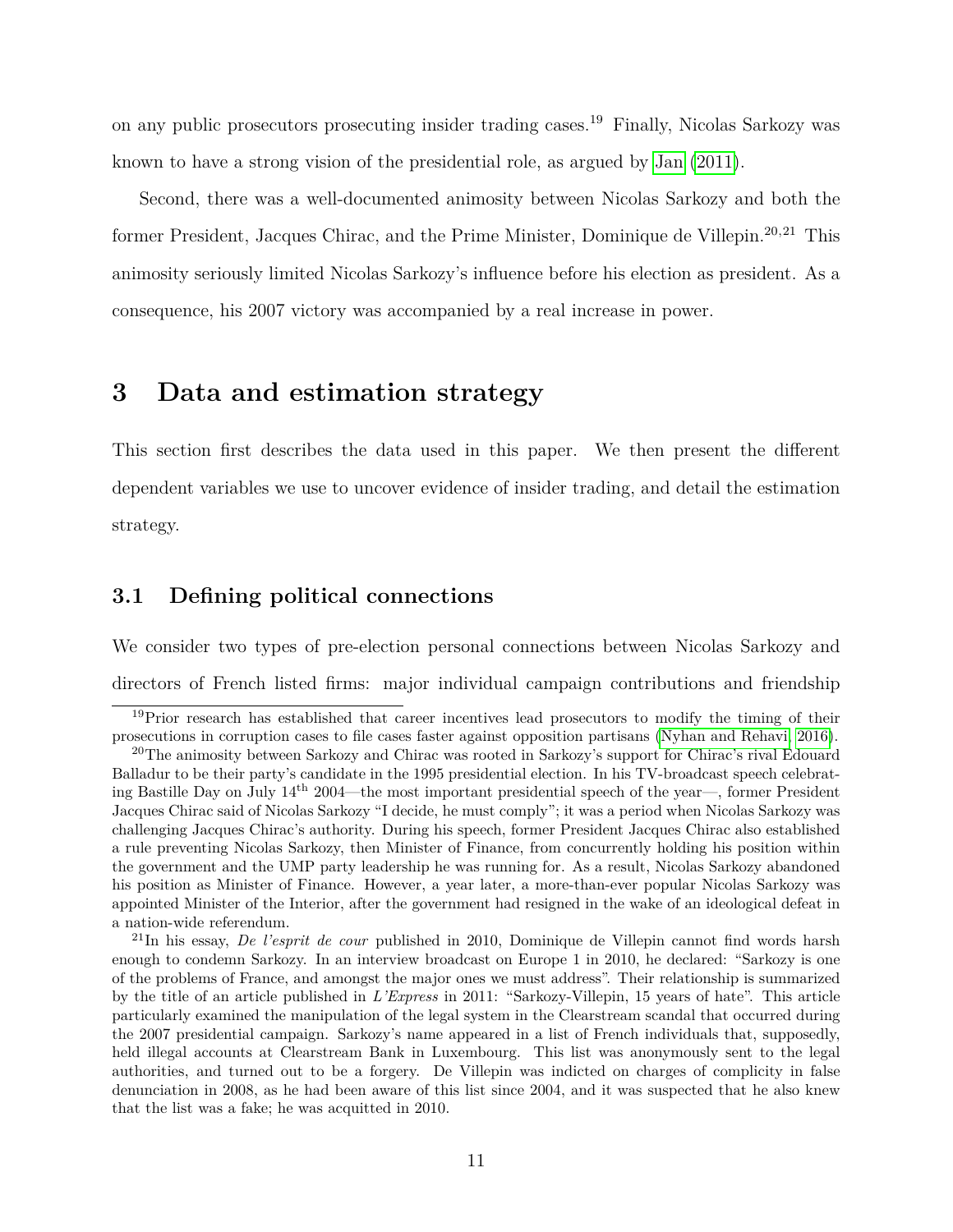bonds.22,23

On September 2012, the French news website Mediapart.fr published a column in which journalists leaked the list of "major contributors" ("*grands donateurs*") to Sarkozy's 2007 presidential campaign. This list was produced by the party's administration and contains first and last names of 567 distinct individuals that contributed to the then UMP party and one of its related micro-parties.<sup>24</sup> The existence of the list has never been contested nor denied by anybody, and its accuracy has been publicly confirmed by some of the individuals on it. As highlighted by [Arfi et al.](#page-24-11) [\(2012\)](#page-24-11), numerous individuals working in finance were in this group of major contributors, which was actually a club whose members gathered at meetings and dinners organized for that purpose. This strongly suggests that the composition of the group was common knowledge among its members and that the identity of the UMP's major individual contributors was known by stock market participants around the 2007 French presidential election.<sup>25</sup> A key feature of the French setting is that companies are not allowed to directly contribute to the financing of political campaigns. Hence, unlike other settings, we are able to distinguish the effects that arise from individual rather than firm-level connections.

During the 2007 electoral campaign, French media reported a number of friendship con-

 $22$ No such connections are known for Ségolène Royal—the main left-wing candidate in the 2007 French presidential election. No sign has ever emerged of any structured group of contributors to her campaign. Nor did the media ever report friendship connections between her and businessmen, the only exception being her friendship with Pierre Berg´e, a millionaire businessman who was a public supporter of the "*Parti Socialiste*".

<sup>&</sup>lt;sup>23</sup>Directors' campaign contributions are used by [Ferguson and Voth](#page-25-2) [\(2008\)](#page-25-2) to identify politically connected firms. Similarly, friendships between politicians and directors or shareholders are used by [Johnson and Mitton](#page-26-13) [\(2003\)](#page-26-13) and [Coulomb and Sangnier](#page-25-1) [\(2014\)](#page-25-1) to link firms to politicians.

<sup>&</sup>lt;sup>24</sup>French law prevents firms from contributing to political campaigns. This contrasts with the United States, where firms are allowed to contribute to political campaigns and where some of them donate to different candidates in the same election. In France, private contributions are not publicly disclosed and the maximum donation an individual can make to a political party was 7*,* 500 euro in 2007. Rumor has it that individuals who appear on the list of major contributors gave at least 3*,* 000 euro to the party during the 2007 campaign. Note that it is likely that these individuals contributed to Sarkozy's campaign alone as they presumably shared the party's ideas when joining the group.

 $25$ [Arfi et al.](#page-24-11) [\(2012\)](#page-24-11) reveal suspicions of complaisance concerning tax fraud by campaign contributors. However, some members of this list have had the judicial authorities' attention drawn to their activities. For instance, a member of this group who works as a bank CEO recently gained private benefits from complex offshore loopholes according to [Livolsi and Israel](#page-27-13) [\(2014\)](#page-27-13). His financial activities have been investigated by the financial department of the French public prosecutor's office for money laundering of tax fraud proceeds.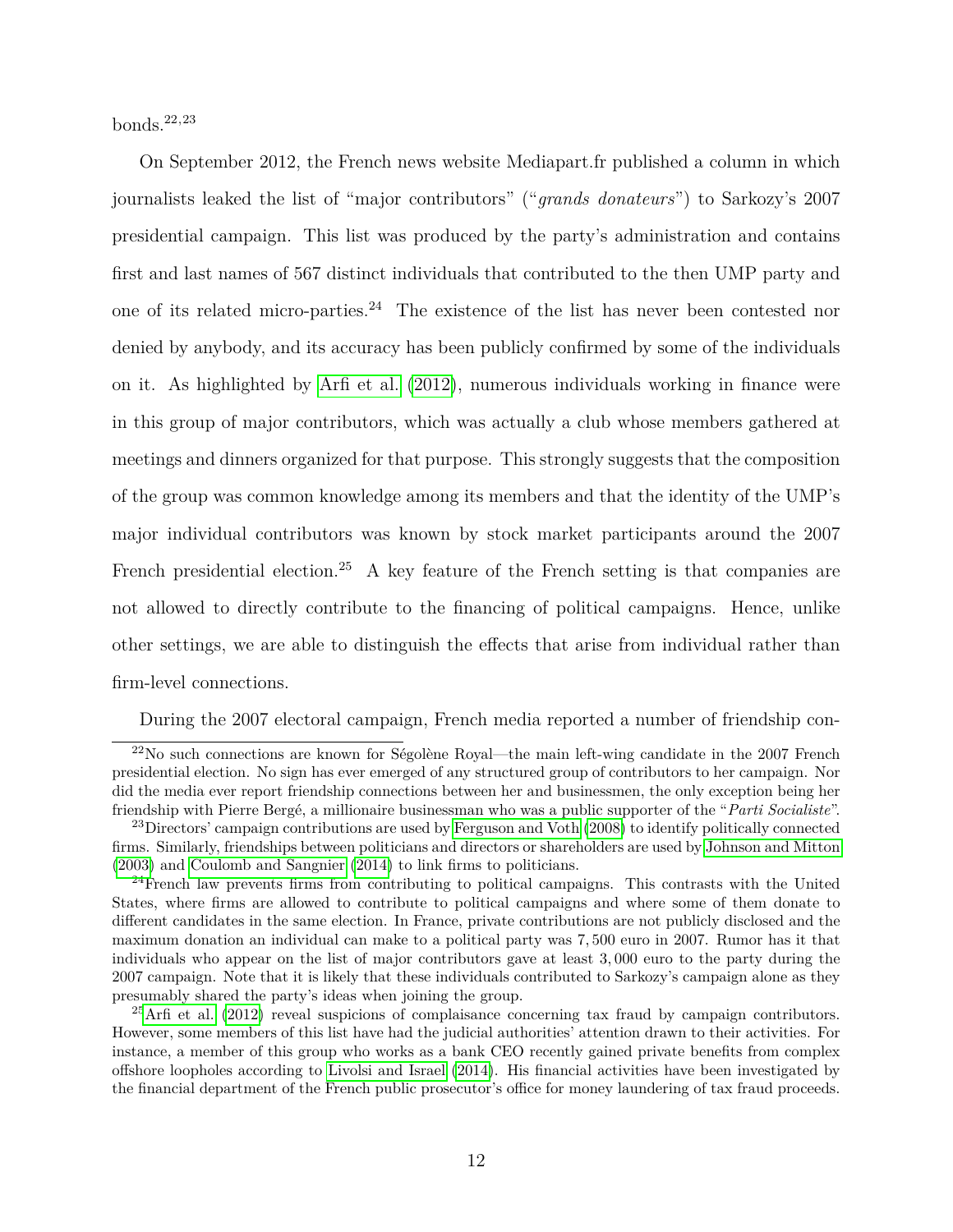nections between Nicolas Sarkozy and prominent businessmen. We thus selected the 27 businessmen identified as friends of Nicolas Sarkozy by [Coulomb and Sangnier](#page-25-1) [\(2014\)](#page-25-1) using information from books written by journalists and political pundits [\(Chemin and Perrignon 2007](#page-24-12) and Dély and Hassoux  $2008$ ).<sup>26</sup>

#### **3.2 Data on insiders' transactions**

Since the 2006 application of a European directive, all board members of French listed firms must report their trades of their company's shares to the AMF. Accordingly, data on insiders' trades contain all trades by board members of French listed companies since April 2006.<sup>27</sup> Each trade is uniquely identified by the name of the trader, the name of the company whose stocks are traded and the transaction date. The dataset also contains the position of the board member (e.g., executive or non-executive director), the transaction type (i.e., sale or purchase), the number of shares traded, and the total value of the trade, as well as the announcement date, i.e. the date when the trade is disclosed to the AMF and thus made public. The dataset is presumably comprehensive and contains 7*,* 385 trades from mid-2006 to mid-2008—the time-window that will be used in the empirical analysis. These trades were operated by 1*,* 643 distinct individuals.

#### **3.3 Measuring illegal insider trading**

We use three dependent variables to capture different dimensions of directors' behavior and to uncover evidence of illegal insider trading. First, we focus on abnormal stock returns at the announcement date of insider trades to determine whether these trades contain more private information after the election of Nicolas Sarkozy. We then examine whether connected directors are more likely not to comply with the AMF insider trading reporting regulations.

<sup>&</sup>lt;sup>26</sup>See [Coulomb and Sangnier](#page-25-1) [\(2014\)](#page-25-1) for more details about the construction of this group.

<sup>&</sup>lt;sup>27</sup>We obtain this database from Directors Deals, a data vendor that compiled data from the AMF website. Other recent studies focusing on non-US insider transactions, such as [Fidrmuc et al.](#page-26-14) [\(2013\)](#page-26-14) and [Brochet](#page-24-2) [\(2014\)](#page-24-2), use Directors Deals as a primary source of information.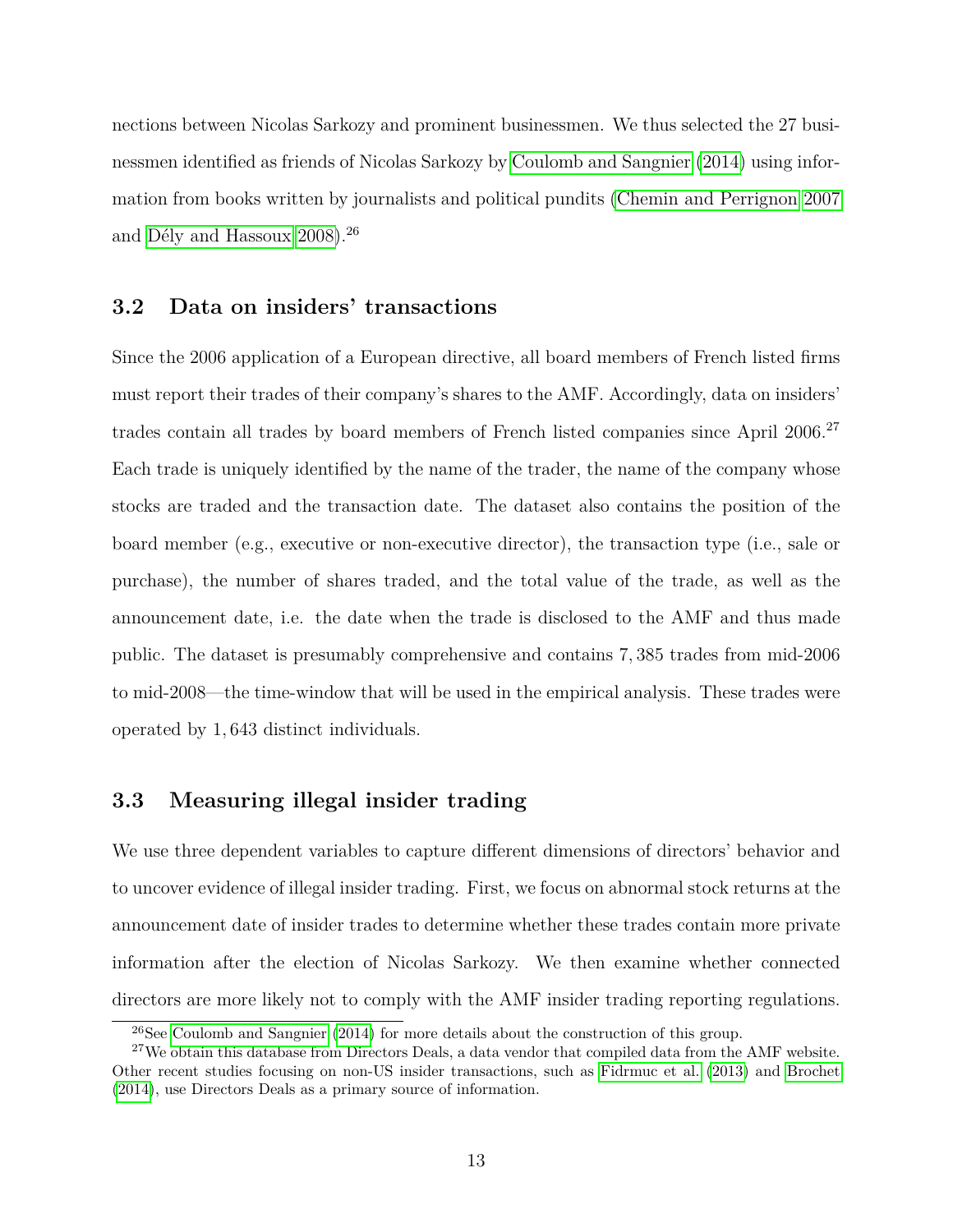Finally, we determine whether they tend to trade closer to corporate results announcements, thereby going against the internal policies firms institute to avoid insider trading. While the first variable represents the *market perception* of illegal insider trading, the two other variables provide evidence about the *observed* financial activity of directors. More precisely, they capture how likely directors are not to comply with AMF regulations and firms' soft law.

#### *i) Two-day compound abnormal return on purchases at announcement date*

[Beaver](#page-24-13) [\(1968\)](#page-24-13) and [Rozeff and Zaman](#page-28-0) [\(1988\)](#page-28-0) emphasize the role of stock returns in measuring the information content of a public announcement. The intuition is that if market participants believe that insider trades are based on the use of privileged information about a firm's future cash-flows, outsiders will buy shares in the firm, leading to abnormal positive returns after insiders' purchases are made public. We thus study firms' market returns around the reporting of insider purchases to determine whether the purchases of connected directors contain more information after the election of Nicolas Sarkozy. In our main analysis of abnormal returns, we focus exclusively on purchases by insiders, as the literature makes an important distinction between the informativeness of sales and purchases with regard to illegal trading. [Lakonishok and Lee](#page-27-4) [\(2001\)](#page-27-4) and [Jeng et al.](#page-26-5) [\(2003\)](#page-26-5) argue that open market sales by directors are driven by diversification motives, while illegal insider trading is mostly embedded in open market insider purchases.

We follow [MacKinlay](#page-27-14) [\(1997\)](#page-27-14) in constructing firms' abnormal returns on purchases at announcement date. For each purchase, we first estimate the relationship between a firm's return and that of the market over a period of 30 days before the announcement date. We then predict the firm's returns from those observed on the announcement day and on the next two days using the estimated market model.<sup>28</sup> A similar approach is used by various

<sup>28</sup>Specifically, we run the following regression for each stock *i* for which a purchase is announced on day *t*:

 $\mathbb{R}_{i\tau} = \alpha_{it} + \beta_{it} \times \bar{\mathbb{R}}_{\tau} + \varepsilon_{i\tau}, \text{ for } \tau \in [t - 30, t - 1],$ 

where  $\mathbb{R}_{i\tau}$  is firm *i*'s stock return on day  $\tau$ ,  $\bar{\mathbb{R}}_{\tau}$  is the market return on day  $\tau$ , and  $\varepsilon_{i\tau}$  is the error term. We obtain daily stock and market returns from Datastream. We use the SBF 120 return as market return. The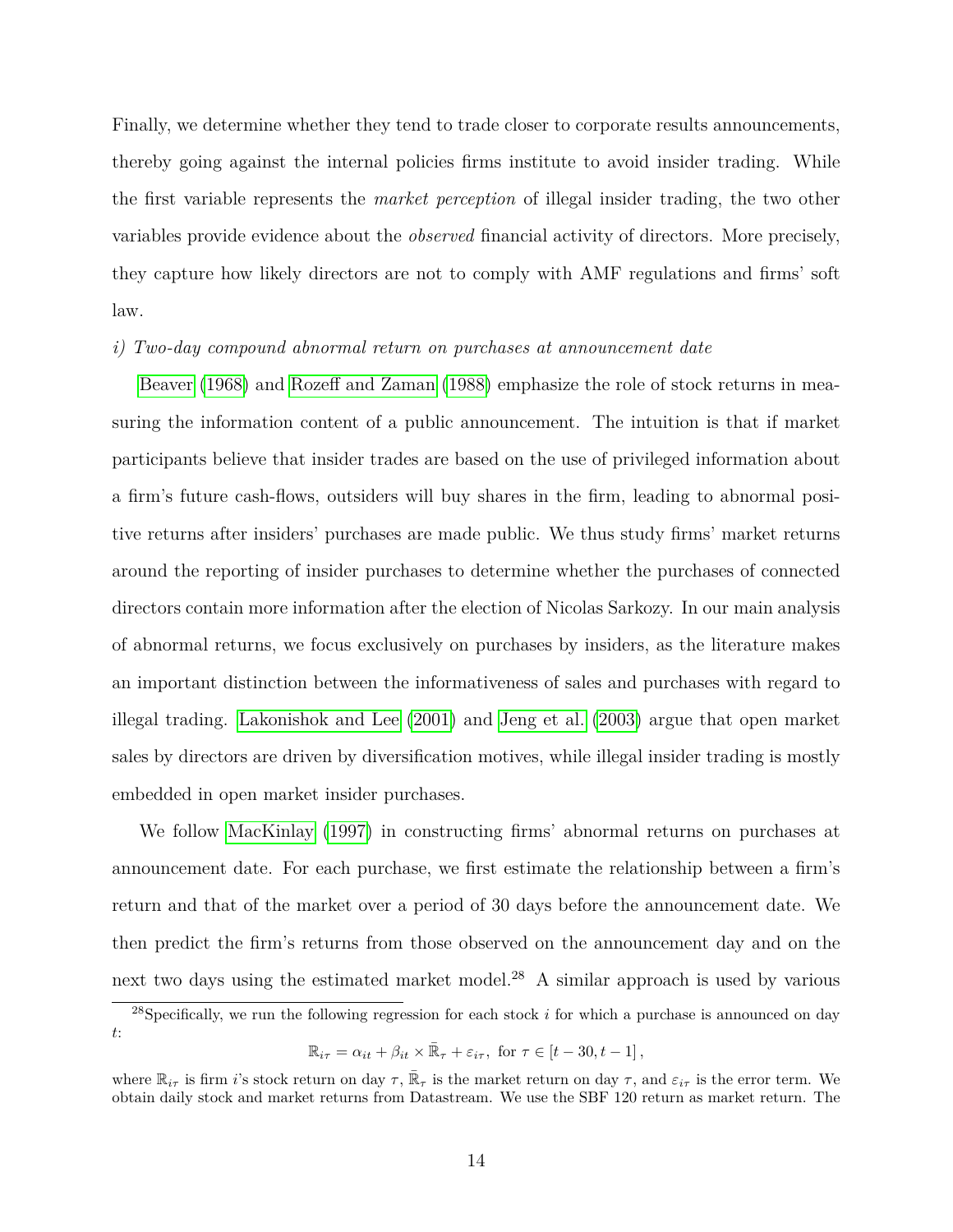papers in the literature, including for instance [Fisman](#page-26-3) [\(2001\)](#page-26-3), [Jayachandran](#page-26-4) [\(2006\)](#page-26-4), [Knight](#page-27-9) [\(2007\)](#page-27-9), and [Coulomb and Sangnier](#page-25-1) [\(2014\)](#page-25-1).

#### *ii) Non-compliance with legal time limit for trade reporting*

As discussed in Section [2,](#page-8-0) directors must disclose their trades on their company's stocks directly to the AMF within 5 business days. Directors failing to disclose their transactions within this time limit incur financial penalties. We thus construct the *non-compliance with legal time limit* variable as a dummy variable equal to 1 if the trade announcement delay is strictly larger than 5 business days.

#### *iii) Time to firm's next results announcement*

Most French listed companies discourage directors' transactions close to the firm's results announcements, as privileged information is likely to be held by insiders before results releases. We scrapped from *TradingSat.com*—an information website about French financial markets—the dates of public announcements by French listed firms and computed for each trade the *time to firm's next results announcement* as the time (in days) between an insider transaction date and the next public announcement of results by the firm. We verified that the relationship between this variable and abnormal returns on insider purchases is negative and statistically significant in our sample of trades. This confirms that privileged information is held by insiders before results announcements, and that they use this information

$$
\tilde{\mathbb{R}}_{i\tau} = \mathbb{R}_{i\tau} - \left\{ \hat{\alpha}_{it} + \hat{\beta}_{it} \times \bar{\mathbb{R}}_{\tau} \right\}, \text{ for } \tau \in [t, t+1, t+2],
$$

$$
\tilde{\mathbb{R}}_{it}^{\text{com}} = \left(1 + \tilde{\mathbb{R}}_{i,t}\right) \times \left(1 + \tilde{\mathbb{R}}_{i,t+1}\right) \times \left(1 + \tilde{\mathbb{R}}_{i,t+2}\right) - 1.
$$

SBF 120 is a reference index composed of the 120 most actively traded stocks on the Paris Stock Exchange. We estimate the above expression separately for each firm and each announcement date, which yields tradelevel estimated parameters  $\hat{\alpha}_{it}$  and  $\hat{\beta}_{it}$ . These are used to compute the abnormal returns of each purchase over the two following business days using the following formula:

where  $\tilde{\mathbb{R}}_{i\tau}$  is the abnormal return of stock *i* on day  $\tau$ . As highlighted by [Jayachandran](#page-26-4) [\(2006\)](#page-26-4), the use of abnormal returns rather than standard market returns addresses the concern that shares prices of some firms might covary. If covariance pertains due to covariance between these firms and the market, firms will have the same estimated beta, and abnormal returns will be independent. We finally compute the two-day compound abnormal return on purchases as: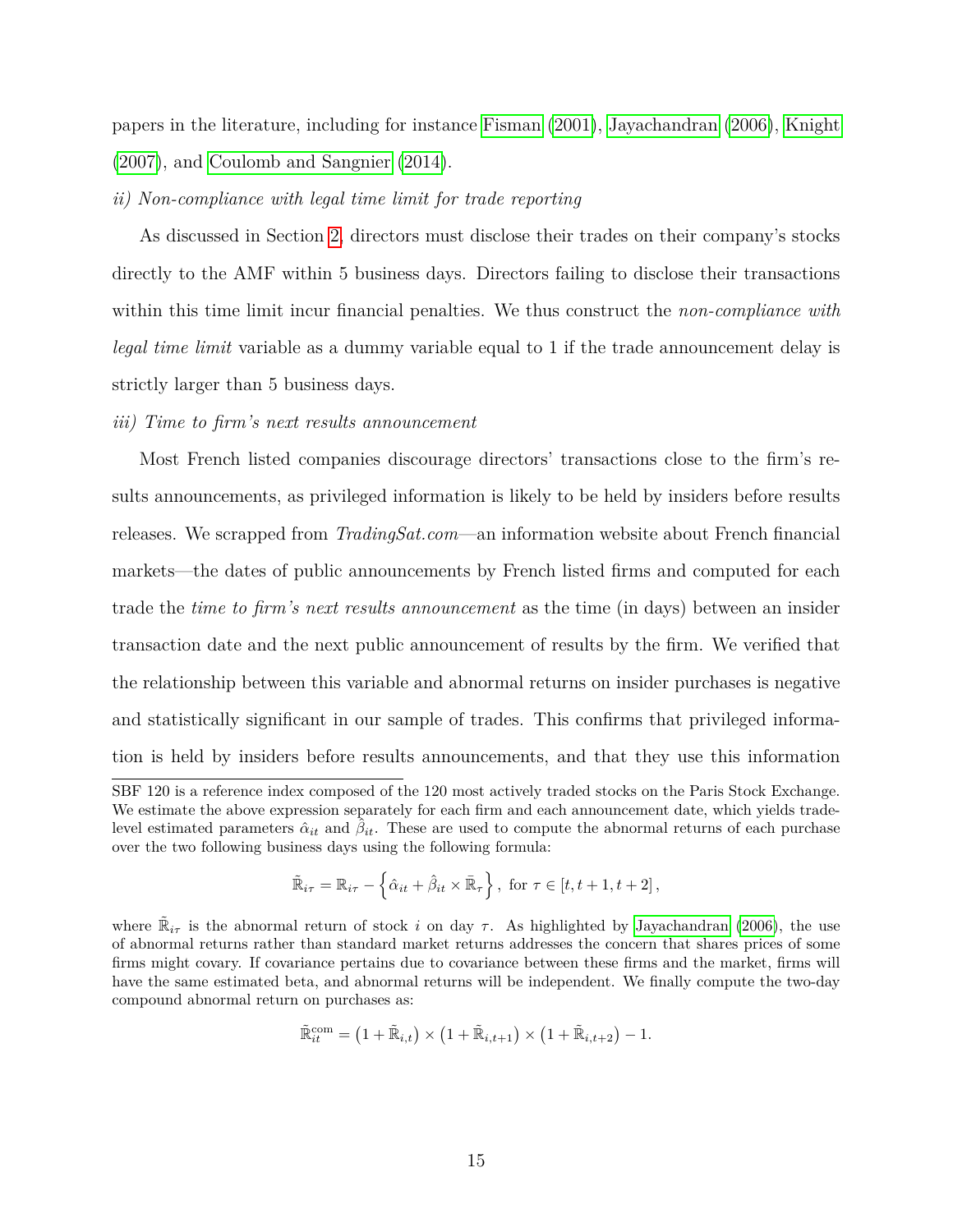when they buy their company stocks close to the firm's results releases.<sup>29</sup>

#### **3.4 Estimation strategy**

Given that the outcome of the 2007 French presidential election was anticipated in the weeks that preceded the vote itself [\(Coulomb and Sangnier 2014\)](#page-25-1) and that directors do not trade their companies' shares every day, sharp discontinuity-style analysis is not possible here. We therefore use a 2-year time-window around the 2007 French presidential election to capture changes in directors' behavior linked to the victory of Nicolas Sarkozy.

We match data on insiders' trades with the list of connected businessmen to identify individuals that appear in both datasets. Of the 584 individuals that appear on the list of campaign contributors, 28 also appear as directors trading stocks. So do 17 out of the 27 businessmen considered to be friends of Nicolas Sarkozy. Only 2 traders are both friends of Nicolas Sarkozy and contributors to his campaign. We consider all these 43 individuals as *Sarkozy affiliates*. Although this group represents only 2*.*6% of the traders operating during our time-window, Sarkozy affiliates traded on average 15 times over these two years, against 4 times on average for all other board members. As a consequence, 8*.*8% of trades were by Sarkozy affiliates. Sarkozy affiliates also appear to be board members of larger firms and to be more likely than the average director to hold executive positions.

We consequently use three different samples in our empirical analysis to circumvent, as far as possible, the problem of the observable differences between Sarkozy affiliates and other traders. The *full sample* is composed of all available observations. The *affiliates' firms sample* includes trades made both by connected traders and by non-connected traders who sit on a board with at least one connected director. Finally, our *matched board members sample* includes trades both by connected traders and by non-connected directors selected from boards without any connected directors via propensity score matching, based on the following observables: firm's market capitalization and industry, insider's position within the

<sup>&</sup>lt;sup>29</sup>As expected, we do not find a robust relationship between abnormal returns triggered by sales and the time to firm's next results announcement variable, since insiders' sales contain little private information.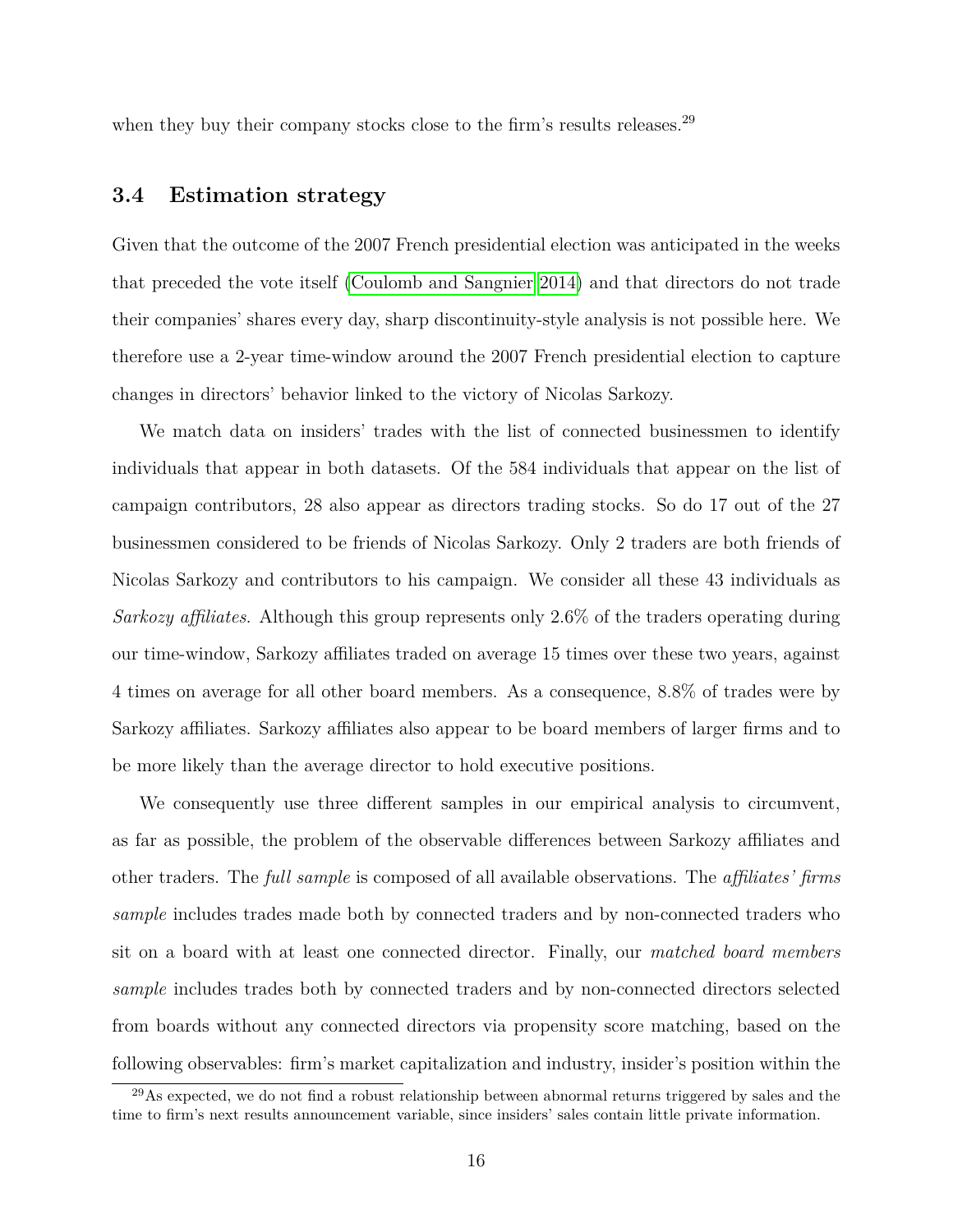board and value of individual's average trade over the observation period. Table [1](#page-29-0) briefly summarizes the main differences between groups and displays average values of dependent variables. It also shows that neither the groups' volumes of trade nor the values of their trades evolved differently across time.

Based on the three different samples, we estimate the change in behavior of politicallyconnected directors compared to non-connected directors before and after Nicolas Sarkozy's election, using a difference-in-differences approach. We implement this design by estimating the following expression:

<span id="page-17-1"></span>
$$
y_{it} = \beta \text{Sarkozy} \text{ affiliate}_{i} \times \text{Post-election}_{t}
$$

$$
+ \gamma \text{Sarkozy} \text{ affiliate}_{i} + \delta \text{Post-election}_{t}
$$

$$
+ \alpha + \varepsilon_{it}, \qquad (1)
$$

where  $y_{it}$  is one of the above three dependent variables for a trade operated by individual *i* on day *t*, *Sarkozy affiliate<sup>i</sup>* is a dummy variable equal to one for Sarkozy affiliates, *Postelection<sub>t</sub>* is a dummy variable equal to one from May  $6^{th}$  2007 on,  $\varepsilon_{it}$  is the error term, and  $\alpha$  is a constant. Our coefficient of interest, the difference-in-differences estimate  $\beta$ , captures change in behavior of Sarkozy affiliates relative to non-connected directors after the presidential election. Coefficient  $\gamma$  captures possible differences between the behavior of Sarkozy affiliates and other directors over the whole period, while coefficient  $\delta$  captures common change in behavior of all directors after the election relative to before the election.

### <span id="page-17-0"></span>**4 Results**

In this section, we first present empirical evidence that Sarkozy affiliates modified their behavior in financial markets after the 2007 French presidential election. We then discuss various factors that may hamper identification and interpretation and show that these findings are robust to a battery of tests.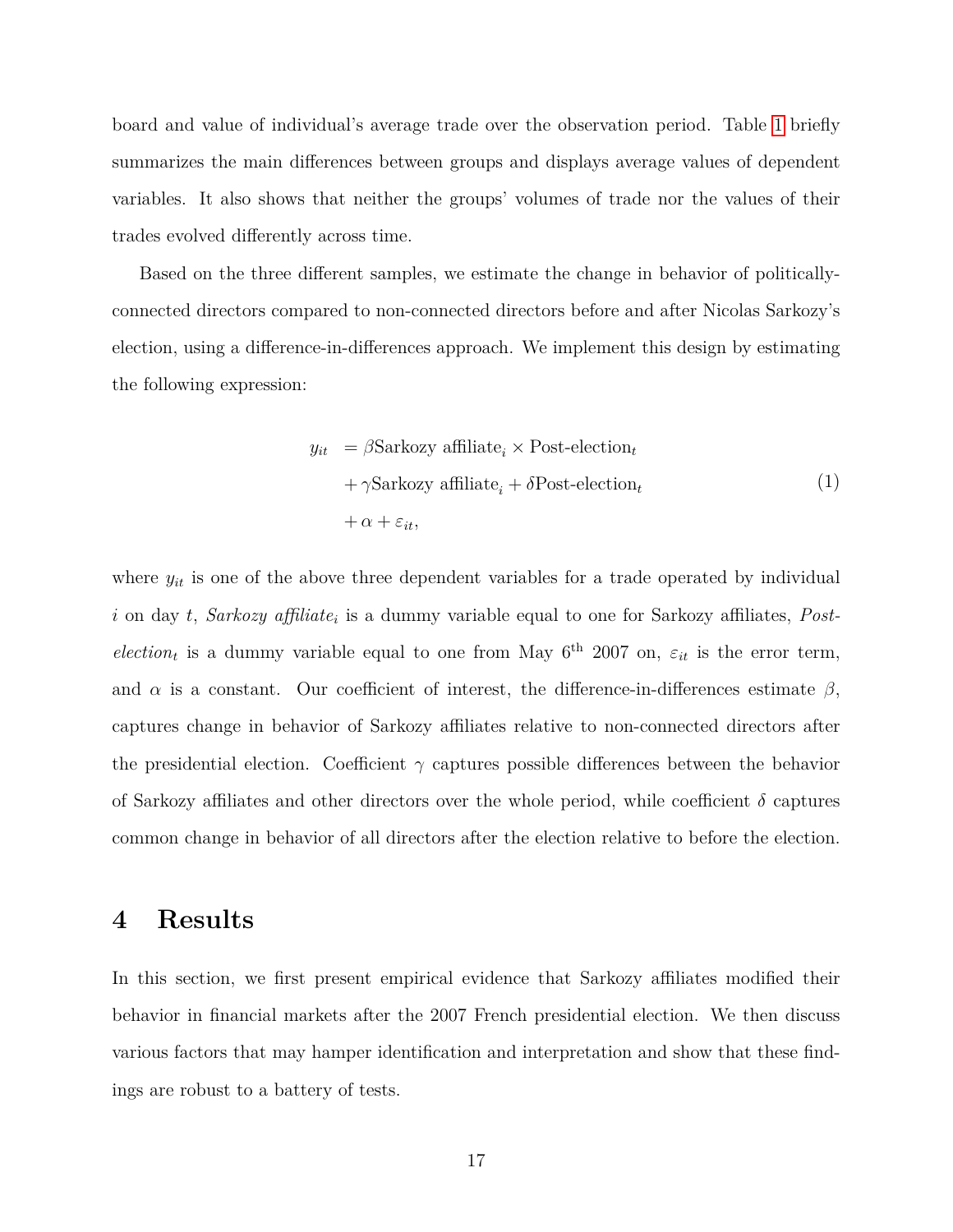#### **4.1 Main results**

We start our analysis by estimating expression [\(1\)](#page-17-1) with abnormal returns on purchases as a dependent variable. Estimated coefficients are reported in the top panel of Table [2.](#page-30-0) Odd-numbered columns present coefficients obtained using the three different samples. The coefficient on *Sarkozy affiliate* × *Post Election* is systematically positive and statistically significant at conventional levels. This indicates that after the election more private information is embedded in Sarkozy affiliates' purchases than in other directors' trades. The effect is economically significant as well. Our difference-in-differences estimates range from 70 to 150 basis points across specifications. The size of this change is comparable to estimates reported by [Brochet](#page-24-14) [\(2010\)](#page-24-14), who examines the change in insider trades' information content following the adoption of the 2002 Sarbanes-Oxley Act, which imposed more timely disclosure by US listed firms' insider traders.

As already mentioned, firms with Sarkozy affiliates on their board, as well as Sarkozy affiliates themselves, are likely to share characteristics that might be correlated with financial markets' response to insider trades. While this concern is partly addressed by the portfolio of samples we use, we further introduce firm fixed effects and trade- and trader-level covariates in the model. The latter category includes a dummy equal to one for individuals who hold executive positions, the trade's value in current euro and interaction terms between these two variables and the post-election variable.<sup>30</sup> Estimated coefficients of the modified model are reported in even-numbered columns in the top panel of Table  $2<sup>31</sup>$  Difference-in-differences estimates are hardly affected by these changes.<sup>32</sup>

Estimates displayed in the top panel of Table [2](#page-30-0) suggest that trades by Sarkozy affiliates contain more private information after than before the presidential election, relative to non-

<sup>30</sup>[Seyhun](#page-28-8) [\(1986\)](#page-28-8) shows that insider trade informativeness varies with insiders' position within the firm. Similarly, trades' informativeness may vary with size of trade (see [Seyhun 1986](#page-28-8) and [Lin and Howe 1990](#page-27-15) among others).

<sup>31</sup>When the sample is that of matched board members, firms' size and return on assets (as well as the interaction terms between these variables and the post-election dummy) are used instead of firm fixed effects.

<sup>&</sup>lt;sup>32</sup>Unreported covariates yield estimates of expected sign. For instance, larger trades or trades operated by executives tend to generate higher abnormal returns.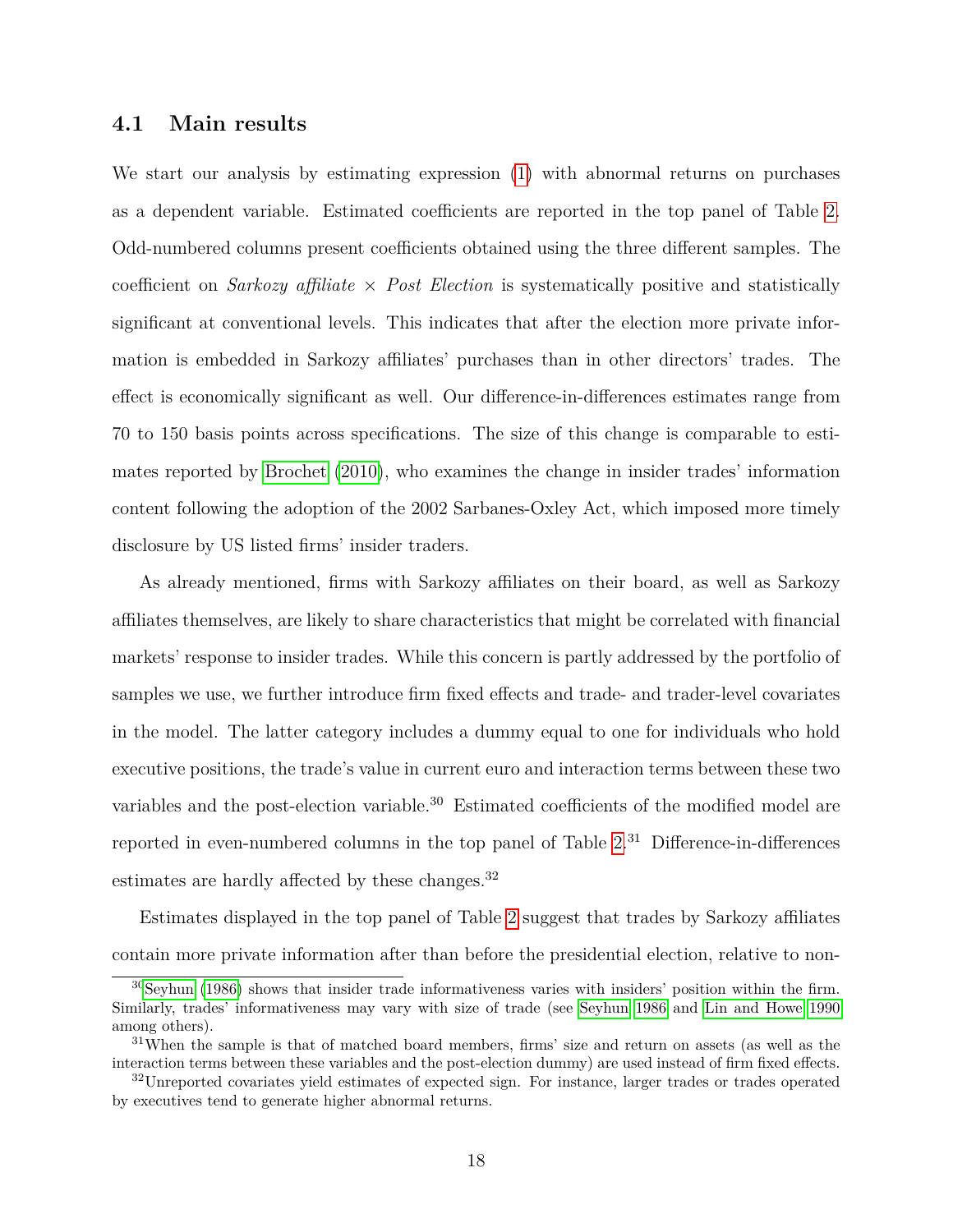connected board members. This relative increase in the informativeness of Sarkozy affiliates trades could be driven by privileged access to information about future government decisions that could impact their firms. Such privileged access may not be restricted to directors connected to the future President who may feel protected due to their political connections. If privileged information extracted from the government is related to lobbying, it is plausible that non-connected directors sitting on the same board as a connected director have also gained access to such information. However, any possibility that this is primarily driving our results is quickly ruled out: our estimate of interest remains unchanged when the affiliates' firms sample is used. This argues against the idea that connected directors engage in fraudulent behavior solely because they receive more privileged information. Finally, while we cannot fully disentangle all the different mechanisms at play, the two other dependent variables will help us to provide evidence that connected directors do have a feeling of impunity that could be the main driver of their illegal insider trading.

The middle panel of Table [2](#page-30-0) presents difference-in-differences estimates using traders' non-compliance with AMF legal disclosure requirements as dependent variable. We replicate the previous empirical analysis and report estimates obtained using the three different samples and the two sets of covariates. Difference-in-differences estimates are positive and statistically different from zero. This indicates that Sarkozy affiliates became more likely to break the law after than before the victory of Nicolas Sarkozy, relative to other directors. The impact of political connections on trade reporting behavior is quite stable: the probability of Sarkozy affiliates breaking the reporting requirements increases by about 15 to 25% depending on specifications.

In the bottom panel of Table [2,](#page-30-0) we use the time to firm's next results announcement as dependent variable. The coefficient on *Sarkozy affiliate* × *Post Election* is negative and statistically significant in all specifications. Sarkozy affiliates tend to trade about 1 or 2 months closer to firm results announcements. These estimates provide evidence that connected directors trade closer to sensitive periods. The underlying reason for banning insider trading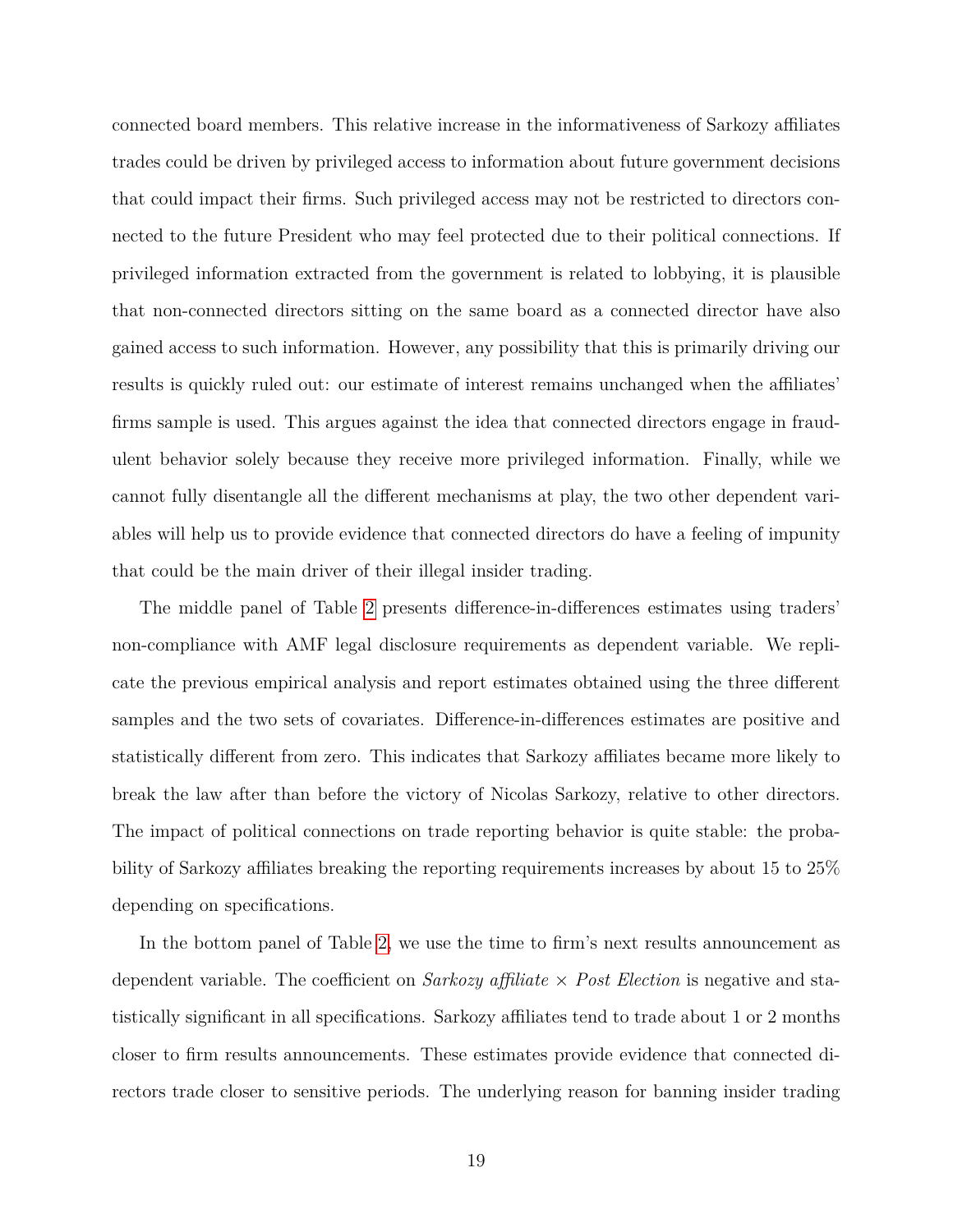before results release is that insiders could hold private information during this period. From Section [3,](#page-11-0) we know that abnormal returns at announcement date are higher when insider trades occur closer to forthcoming firm results announcements. Thus, estimates about the timing of trades by connected directors are coherent with our previous results showing that connected directors' trades contain more private information after the election of Nicolas Sarkozy.

Overall, the estimates presented in Table [2](#page-30-0) suggest that after the election, Sarkozy affiliates tended to use private information more when trading, were less likely to comply with AMF trade reporting requirements and traded closer to firm results announcements. This greater likelihood of Sarkozy affiliates engaging in fraudulent behavior on financial markets naturally raises the question of the profits they made. We are unable to observe the complete evolution of directors' portfolios and their realized gains, as board members of French listed firms have only been required to report their trades since mid-2006. We thus focus on latent benefits by replicating the previous estimations, using as dependent variable the difference between a stock's evolution and the market index over the 30-day period that follows a purchase. This provides us with six statistically significant difference-in-differences estimates ranging from 0*.*005 to 0*.*075 whose median and mean are equal to 0*.*032 and 0*.*039, respectively. By multiplying these figures by the total value of stock purchases by Sarkozy affiliates during the year following the election, we obtain 28*.*8 and 35*.*1 million euro, respectively. This suggests that Sarkozy affiliates' latent gains increased by roughly 30 million euro.

#### **4.2 Robustness checks**

We start by changing the way we construct stocks' abnormal returns. We first exclude days with any insider transaction from the market model we use to calculate abnormal returns. We then change the length of the calibration period to 7, 120, and 200 rather than 30 days. We also extend from 2 to 3 and 16 business days the period over which we compute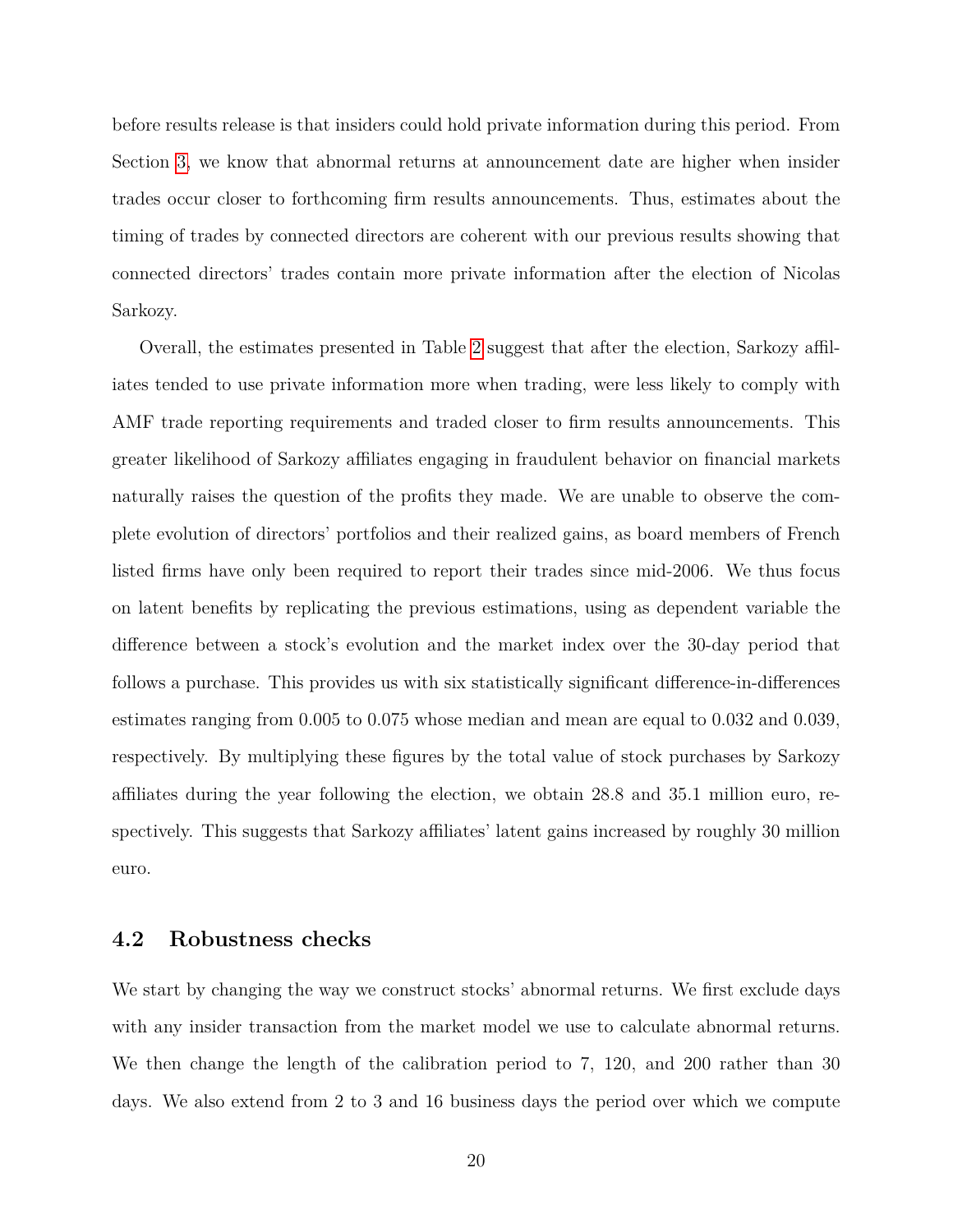compound abnormal returns. As shown by rows 1–6 of Table [3,](#page-31-0) these modifications do not substantially affect either the magnitude or the statistical significance of difference-indifferences estimates. This confirms that previous estimates of interest are not sensitive to the arbitrary methodological choices we made.

We then replicate our main estimation in situations in which we should theoretically not uncover any significant effect. For instance, [Lakonishok and Lee](#page-27-4) [\(2001\)](#page-27-4) and [Jeng et al.](#page-26-5) [\(2003\)](#page-26-5) argue that insiders' sales contain little information, since such transactions are generally made for diversification purposes. There is accordingly no reason to find a difference-indifferences estimate different from zero when looking at abnormal returns at insiders' sales announcement date. This is confirmed by non-statistically significant estimates presented in row 7 of Table [3.](#page-31-0) Similarly, it is theoretically impossible for equity traders to react to a trade at the time of transaction, as they are not aware of it yet. Coefficients presented in row 8 show that difference-in-differences estimates cannot be considered as different from zero when using abnormal returns at insiders' purchase transaction dates (instead of announcement dates) as dependent variable.

Estimates displayed in the middle panel of Table [3](#page-31-0) illustrate the robustness of findings obtained from looking at non-compliance with the AMF trade reporting requirement. To achieve this, we first use a probit model to re-estimate expression [\(1\)](#page-17-1). We then return to ordinary least squares and swap the original independent dummy variable first for the absolute number of days and then for the log of the disclosure delay. All difference-indifferences estimates that we obtain with these specifications are consistent with previous ones.

We next test the robustness of findings using the time from director's trade to firm's next results announcement. We first swap the dependent variable for its logarithm or for a dummy variable that is equal to one if the time is shorter than one month. We then add the constraint that the time must be calculated from a yearly results announcement, i.e. we discard intermediate results announcements. Findings are qualitatively unaffected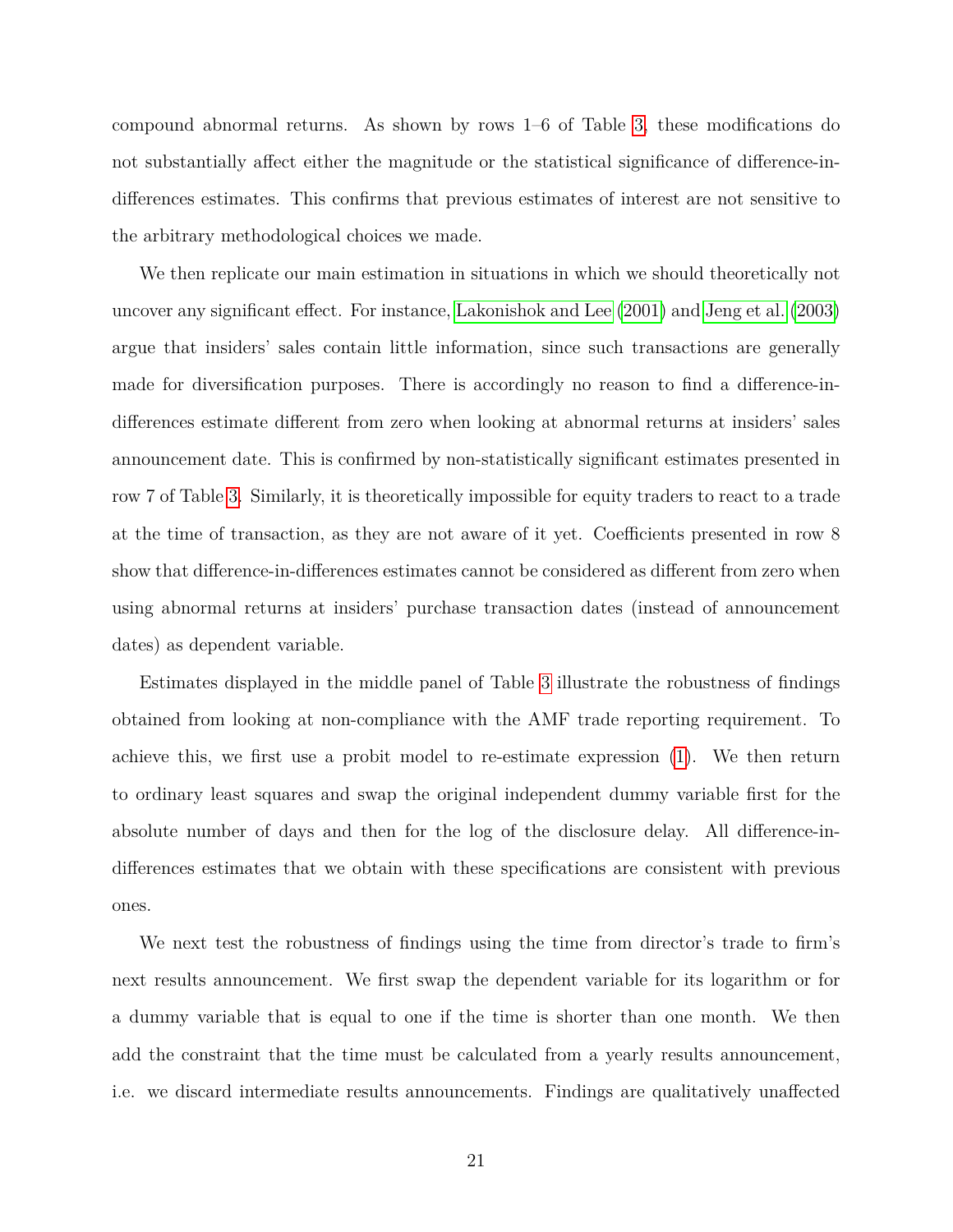by these changes, as shown by difference-in-differences estimates presented in the top three rows of the bottom panel of Table [3.](#page-31-0) We finally perform two placebo tests by computing the time from each trade to the firm's next public event—not including the announcement of results and presumably not generating privileged information—or the time between the firm's last results announcement and the transaction date. Reassuringly, using these two variables as left-hand variables does not produce statistically significant estimates, as shown by coefficients presented in the two bottom rows of Table [3.](#page-31-0)

As additional explicit placebo tests, we replicate the data construction and re-estimate expression [\(1\)](#page-17-1) replacing May  $6<sup>th</sup>$  2007 by the dates of four French elections that took place between 2008 and 2011. These events are not expected to affect the benefits directors might derive from their political connections in such a way as to lead to changes in their behavior on financial markets. These tests help us to disentangle between any potential effect of the election itself from the effect of a perceived change in law enforcement probability for Sarkozy affiliates. We also repeat this exercise using four randomly selected dates.<sup>33</sup> Difference-indifferences coefficients estimated around these alternative dates are reported in Table [A2](#page-33-0) in Online Appendix. In contrast to May  $6<sup>th</sup>$  2007, none of these eight dates actually produces estimates that are consistent across samples and dependent variables.

We finally test the sensitivity of estimates to the way standard errors are calculated and to the exclusion of influential observations. Table [A3](#page-34-0) in Online Appendix presents difference-in-differences estimates obtained when standard errors are clustered at the firm and at the trader level. This helps to address the concern that the length of time between a trade and the next corporate event, delays in trade reporting or even market reaction to an insider purchase can be correlated at director or firm levels. The statistical significance of these estimates is remarkably similar to the baseline estimates. Online Appendix Table [A4](#page-35-0) displays difference-in-differences coefficients estimated over samples that exclude influential

 $33$ Each fictitious election date was randomly drawn from the interval March  $22<sup>nd</sup>$   $2007$ –June  $28<sup>th</sup>$   $2012$ . The lower bound of this interval corresponds to the earliest date at which we observe a trade plus one year. The upper bound corresponds to the latest date at which we observe a trade minus one year.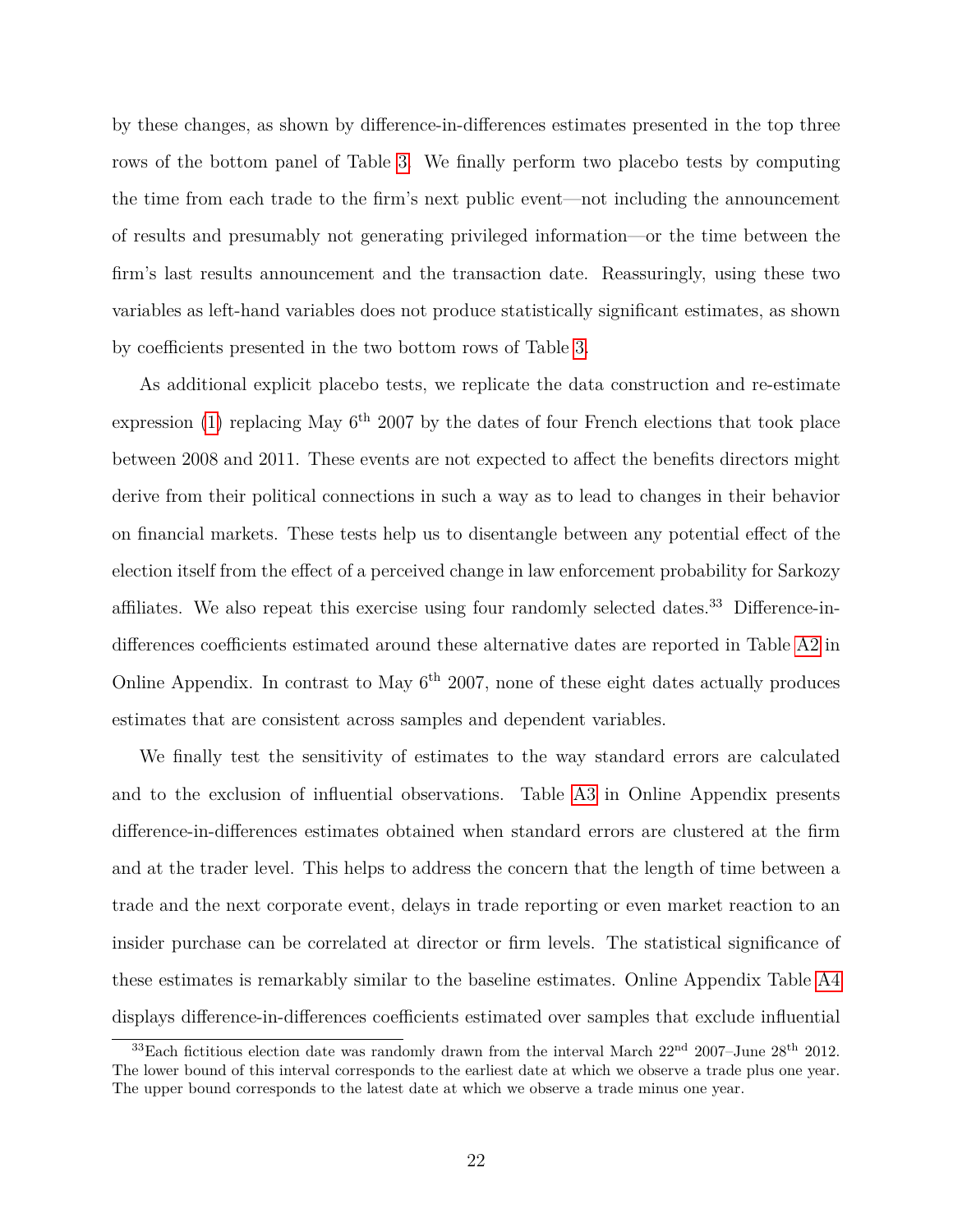observations. More precisely, for each of the regressions presented in Table [2,](#page-30-0) we exclude any observation *j* such that |DFBETA*<sup>j</sup>* | *<* 2*/* √ *N*, where *N* is the number of observations used in the original sample and  $\text{DFBETA}_j$  is the difference in the coefficient of the interaction term if observation *j* is excluded from the sample. Estimates of interest turn out to be robust to such restrictions.

### <span id="page-23-0"></span>**5 Conclusion**

In this paper, we investigate whether political connections impact an individual's propensity to engage in illegal activities on financial markets. Using the 2007 French presidential election in a difference-in-differences research design, we find robust evidence that directors connected to the future President modified their behavior on financial markets after the election. Specifically, we find that after the election connected directors tended to use private information more in trading, relative to various control groups of non-connected directors. Our analyses also reveal that they were less likely to comply with legal trade reporting requirements and tended to trade closer to their firms' results announcements. Overall, our findings suggest that political connections may promote white-collar crime on financial markets.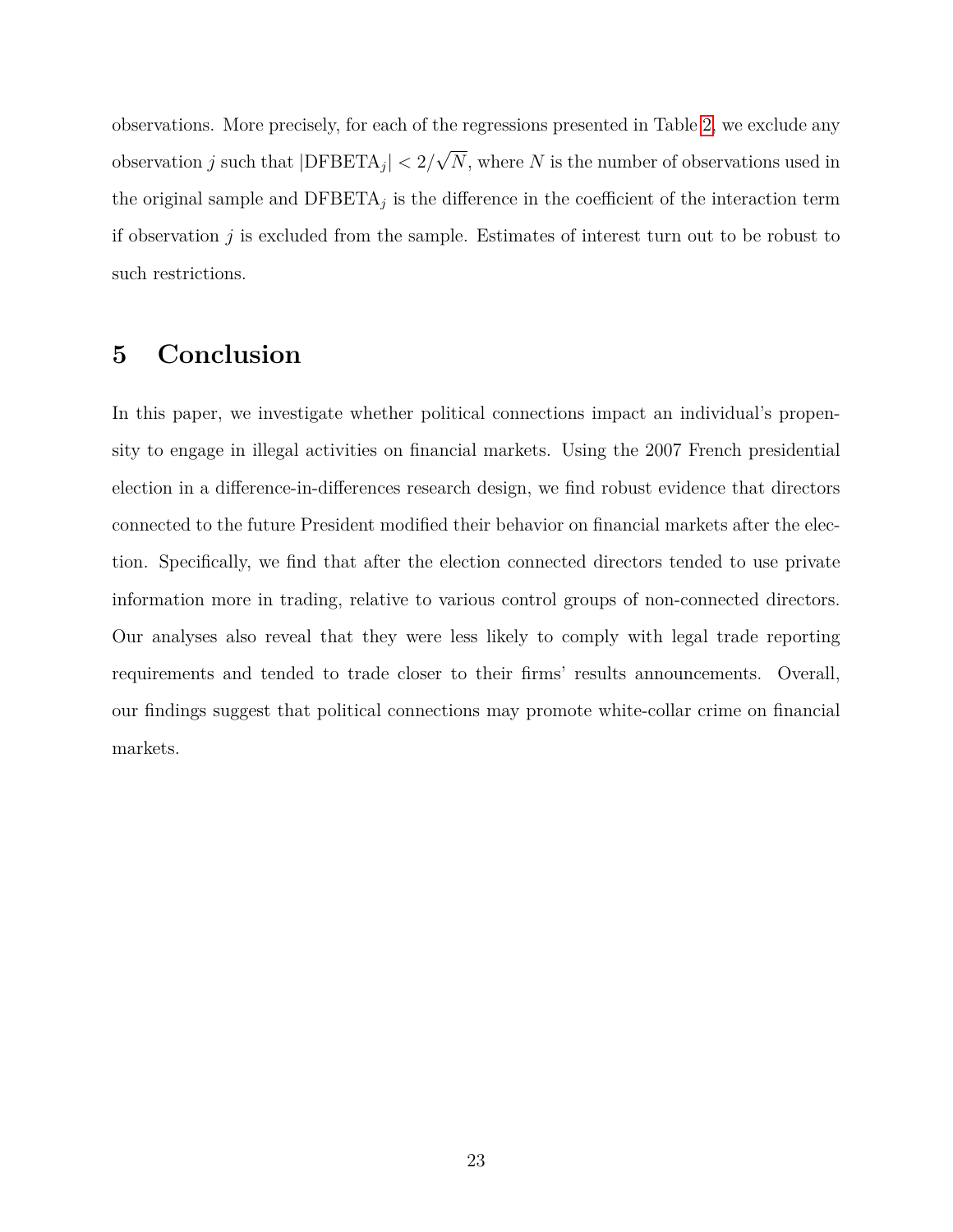### **References**

- <span id="page-24-5"></span>**Acemoglu, Daron, Tarek Hassan, and Ahmed Tahoun**, "The Power of the Street: Evidence from Egypt's Arab Spring," Unpublished manuscript 2015.
- <span id="page-24-9"></span>**Aizer, Anna and Joseph Doyle**, "Juvenile Incarceration, Human Capital, and Future Crime: Evidence from Randomly Assigned Judges," *Quarterly Journal of Economics*, 2015, *130*, 759–803.
- <span id="page-24-4"></span>**Akey, Pat**, "Valuing Changes in Political Networks: Evidence from Campaign Contributions to Close Congressional Elections," *Review of Financial Studies*, 2015, *29*, 1039–1071.
- <span id="page-24-7"></span>**Anderson, David**, "The Aggregate Burden of Crime," *Journal of Law and Economics*, 1999, *42*, 611–641.
- <span id="page-24-11"></span>**Arfi, Fabrice, Mathilde Mathieu, and Karl Laske**, "Argent de l'UMP : la liste secrète," Mediapart.fr, Sep. 25th 2012.
- <span id="page-24-1"></span>**Ausubel, Lawrence**, "Insider Trading in a Rational Expectations Economy," *American Economic Review*, 1990, *80*, 1022–41.
- <span id="page-24-8"></span>**Bayer, Patrick, Randi Hjalmarsson, and David Pozen**, "Building Criminal Capital behind Bars: Peer Effects in Juvenile Corrections," *Quarterly Journal of Economics*, 2009, *124*, 105–147.
- <span id="page-24-13"></span>**Beaver, William**, "The Information Content of Annual Earnings Announcements," *Journal of Accounting Research*, 1968, *6*, 67–92.
- <span id="page-24-3"></span>**Becker, Gary**, "Crime and Punishment: An Economic Approach," *Journal of Political Economy*, 1968, *76*, 169–217.
- <span id="page-24-0"></span>**Bhattacharya, Utpal and Hazem Daouk**, "The World Price of Insider Trading," *Journal of Finance*, 2002, *57*, 75–108.
- <span id="page-24-10"></span>**Boas, Taylor, Daniel Hidalgo, and Neal Richardson**, "The Spoils of Victory: Campaign Donations and Government Contracts in Brazil," *Journal of Politics*, 2014, *76*, 415–429.
- <span id="page-24-14"></span>**Brochet, Francois**, "Information Content of Insider Trades Before and After the Sarbanes-Oxley Act," *The Accounting Review*, 2010, *85*, 419–446.
- <span id="page-24-2"></span>, "Transparency, Insider Trading, and Market Returns around the World," Unpublished manuscript 2014.
- <span id="page-24-12"></span>**Chemin, Ariane and Judith Perrignon**, *La Nuit du Fouquet's*, Fayard, Paris, 2007.
- <span id="page-24-6"></span>**Cingano, Federico and Paolo Pinotti**, "Politicians at Work: The Private Returns and Social Costs of Political Connections," *Journal of the European Economic Association*, 2013, *11*, 433–465.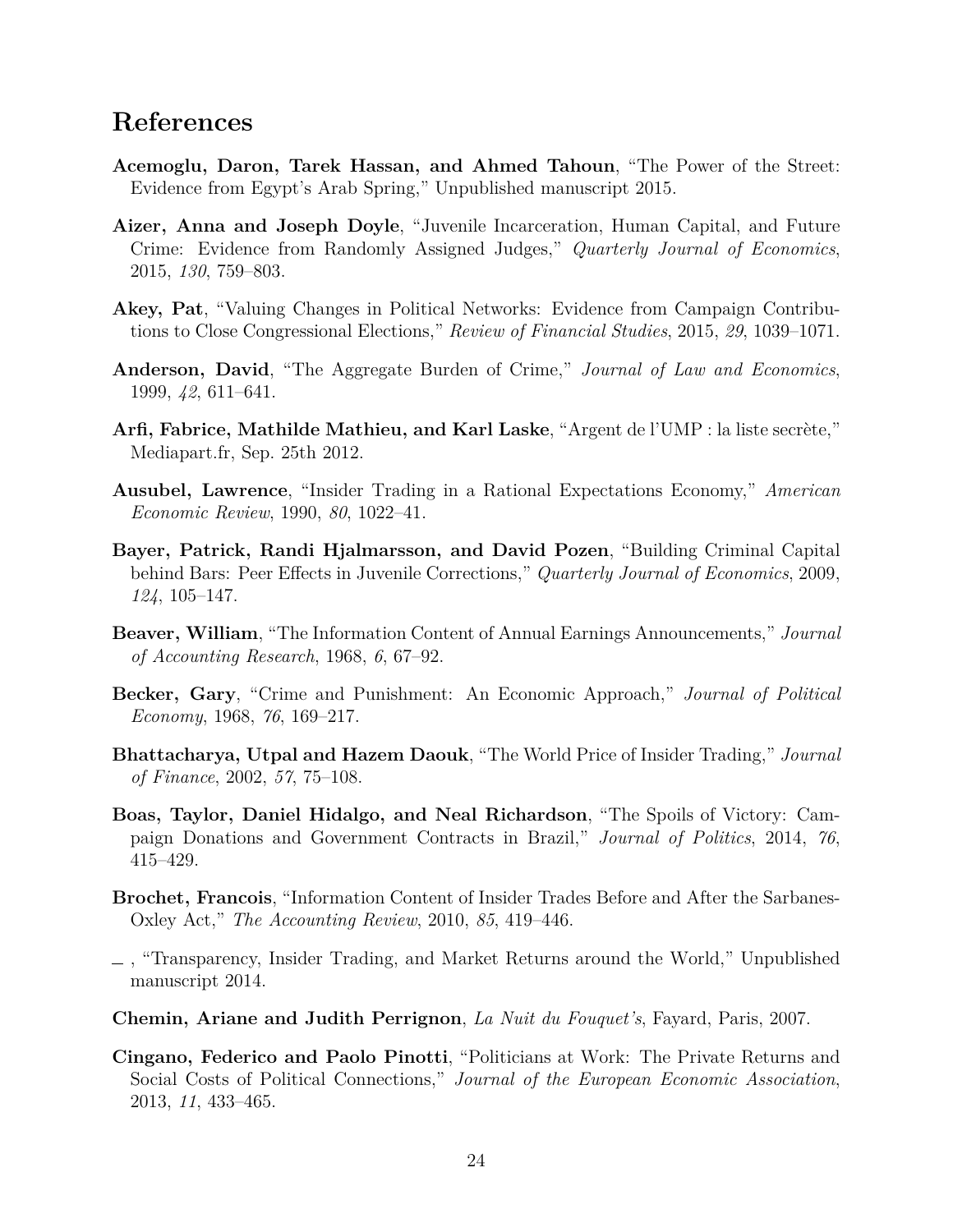- <span id="page-25-9"></span>**Claessens, Stijn, Erik Feijen, and Luc Laeven**, "Political Connections and Preferential access to Finance: The Role of Campaign Contributions," *Journal of Financial Economics*, 2008, *88*, 554–580.
- <span id="page-25-3"></span>**Cooper, Michael, Huseyin Gulen, and Alexei Ovtchinnikov**, "Corporate Political Contributions and Stock Returns," *Journal of Finance*, 2010, *65*, 687–724.
- <span id="page-25-7"></span>**Cornwell, Christopher and William Trumbull**, "Estimating the Economic Model of Crime with Panel Data," *Review of Economics and Statistics*, 1994, *76*, 360–366.
- <span id="page-25-0"></span>**Correia, Maria**, "Political Connections and SEC Enforcement," *Journal of Accounting and Economics*, 2014, *57*, 241–262.
- <span id="page-25-1"></span>**Coulomb, Renaud and Marc Sangnier**, "The Impact of Political Majorities on Firm Value: Do Electoral Promises or Friendship Connections Matter?," *Journal of Public Economics*, 2014, *115*, 158–170.
- <span id="page-25-11"></span>**Cruz, Cesi, Julien Labonne, and Pablo Querubin**, "Politician Family Networks and Electoral Outcomes: Evidence from the Philippines," Unpublished manuscript 2015.
- <span id="page-25-14"></span>**D´ely, Renaud and Didier Hassoux**, *Sarkozy et l'Argent Roi*, Calmann-Levy, Paris, 2008.
- <span id="page-25-6"></span>**Deming, David**, "Better Scools, Less Crime?," *Quarterly Journal of Economics*, 2011, *126*, 2063–2115.
- <span id="page-25-8"></span>**DiTella, Rafael and Ernesto Schargrodsky**, "Do Police Reduce Crime? Estimates Using the Allocation of Police Forces After a Terrorist Attack," *American Economic Review*, 2004, *94*, 115–133.
- <span id="page-25-10"></span>**Dube, Arindrajit, Ethan Kaplan, and Suresh Naidu**, "Coups, Corporations, and Classified Information," *Quarterly Journal of Economics*, 2011, *126*, 1375–1409.
- <span id="page-25-13"></span>**Eggers, Andrew and Jens Hainmueller**, "Political Capital: Corporate Connections and Stock Investments in the U.S. Congress, 2004-2008," *Quarterly Journal of Political Science*, 2014, *9*, 169–202.
- <span id="page-25-4"></span>**Faccio, Mara**, "Politically Connected Firms," *American Economic Review*, 2006, *96*, 369– 386.
- <span id="page-25-12"></span>**Fafchamps, Marcel, and Julien Labonne**, "Do Politicians' Relatives Get Better Jobs? Evidence from Municipal Elections," Unpublished manuscript 2016.
- <span id="page-25-5"></span>**Fan, Joseph P.H., Tak Jun Wongand, and Tianyu Zhang**, "Politically Connected CEOs, Corporate Governance, and Post-IPO Performance of China's Newly Partially Privatized Firms," *Journal of Financial Economics*, 2007, *84*, 330–357.
- <span id="page-25-2"></span>**Ferguson, Thomas and Hans-Joachim Voth**, "Betting on Hitler - The Value of Political Connections in Nazi Germany," *Quarterly Journal of Economics*, 2008, *123*, 101–137.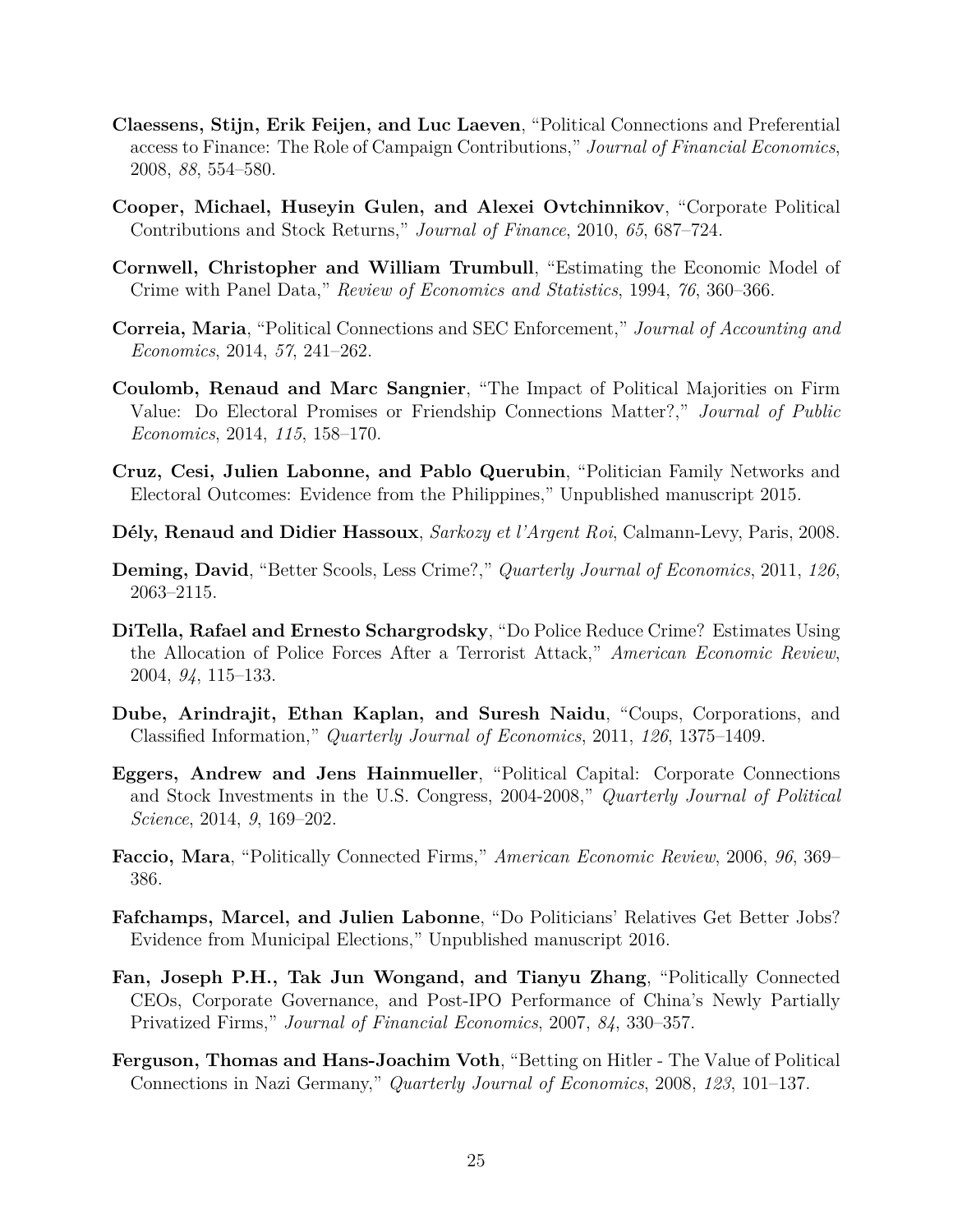- <span id="page-26-0"></span>**Fernandes, Nuno and Miguel Ferreira**, "Insider Trading Laws and Stock Price Informativeness," *Review of Financial Studies*, 2009, *22*, 1845–1887.
- <span id="page-26-14"></span>**Fidrmuc, Jana, Adriana Korczak, and Piotr Korczak**, "Why Does Shareholder Protection Matter for Abnormal Returns after Reported Insider Purchases and Sales?," *Journal of Banking and Finance*, 2013, *37*, 1915–1935.
- <span id="page-26-3"></span>**Fisman, Raymond**, "Estimating the Value of Political Connections," *American Economic Review*, 2001, *91*, 1095–1102.
- <span id="page-26-10"></span>**and Wang Yongxiang**, "The Mortality Cost of Political Connections," *Review of Economic Studies*, 2015, *82*, 1346–1382.
- <span id="page-26-7"></span>**Glaeser, Edward, Bruce Sacerdote, and Jose Scheinkman**, "Crime and Social Interactions," *Quarterly Journal of Economics*, 1996, *111*, 507–548.
- <span id="page-26-1"></span>**Goldman, Eitan, Jörg Rocholl, and Jongil So, "Do Politically Connected Boards Affect** Firm Value?," *Review of Financial Studies*, 2009, *22*, 2331–2360.
- <span id="page-26-9"></span>**, J¨org Rocholl, and Jongil So**, "Politically Connected Boards of Directors and the Allocation of Procurement Contracts," *Review of Finance*, 2013, *17*, 1617–1648.
- <span id="page-26-8"></span>**Gordon, Sanford and Catherine Hafer**, "Flexing Muscle: Corporate Political Expenditures as Signals to the Bureaucracy," *American Political Science Review*, 2005, *99*, 245– 261.
- <span id="page-26-6"></span>**Gould, Eric, Bruce Weinberg, and David Mustard**, "Crime Rates and Local Labor Market Opportunities in the United States: 1979-1997," *Review of Economics and Statistics*, 2002, *84*, 45–61.
- <span id="page-26-11"></span>**Hwang, Byoung-Hyoun and Seoyoung Kim**, "It Pays to Have Friends," *Journal of Financial Economics*, 2009, *93*, 138–158.
- <span id="page-26-2"></span>**Imai, Masami and Cameron Shelton**, "Elections and Political Risk: New Evidence from the 2008 Taiwanese Presidential Election," *Journal of Public Economics*, 2011, *95*, 837–849.
- <span id="page-26-12"></span>**Jan, Pascal**, *Le Président de la République, au Centre du Pouvoir*, Les Etudes de la Documentation française, 2011.
- <span id="page-26-4"></span>**Jayachandran, Seema**, "The Jeffords Effect," *Journal of Law and Economics*, 2006, *49*, 397–425.
- <span id="page-26-5"></span>**Jeng, Leslie, Andrew Metrick, and Richard Zeckhauser**, "Estimating the Returns to Insider Trading: A Performance-Evaluation Perspective," *Review of Economics and Statistics*, 2003, *85*, 453–471.
- <span id="page-26-13"></span>**Johnson, Simon and Todd Mitton**, "Cronyism and Capital Controls: Evidence from Malaysia," *Journal of Financial Economics*, 2003, *67*, 351–382.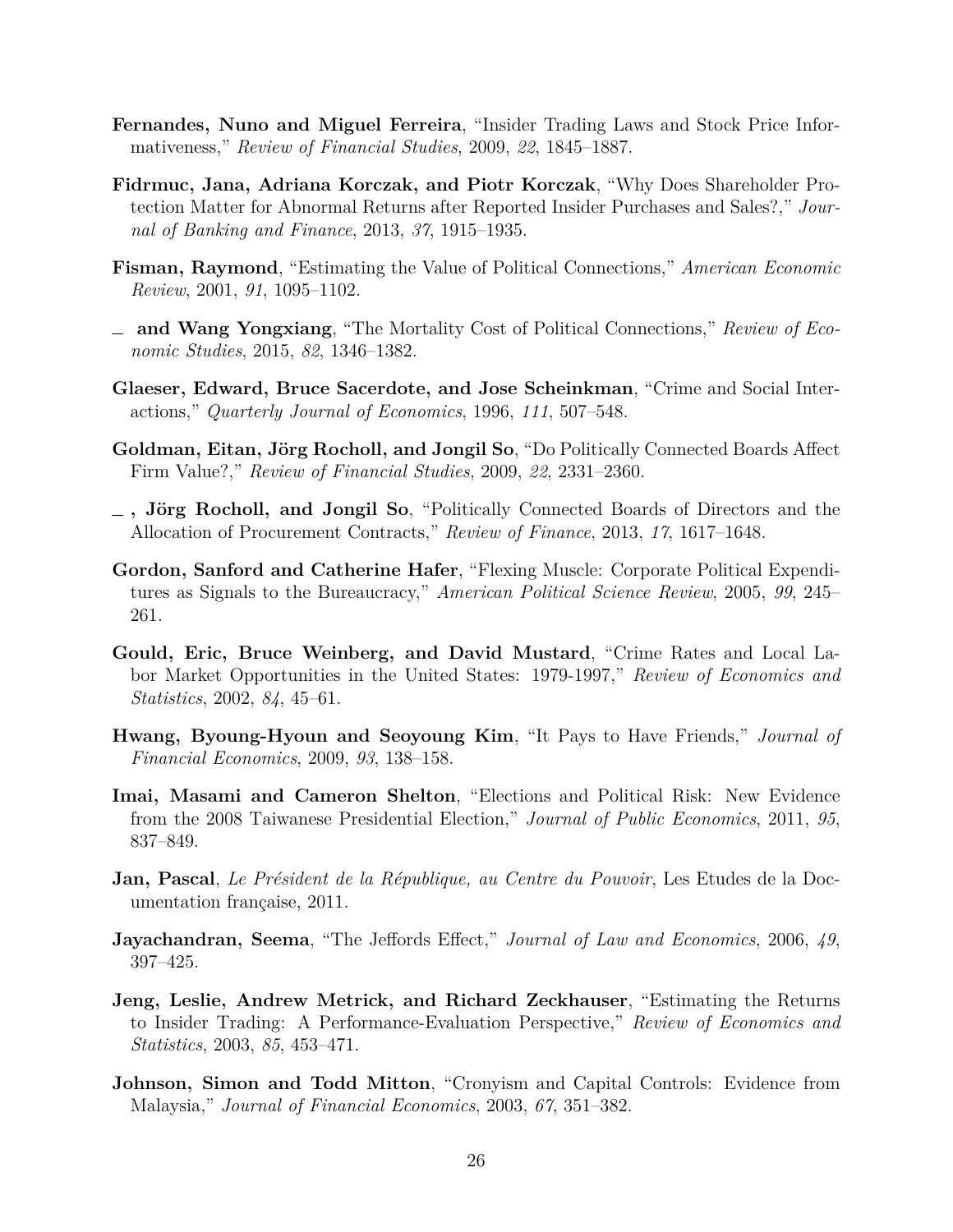- <span id="page-27-5"></span>**Ke, Bin, Steven Huddart, and Kathy Petroni**, "What Insiders Know about Future Earnings and How they Use It: Evidence from Insider Trades," *Journal of Accounting and Economics*, 2003, *35*, 315–346.
- <span id="page-27-12"></span>**Khanna, Vikramaditya, E. Han Kim, and Yao Lu**, "CEO Connectedness and Corporate Frauds," *Journal of Finance*, 2015, *70*, 1203–1252.
- <span id="page-27-10"></span>**Khwaja, Asim Ijaz and Atif Mian**, "Do Lenders Favor Politically Connected Firms? Rent Provision in an Emerging Financial Market," *Quarterly Journal of Economics*, 2005, *120*, 1371–1411.
- <span id="page-27-9"></span>**Knight, Brian**, "Are Policy Platforms Capitalized into Equity Prices? Evidence from the Bush/Gore 2000 Presidential Election," *Journal of Public Economics*, 2007, *91*, 389–409.
- <span id="page-27-3"></span>**Kramarz, Francis and David Thesmar**, "Social Networks in the Boardroom," *Journal of the European Economic Association*, 2013, *11*, 780–807.
- <span id="page-27-4"></span>**Lakonishok, Josef and Inmoo Lee**, "Are Insiders Trades Informative?," *Review of Financial Studies*, 2001, *14*, 79–111.
- <span id="page-27-11"></span>**Lalanne, Marie and Paul Seabright**, "The Old Boy Network: Gender Differences in the Impact of Social Networks on Remuneration in Top Executive Jobs," TSE Working Papers 11-259, Toulouse School of Economics (TSE) October 2011.
- <span id="page-27-2"></span>**Leland, Hayne**, "Insider Trading: Should It Be Prohibited?," *Journal of Political Economy*, August 1992, *100*, 859–87.
- <span id="page-27-8"></span>**Levitt, Steven**, "Using Electoral Cycles in Police Hiring to Estimate the Effects of Police on Crime," *American Economic Review*, 1997, *87*, 270–290.
- <span id="page-27-15"></span>**Lin, Ji-Chai and John Howe**, "Insider Trading in the OTC Market," *Journal of Finance*, 1990, *45*, 1273–1284.
- <span id="page-27-13"></span>**Livolsi, Geoffrey and Dan Israel**, "Le Système Off-shore d'un Grand Donateur de l'UMP," Mediapart.fr, Jun. 13th 2014.
- <span id="page-27-7"></span>**Lochner, Lance and Enrico Moretti**, "The Effect of Education on Crime: Evidence from Prison Inmates, Arrests, and Self-Reports," *American Economic Review*, 2004, *94*, 155–189.
- <span id="page-27-14"></span>**MacKinlay, Craig**, "Event Studies in Economics and Finance," *Journal of Economic Literature*, 1997, *35*, 13–39.
- <span id="page-27-0"></span>**Manne, Henry**, *Insider Trading and the Stock Market*, The Free Press, New York, 1966.
- <span id="page-27-1"></span>**Manove, Michael**, "The Harm from Insider Trading and Informed Speculation," *Quarterly Journal of Economics*, 1989, *104*, 823–45.
- <span id="page-27-6"></span>**Mastrobuoni, Giovanni**, "The Value of Connections: Evidence from the Italian-American Mafia," *The Economic Journal*, 2015, *125*, 256–288.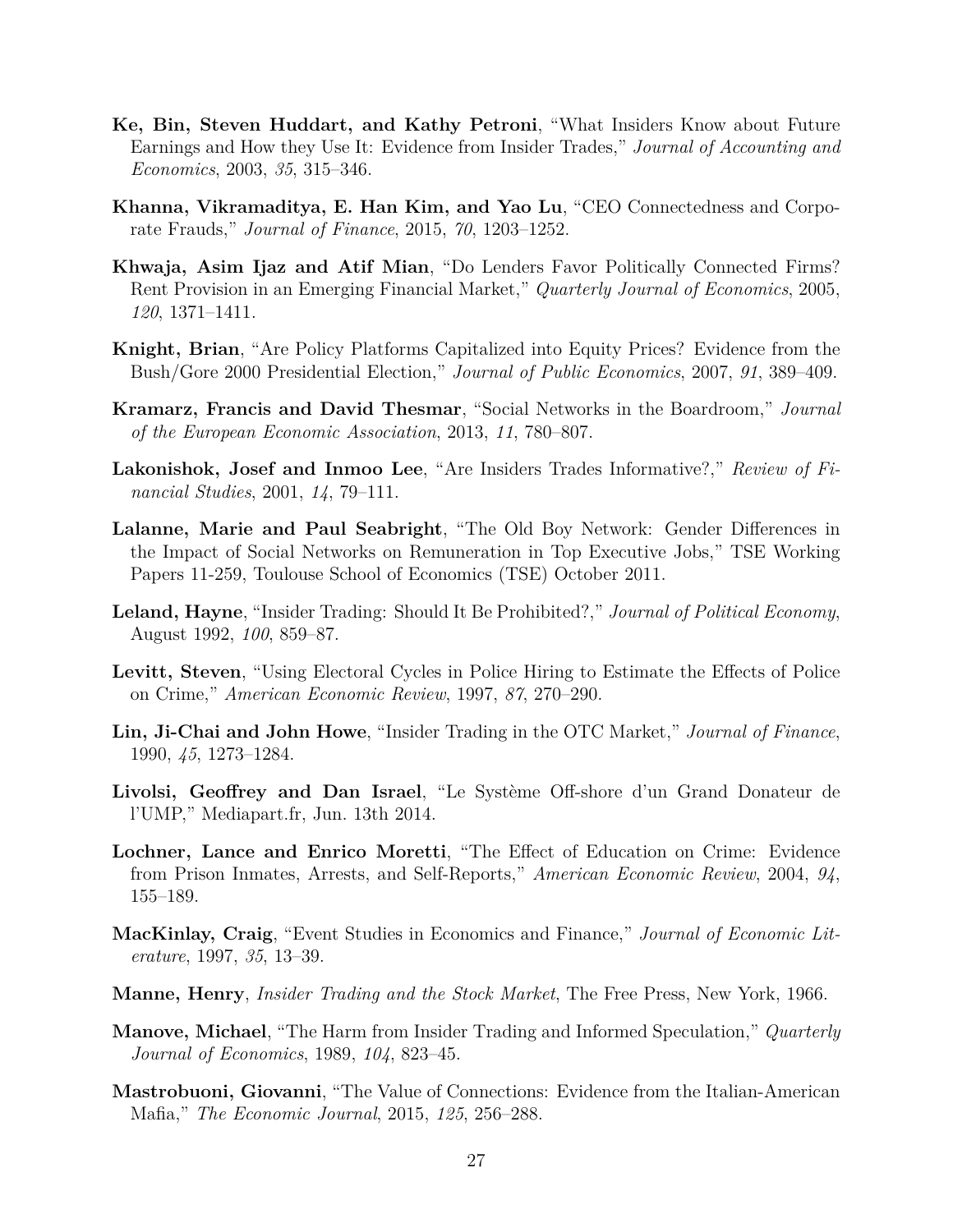- <span id="page-28-2"></span>**Miguel, Edward**, "Poverty and Witch Killing," *Review of Economic Studies*, 2005, *72*, 1153–1172.
- <span id="page-28-3"></span>**Myers, Samuel**, "Estimating the Economic Model of Crime: Employment Versus Punishment Effects," *Quarterly Journal of Economics*, 1983, *98*, 157–166.
- <span id="page-28-7"></span>**Nyhan, Brendan and Marit Rehavi**, "Tipping the Scales? Testing for Political Influence on Public Corruption Prosecutions," Unpublished manuscript 2016.
- <span id="page-28-1"></span>**Patacchini, Eleonora and Yves Zenou**, "The Strength of Weak Ties in Crime," *European Economic Review*, 2008, *52*, 209–236.
- <span id="page-28-4"></span>**Pinotti, Paolo**, "Immigration Enforcement and Crime," *American Economic Review*, 2015, *105*, 205–209.
- <span id="page-28-0"></span>**Rozeff, Michael and Mir Zaman**, "Market Efficiency and Insider Trading: New Evidence," *Journal of Business*, 1988, *61*, 25–44.
- <span id="page-28-8"></span>**Seyhun, Nejat**, "Insiders' Profits, Costs of Trading, and Market Efficiency," *Journal of Financial Economics*, 1986, *16*, 189–212.
- <span id="page-28-6"></span>**Tahoun, Ahmed**, "The Role of Stock Ownership by US Members of Congress on the Market for Political Favors," *Journal of Financial Economics*, 2014, *111*, 86–110.
- <span id="page-28-5"></span>**and Laurence Van Lent**, "The Personal Wealth Interests of Politicians and Government Intervention in the Economy," Unpublished manuscript 2013.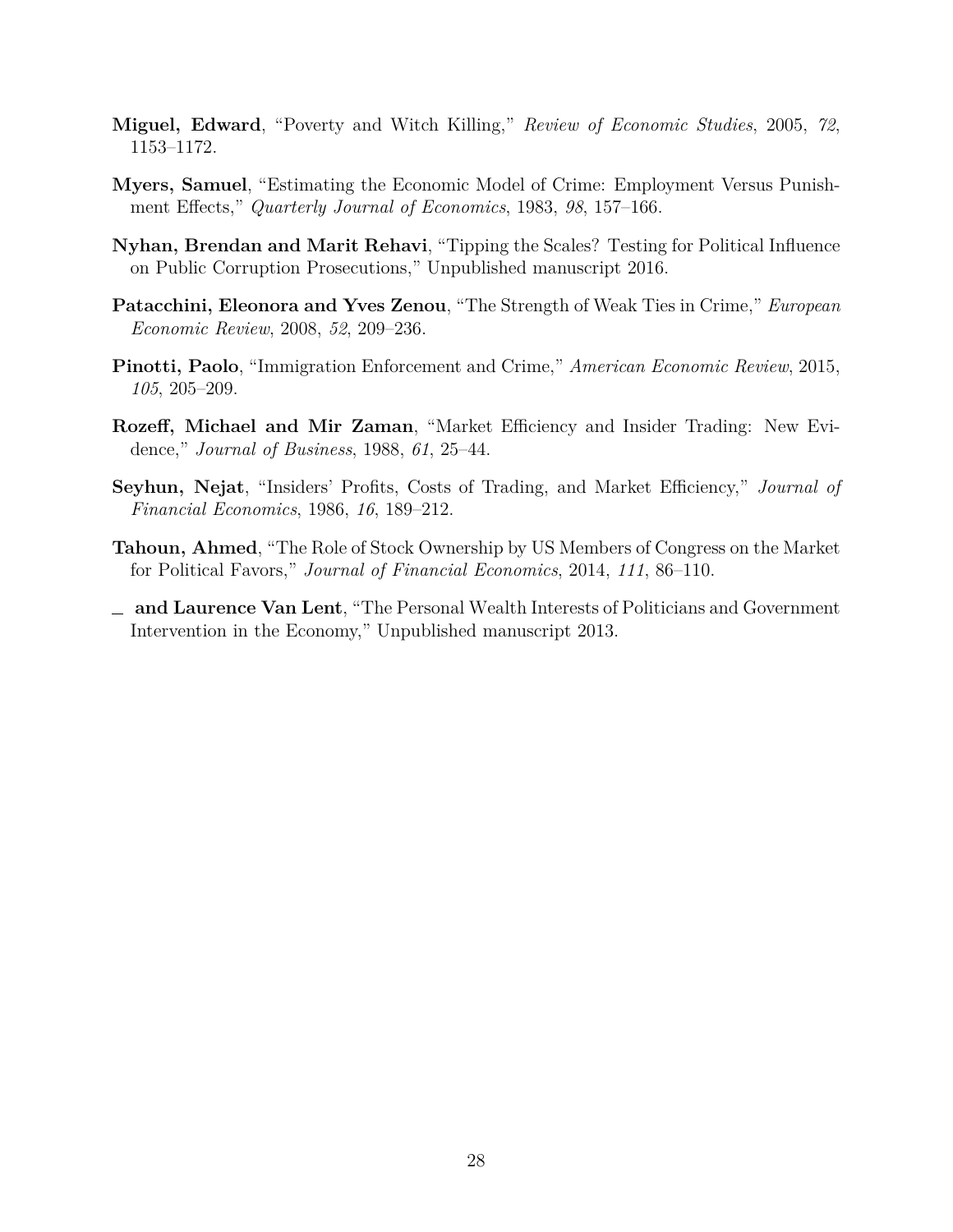#### Table 1: Descriptive statistics

<span id="page-29-0"></span>

|                                                                    |                          | Sarkozy affiliates                              |                   |                          | Non-connected directors in<br>Full sample           |                   |
|--------------------------------------------------------------------|--------------------------|-------------------------------------------------|-------------------|--------------------------|-----------------------------------------------------|-------------------|
| $#$ of individuals                                                 |                          | 43                                              |                   |                          | 1600                                                |                   |
| Executive position<br>Firm market capitalization (in billion euro) |                          | 0.42<br>12.3                                    |                   |                          | 0.28<br>3.6                                         |                   |
|                                                                    | Election<br>$\pm$ 1 year | Pre-<br>election                                | Post-<br>election | Election<br>$\pm$ 1 year | Pre-<br>election                                    | Post-<br>election |
| $#$ of trades                                                      | 665                      | 342                                             | 323               | 6,720                    | 3,489                                               | 3,231             |
| Trade value (in million euro)                                      | 4.7                      | 5.7                                             | 3.6               | 2.2                      | 3.4                                                 | 1.1               |
| Abnormal return                                                    | $-0.002$                 | $-0.004$                                        | 0.000             | 0.002                    | 0.004                                               | 0.001             |
| Non-compliance with legal time limit                               | 0.77                     | 0.75                                            | 0.79              | 0.73                     | 0.79                                                | 0.66              |
| Time to firm's next results announcement                           | 167                      | 188                                             | 143               | 170                      | 164                                                 | 175               |
|                                                                    |                          | Non-connected directors in<br>Affiliates' firms |                   |                          | Non-connected directors in<br>Matched board members |                   |
| $#$ of individuals                                                 |                          | 351                                             |                   |                          | 63                                                  |                   |
| Executive position                                                 |                          | 0.18                                            |                   |                          | 0.38                                                |                   |
| Firm market capitalization (in billion euro)                       |                          | 12.3                                            |                   |                          | 9.8                                                 |                   |
|                                                                    | Election                 | Pre-                                            | Post-             | Election                 | Pre-                                                | Post-             |
|                                                                    | $\pm$ 1 year             | election                                        | election          | $\pm$ 1 year             | election                                            | election          |
| $#$ of trades                                                      | 1,659                    | 861                                             | 798               | 322                      | 156                                                 | 166               |
| Trade value                                                        | 5.1                      | 7.7                                             | 2.8               | 1.6                      | 1.7                                                 | $1.6\,$           |
| Abnormal return                                                    | 0.001                    | 0.001                                           | $-0.000$          | $-0.003$                 | $-0.002$                                            | $-0.009$          |
| Non-compliance with legal time limit                               | 0.72                     | 0.80                                            | 0.63              | 0.77                     | 0.83                                                | 0.72              |
| Time to firm's next results announcement                           | 176                      | 172                                             | 180               | 182                      | 171                                                 | 192               |

Table's cells report average values constructed at individual or trade level. The 2007 French presidential election took place on May 6th 2007. *Sarkozy affiliates* are directors or French listed firms who are connected to Sarkozy. See the text for details about the construction of the group. The *full* sample contains all directors. The *affiliates' firms* sample includes connected insiders and non-connected ones on the same board as at least one connected director. The *matched board members* sample includes connected insiders and non-connected ones selected using a propensity score among members of boards with no connected director. *Abnormal return* stands for "2-day compound abnormal return on purchases at announcement date" and is the compound abnormal return (computed using a firm-specific 30-day market model) of the traded stock over the two days following the announcement of a purchase. *Non-compliance with legal time limit* is a dummy variable equal to 1 if the transaction disclosure is made strictly more than 5 business days later. *Time to firm's next results announcement* is the time (in days) between a trade's date and the next public announcement of results by the firm.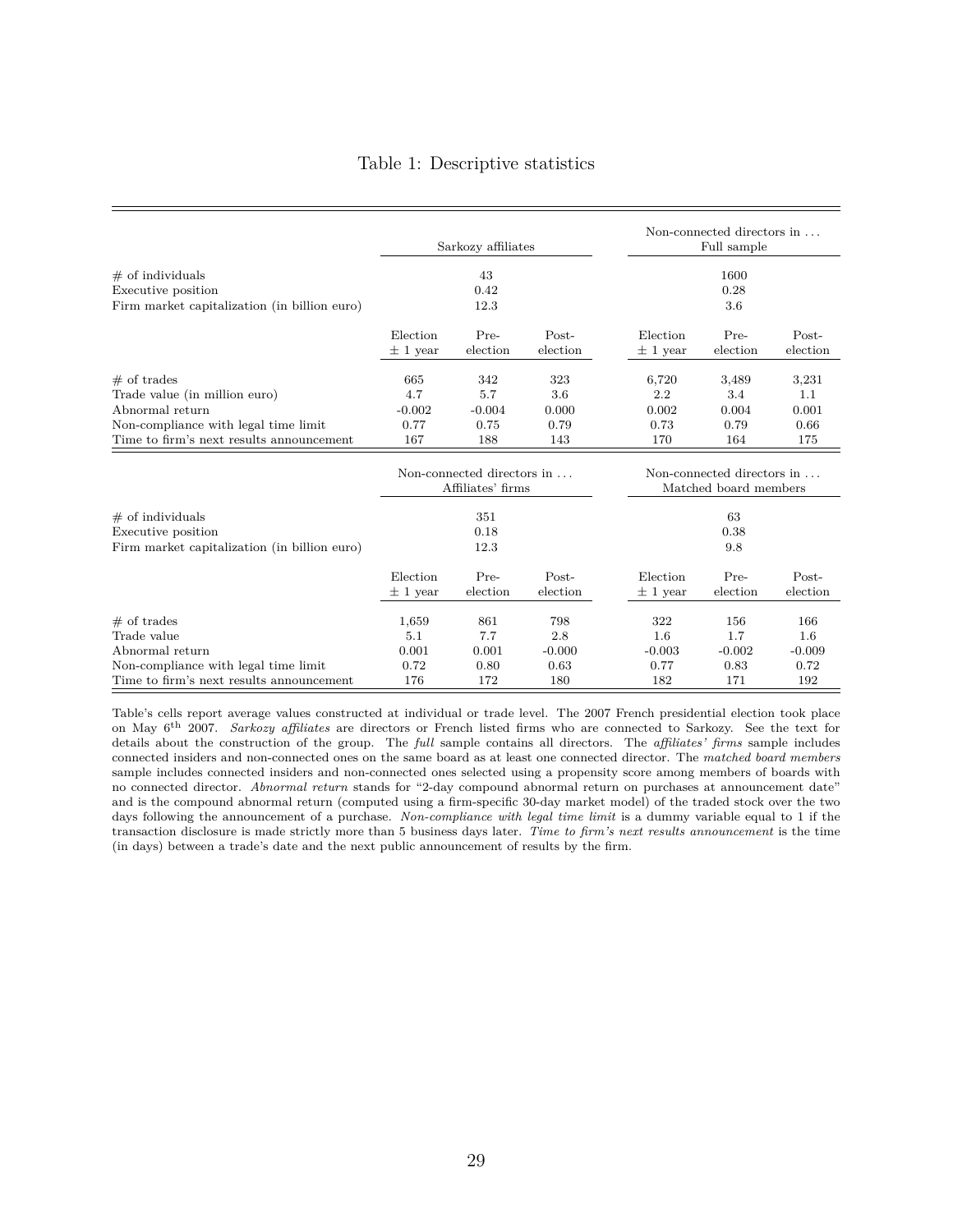<span id="page-30-0"></span>Table 2: Difference-in-differences estimation of change in behavior of Sarkozy affiliates around Sarkozy's election

|                                          | $\left(1\right)$ | (2)          | (3)               | (4)          | (5)         | (6)                   |
|------------------------------------------|------------------|--------------|-------------------|--------------|-------------|-----------------------|
| Sample                                   |                  | Full         | Affiliates' firms |              |             | Matched board members |
| $(\# \text{ of observations})$           |                  | $(N=2,581)$  | $(N=888)$         |              |             | $(N=488)$             |
| Post-election                            | $-0.003**$       | $-0.001$     | $-0.002$          | $-0.002$     | $-0.011***$ | $-0.073**$            |
|                                          | (0.001)          | (0.002)      | (0.002)           | (0.002)      | (0.004)     | (0.031)               |
| Sarkozy affiliate                        | $-0.008***$      | $-0.003$     | $-0.006$ ***      | $-0.002$     | $-0.006**$  | $-0.007**$            |
|                                          | (0.002)          | (0.002)      | (0.002)           | (0.002)      | (0.003)     | (0.003)               |
| Sarkozy affiliate $\times$ Post-election | $0.007***$       | $0.007***$   | $0.006**$         | $0.005*$     | $0.015***$  | $0.015***$            |
|                                          | (0.002)          | (0.003)      | (0.003)           | (0.003)      | (0.004)     | (0.004)               |
| Trade/trader covariates                  |                  | $_{\rm Yes}$ |                   | $_{\rm Yes}$ |             | $_{\rm Yes}$          |
| Firm fixed effects or covariates         |                  | $_{\rm Yes}$ |                   | $_{\rm Yes}$ |             | $_{\rm Yes}$          |

Dependent variable: 2-day compound abnormal return on purchases at announcement date

Dependent variable: Non-compliance with legal time limit

|                                          | (7)         | (8)          | (9)         | (10)              | (11)       | (12)                  |
|------------------------------------------|-------------|--------------|-------------|-------------------|------------|-----------------------|
| Sample                                   |             | Full         |             | Affiliates' firms |            | Matched board members |
| $(\# \text{ of observations})$           |             | $(N=7,385)$  |             | $(N=2,324)$       |            | (N=987)               |
| Post-election                            | $-0.133***$ | $-0.119***$  | $-0.167***$ | $-0.143***$       | $-0.104**$ | $-0.679*$             |
|                                          | (0.011)     | (0.015)      | (0.022)     | (0.026)           | (0.046)    | (0.351)               |
| Sarkozy affiliate                        | $-0.049**$  | $-0.164***$  | $-0.050*$   | $-0.192***$       | $-0.081**$ | $-0.066*$             |
|                                          | (0.025)     | (0.034)      | (0.027)     | (0.035)           | (0.038)    | (0.040)               |
| Sarkozy affiliate $\times$ Post-election | $0.174***$  | $0.204***$   | $0.207***$  | $0.251***$        | $0.145**$  | $0.143**$             |
|                                          | (0.035)     | (0.033)      | (0.039)     | (0.039)           | (0.057)    | (0.058)               |
| Trade/trader covariates                  |             | $_{\rm Yes}$ |             | Yes               |            | $_{\rm Yes}$          |
| Firm fixed effects or covariates         |             | $_{\rm Yes}$ |             | $_{\rm Yes}$      |            | $_{\rm Yes}$          |

Dependent variable: Time to firm's next results announcement

| Sample<br>$(\# \text{ of observations})$ | (13)         | (14)<br>Full<br>$(N=6,390)$ | (15)         | (16)<br>Affiliates' firms<br>$(N=2,181)$ | (17)         | (18)<br>Matched board members<br>$(N=884)$ |
|------------------------------------------|--------------|-----------------------------|--------------|------------------------------------------|--------------|--------------------------------------------|
| Post-election                            | $11.588***$  | $28.676***$                 | 7.909        | $22.125***$                              | $20.477*$    | 92.411                                     |
|                                          | (2.691)      | (3.851)                     | (5.217)      | (6.080)                                  | (12.343)     | (82.335)                                   |
| Sarkozy affiliate                        | 24.188***    | $21.156**$                  | $16.280**$   | 8.004                                    | 16.989       | 14.413                                     |
|                                          | (6.071)      | (9.122)                     | (6.775)      | (9.515)                                  | (11.208)     | (12.302)                                   |
| Sarkozy affiliate $\times$ Post-election | $-56.436***$ | $-54.398***$                | $-52.758***$ | $-30.440***$                             | $-65.325***$ | $-64.777***$                               |
|                                          | (8.955)      | (9.453)                     | (10.013)     | (10.636)                                 | (15.020)     | (15.680)                                   |
| Trade/trader covariates                  |              | Yes                         |              | Yes                                      |              | Yes                                        |
| Firm fixed effects or covariates         |              | $_{\rm Yes}$                |              | $\operatorname{Yes}$                     |              | Yes                                        |

\*\*\* p*<*0.01, \*\* p*<*0.05, \* p*<*0.1. White heteroskedastic standard errors in parentheses. OLS regressions. Each column presents estimates from a separate regression. All regressions include a constant term. Observations are trades by board members of French listed firms that took place within 365 days from the French presidential election of May 6th 2007. *Post-election* is a dummy variable equal to 1 for all trades that occurred after the election. *Sarkozy affiliate* is a dummy variable equal to 1 if the trader is connected to Sarkozy. See the text for details about the construction of the group. The *full* sample contains all directors. The *affiliates' firms* sample includes connected insiders and non-connected ones on the same board as at least one connected director. The *matched board members* sample includes connected insiders and non-connected ones selected using a propensity score among members of boards with no connected director. *Trade/trader covariates* include a dummy equal to 1 for individuals that are members of the management board of the firm at the date of the trade, the trade's value in current euro, and interaction terms between these two variables and the post-election dummy. For the matched board members sample, firms' size and return on assets (as well as the interaction terms between these variables and the post-election dummy) are used instead of firm fixed effects. *2-day compound abnormal return on purchases at announcement date* is the compound abnormal return (computed using a firm-specific 30-day market model) of the traded stock over the two days following the announcement of a purchase. *Non-compliance with legal time limit* is a dummy variable equal to 1 if the transaction disclosure is made strictly more than 5 business days later. *Time to firm's next results announcement* is the time (in days) between a trade's date and the next public announcement of results by the firm.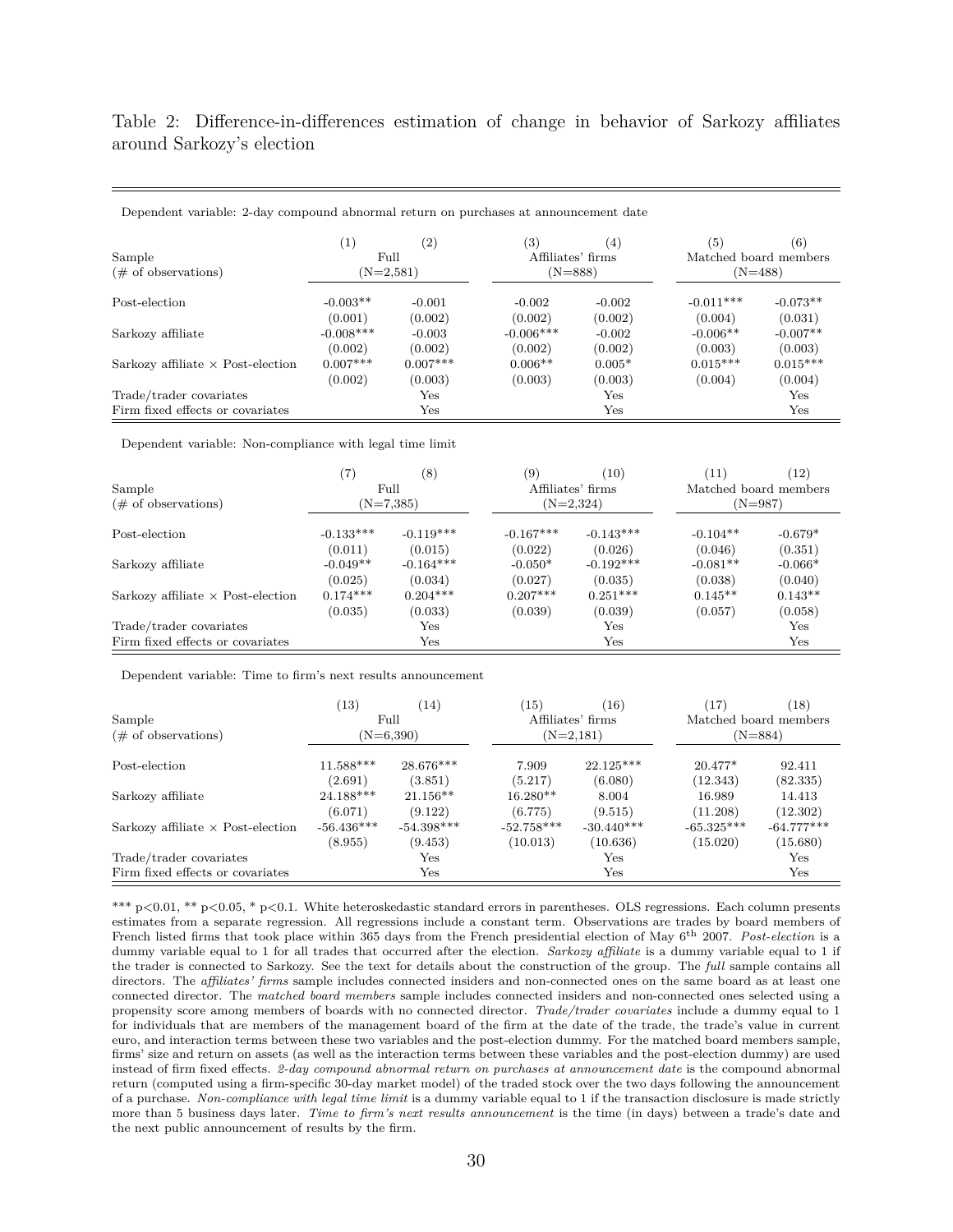<span id="page-31-0"></span>Table 3: Difference-in-differences estimation of change in behavior of Sarkozy affiliates around Sarkozy's election: Robustness checks and placebo tests

|                                              | Full sample | Affiliates' firms | Matched board members |
|----------------------------------------------|-------------|-------------------|-----------------------|
| Excluding days with an insider's transaction | $0.008***$  | $0.005*$          | $0.014***$            |
|                                              | (0.003)     | (0.003)           | (0.004)               |
| 7-day market model                           | $0.010***$  | $0.010***$        | $0.012**$             |
|                                              | (0.003)     | (0.003)           | (0.005)               |
| 120-day market model                         | $0.006**$   | 0.004             | $0.014***$            |
|                                              | (0.003)     | (0.003)           | (0.004)               |
| 200-day market model                         | $0.006**$   | 0.004             | $0.014***$            |
|                                              | (0.003)     | (0.003)           | (0.004)               |
| 3-day compound abnormal return               | $0.007**$   | 0.005             | $0.018**$             |
|                                              | (0.003)     | (0.003)           | (0.007)               |
| 16-day compound abnormal return              | $0.038***$  | $0.015*$          | $0.073***$            |
|                                              | (0.008)     | (0.008)           | (0.017)               |
| Abnormal return on sales                     | 0.001       | $-0.003$          | $-0.001$              |
|                                              | (0.003)     | (0.003)           | (0.006)               |
| Abnormal return at transaction date          | 0.002       | $-0.005$          | 0.005                 |
|                                              | (0.004)     | (0.004)           | (0.007)               |

Compliance with legal time limit

Abnormal returns

|                         | Full sample | Affiliates' firms | Matched board members |
|-------------------------|-------------|-------------------|-----------------------|
| Probit model            | $0.209***$  | $0.239***$        | $0.136***$            |
|                         | (0.022)     | (0.026)           | (0.052)               |
| Absolute number of days | $5.213***$  | $4.122***$        | $4.448***$            |
|                         | (0.559)     | (0.630)           | (1.159)               |
| Log of number of days   | $0.302***$  | $0.350***$        | $0.309***$            |
|                         | (0.041)     | (0.049)           | (0.083)               |

Time to firm's next results announcement

|                                     | Full sample  | Affiliates' firms | Matched board members |
|-------------------------------------|--------------|-------------------|-----------------------|
| Log of time                         | $-0.410***$  | $-0.214**$        | $-0.596***$           |
|                                     | (0.089)      | (0.102)           | (0.150)               |
| Less than one month from event      | $0.068***$   | 0.030             | $0.146***$            |
|                                     | (0.026)      | (0.030)           | (0.044)               |
| Yearly results announcement only    | $-47.976***$ | $-27.347***$      | $-51.306***$          |
|                                     | (9.416)      | (10.585)          | (15.716)              |
| Time to next event of other type    | $-2.017$     | -4.736            | 6.250                 |
|                                     | (2.710)      | (3.104)           | (4.654)               |
| Time since firm's last announcement | $-15.759$    | $-14.417$         | 8.891                 |
|                                     | (10.092)     | (10.968)          | (16.146)              |

\*\*\* p<0.01, \*\* p<0.05, \* p<0.1. White heteroskedastic standard errors in parentheses. OLS regressions, except if otherwise specified. Each cell presents an estimate from a separate regression. The reported estimate is for *Sarkozy affiliate* × *Postelection*. All regressions include a constant term, *post-election*, *Sarkozy affiliate*, *trade/trader covariates*, and firm fixed effects or covariates as defined in Table [2.](#page-30-0) Observations are trades by board members of French listed firms that took place within 365 days from the French presidential election of May 6th 2007. *Post-election* is a dummy variable equal to 1 for all trades that occurred after the election. *Sarkozy affiliate* is a dummy variable equal to 1 if the trader is connected to Sarkozy. See the text for details about the construction of the group. The *full* sample contains all directors. The *affiliates' firms* sample includes connected insiders and non-connected ones on the same board as at least one connected director. The *matched board members* sample includes connected insiders and non-connected ones selected using a propensity score among members of boards with no connected director. See the text for restrictions or modifications that apply to each regression with respect to specifications presented in even-numbered columns of Table [2.](#page-30-0)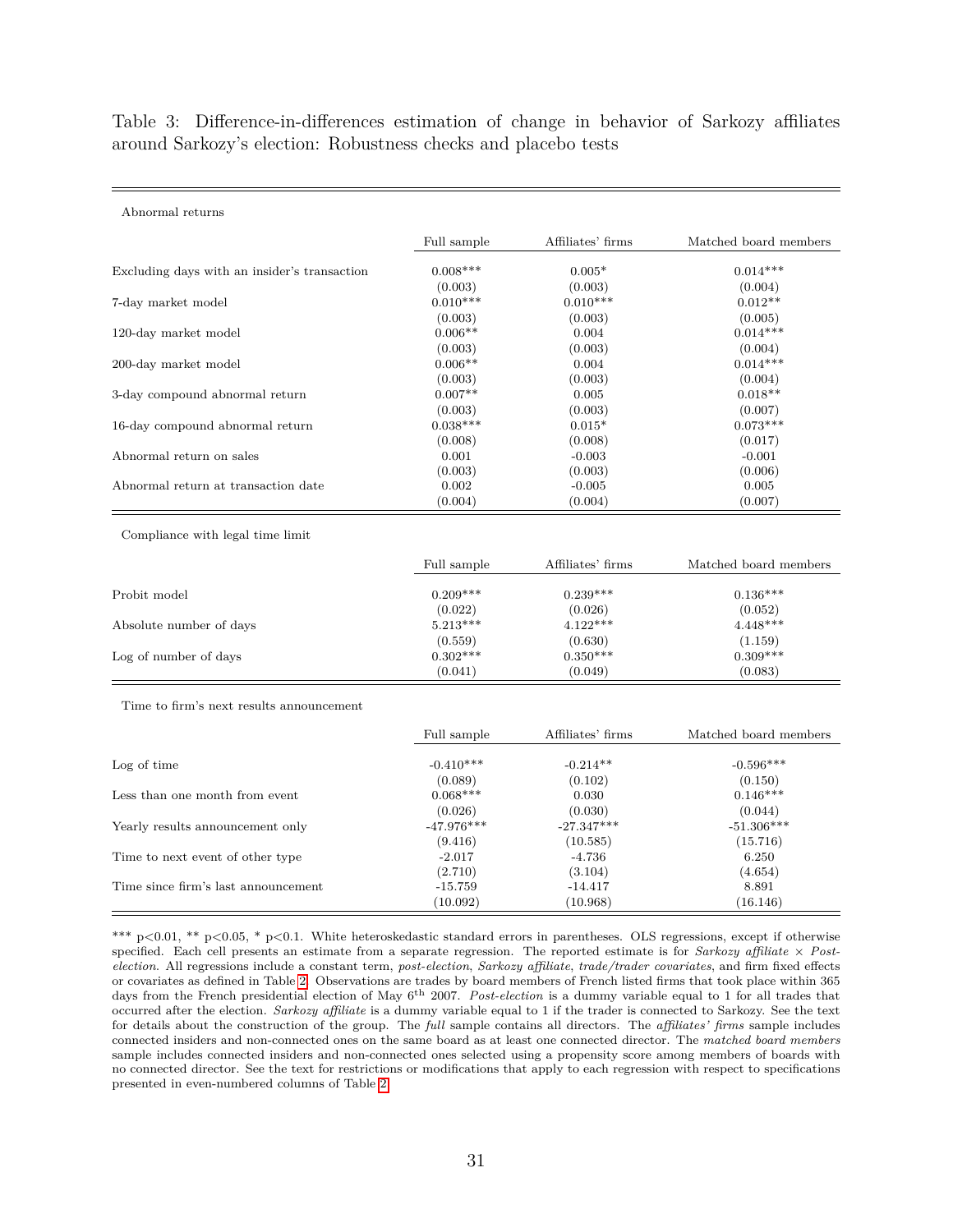# **Online Appendix**

<span id="page-32-0"></span>

|                                                                | 2005 | 2006 | 2007 | 2008 | 2009 |
|----------------------------------------------------------------|------|------|------|------|------|
| Opened investigations                                          | 88   | 84   | 92   | 97   | 76   |
| Incl. insider dealing or actions impairing orderly markets     | 35   | 36   | 40   | 34   | 28   |
| Concluded investigations                                       | 91   | 105  | 96   | 95   | 80   |
| Incl. concluded investigations leading to sanction proceedings | 28   | 27   | 26   | 22   | 20   |
| Incl. investigation reports referred to public prosecutor      | 25   | 23   | 25   | 20   | 17   |
| Opened procedures                                              | 34   | 35   | 29   | 36   | 29   |
| Concluded procedures                                           | 32   | 30   | 33   | 40   | 33   |
| Incl. concluded procedures leading to sanctions                | 27   | 25   | 28   | 34   | 26   |
| Incl. sanctions for insider trading                            | ച    |      | .5   | 10   | $9*$ |

#### Table A1: AMF surveillance activity from 2005 to 2009

Source: AMF annual reports. \*In 2009, only the number of sanctioned traders is available.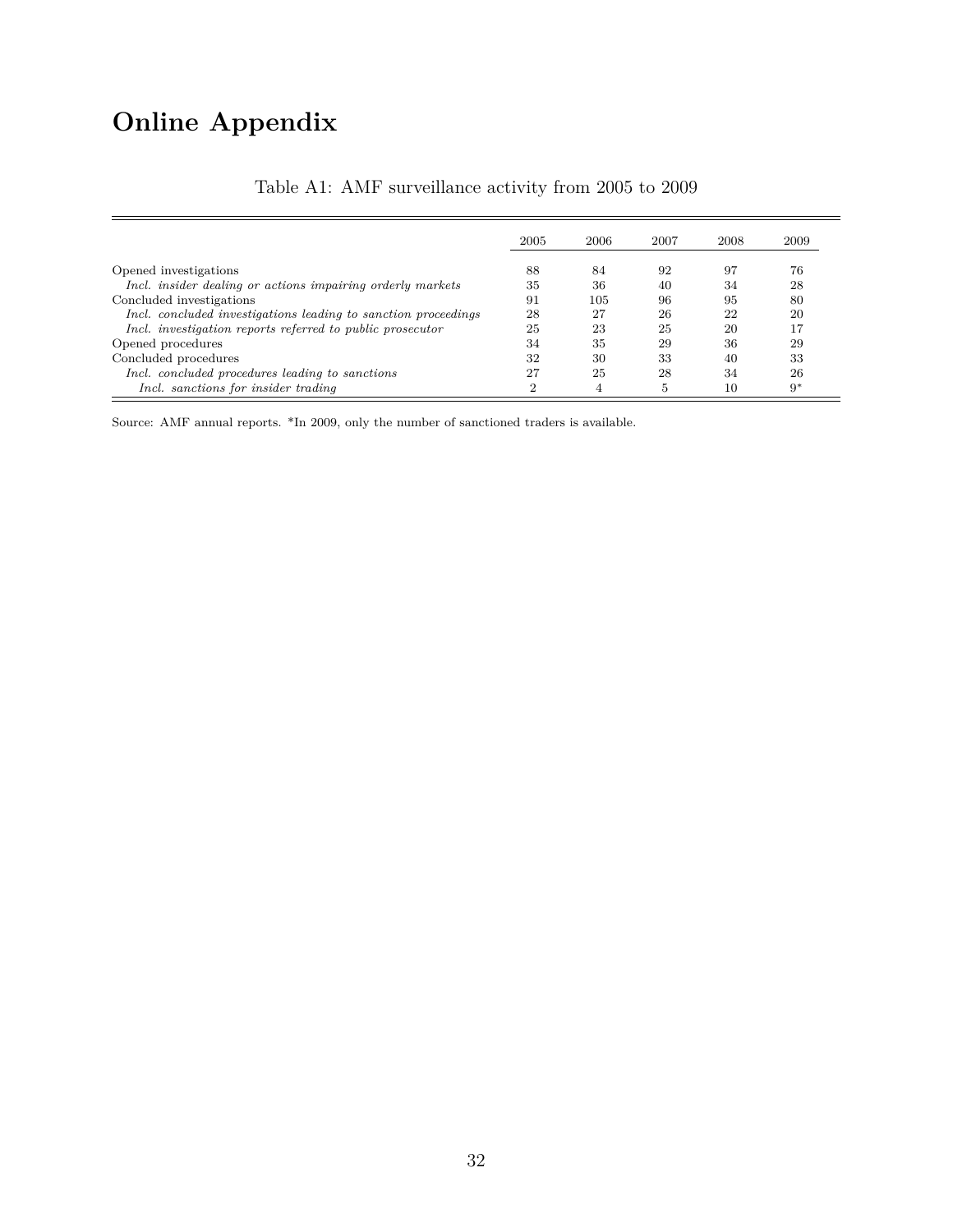<span id="page-33-0"></span>

| i                               |
|---------------------------------|
| <b>P.O. Line Street Proper</b>  |
| ŗ                               |
| ool ol smar                     |
| $\sim$ $\sim$ $\sim$ $\sim$ $+$ |

 $\parallel$ 

|                         |                                                 | $\widehat{c}$                                                       | $\odot$       | E)                                                                                                                                                                                                                                                                                                                    | $\binom{5}{2}$                                                                                                                                                                                                                                                                             | $\widehat{\circ}$                                                                                                                                                                                                                                                                                          | É                                                                          | $\circledast$                                                               | ೯                                                                                                    |
|-------------------------|-------------------------------------------------|---------------------------------------------------------------------|---------------|-----------------------------------------------------------------------------------------------------------------------------------------------------------------------------------------------------------------------------------------------------------------------------------------------------------------------|--------------------------------------------------------------------------------------------------------------------------------------------------------------------------------------------------------------------------------------------------------------------------------------------|------------------------------------------------------------------------------------------------------------------------------------------------------------------------------------------------------------------------------------------------------------------------------------------------------------|----------------------------------------------------------------------------|-----------------------------------------------------------------------------|------------------------------------------------------------------------------------------------------|
|                         |                                                 | on purchases at announcement date<br>2-day compound abnormal return |               |                                                                                                                                                                                                                                                                                                                       | Non-compliance with<br>legal time limit                                                                                                                                                                                                                                                    |                                                                                                                                                                                                                                                                                                            |                                                                            | results announcement<br>Time to firm's next                                 |                                                                                                      |
|                         | 日日                                              | Affiliates                                                          | $\rm Matched$ | 同                                                                                                                                                                                                                                                                                                                     | Affiliates                                                                                                                                                                                                                                                                                 | Matched                                                                                                                                                                                                                                                                                                    | 同                                                                          | Affiliates                                                                  | Matched                                                                                              |
|                         | sample                                          | firms                                                               | board members | sample                                                                                                                                                                                                                                                                                                                | firms                                                                                                                                                                                                                                                                                      | board members                                                                                                                                                                                                                                                                                              | sample                                                                     | $\operatorname{firms}$                                                      | board members                                                                                        |
| Aarch 16, 2008          | $0.006*$                                        | $-0.005$                                                            | $-0.011*$     | 0.027                                                                                                                                                                                                                                                                                                                 | $0.121***$                                                                                                                                                                                                                                                                                 | 0.062                                                                                                                                                                                                                                                                                                      | $20.622**$                                                                 | $4.675**$                                                                   | $32.112**$                                                                                           |
| municipal election)     | (0.003)                                         | 0.004)                                                              | (0.006)       | $(0.035)$<br>$0.133***$                                                                                                                                                                                                                                                                                               |                                                                                                                                                                                                                                                                                            |                                                                                                                                                                                                                                                                                                            |                                                                            |                                                                             |                                                                                                      |
| une 7, 2009             | $-0.005$                                        | $-0.005$                                                            | 0.005         |                                                                                                                                                                                                                                                                                                                       |                                                                                                                                                                                                                                                                                            |                                                                                                                                                                                                                                                                                                            | $(9.486)$<br>-15.591                                                       | (10.715)                                                                    |                                                                                                      |
| European election       | (200.0)                                         |                                                                     | (0.009)       | $\begin{array}{c} (0.058) \\ 0.062 \\ (0.061) \\ (0.011) \\ (0.120) \\ (0.074) \\ (0.040) \\ (0.072) \\ (0.072) \\ (0.072) \\ (0.072) \\ (0.073) \\ (0.070) \\ (0.070) \\ (0.070) \\ (0.070) \\ (0.070) \\ (0.070) \\ (0.071) \\ (0.072) \\ (0.073) \\ (0.074) \\ (0.070) \\ (0.070) \\ (0.071) \\ (0.072) \\ (0.073$ | $\begin{array}{l} (0.042)\\ 0.103\\ 0.063)\\ (0.067)\\ (0.067)\\ (0.067)\\ (0.077)\\ (0.077)\\ (0.077)\\ (0.046)\\ (0.015)\\ (0.075)\\ (0.076)\\ (0.077)\\ (0.078)\\ (0.079)\\ (0.079)\\ (0.070)\\ (0.070)\\ (0.070)\\ (0.070)\\ (0.070)\\ (0.070)\\ (0.070)\\ (0.070)\\ (0.070)\\ (0.070$ | $\begin{smallmatrix} (0.062)\\[-4pt] -0.133^{*}\!\!\!\!\!&\\ (0.075)\\[-4pt] 0.079\\[-4pt] 0.002\\[-4pt] 0.003\\[-4pt] 0.003\\[-4pt] 0.008\\[-4pt] 0.008\\[-4pt] 0.008\\[-4pt] 0.008\\[-4pt] 0.008\\[-4pt] 0.008\\[-4pt] 0.008\\[-4pt] 0.008\\[-4pt] 0.008\\[-4pt] 0.008\\[-4pt] 0.008\\[-4pt] 0.008\\[-4$ | (12.733)                                                                   | (13.218)                                                                    | $(14.029)$<br>-11.936<br>$(16.489)$<br>$(16.46**$                                                    |
| Aarch 21, 2010          | $-0.001$                                        | (0.007)                                                             | $0.015*$      |                                                                                                                                                                                                                                                                                                                       |                                                                                                                                                                                                                                                                                            |                                                                                                                                                                                                                                                                                                            | $-14.655$                                                                  | $-14.651$                                                                   |                                                                                                      |
| regional election)      | (0.009)                                         | $(0.009)$<br>$0.011**$                                              | (0.007)       |                                                                                                                                                                                                                                                                                                                       |                                                                                                                                                                                                                                                                                            |                                                                                                                                                                                                                                                                                                            |                                                                            |                                                                             |                                                                                                      |
| September 25, 201       | $0.011**$                                       |                                                                     | 0.004         |                                                                                                                                                                                                                                                                                                                       |                                                                                                                                                                                                                                                                                            |                                                                                                                                                                                                                                                                                                            |                                                                            |                                                                             |                                                                                                      |
| gubernatorial election) | $\begin{array}{c} (0.005) \\ 0.002 \end{array}$ | $\begin{array}{c} (0.005) \\ 0.005 \end{array}$                     | (0.007)       |                                                                                                                                                                                                                                                                                                                       |                                                                                                                                                                                                                                                                                            |                                                                                                                                                                                                                                                                                                            | $\begin{array}{c} (15.911) \\ 30.154^{*} \\ (16.531) \\ 5.645 \end{array}$ | $\begin{array}{c} (16.269) \\ 30.458^* \\ (17.478) \\ 5.046 \\ \end{array}$ | $\begin{array}{l} (19.427)\\ 3.147\\ (22.038)\\ -5.089\\ (15.729)\\ (19.972)\\ (19.973) \end{array}$ |
| November 3, 2008        |                                                 |                                                                     | 0.008         |                                                                                                                                                                                                                                                                                                                       |                                                                                                                                                                                                                                                                                            |                                                                                                                                                                                                                                                                                                            |                                                                            |                                                                             |                                                                                                      |
| fictitious election     | $(0.004)$<br>0.004                              | (0.005)                                                             | (0.007)       |                                                                                                                                                                                                                                                                                                                       |                                                                                                                                                                                                                                                                                            |                                                                                                                                                                                                                                                                                                            | $(10.377)$ $30.327$                                                        |                                                                             |                                                                                                      |
| December 10, 2010       |                                                 | 0.003                                                               | 0.009         |                                                                                                                                                                                                                                                                                                                       |                                                                                                                                                                                                                                                                                            |                                                                                                                                                                                                                                                                                                            |                                                                            | 9.986                                                                       |                                                                                                      |
| fictitious election     | (0.006)                                         | (0.007)                                                             | (0.007)       |                                                                                                                                                                                                                                                                                                                       |                                                                                                                                                                                                                                                                                            |                                                                                                                                                                                                                                                                                                            |                                                                            |                                                                             |                                                                                                      |
| June 23, 2011           | $0.011***$                                      | $0.010**$                                                           | 0.002         |                                                                                                                                                                                                                                                                                                                       |                                                                                                                                                                                                                                                                                            |                                                                                                                                                                                                                                                                                                            | $(18.464)$<br>$53.071***$                                                  | $(18.948)$<br>0.446***                                                      |                                                                                                      |
| fictitious election     | (0.004)                                         | (0.004)                                                             | (0.006)       |                                                                                                                                                                                                                                                                                                                       | (0.072)                                                                                                                                                                                                                                                                                    |                                                                                                                                                                                                                                                                                                            | $(18.029)$<br>-22.325                                                      | (18.428)                                                                    | (21.030)                                                                                             |
| July 12, 2012           | $0.031***$                                      | $0.030***$                                                          | $-0.010$      |                                                                                                                                                                                                                                                                                                                       | $-0.022$                                                                                                                                                                                                                                                                                   | $\begin{array}{c} 0.087 \\ -0.103 \end{array}$                                                                                                                                                                                                                                                             |                                                                            | $-23.246$                                                                   | $1.601**$                                                                                            |
| fictitious election     | (0.012)                                         | (0.012)                                                             | (600.0)       | 0.081                                                                                                                                                                                                                                                                                                                 | 0.086                                                                                                                                                                                                                                                                                      | 0.113                                                                                                                                                                                                                                                                                                      | 16.324                                                                     | 17.324                                                                      | 20.327                                                                                               |

full sample contains all directors. The affiliates' firms sample includes connected insiders and non-connected ones on the same board as at least one connected director. The matched board *<*0.1. White heteroskedastic standard errors in parentheses. OLS regressions. Each cell presents an estimate from a separate regression. The reported estimate is for Sarkozy afflüate  $\times$  Post-election. All regressions include a constant term, post-election, Sarkozy afflüate, trade/trader covariates, and firm fixed effects or covariates as defined in Table [2.](#page-30-0) Observations are trades by board members of French listed firms that took place within 365 days from the date specified in each row. *Post-election* is a dummy variable equal to 1 for all trades that occurred after the election. *Sarkozy affiliate* is a dummy variable equal to 1 if the trader is connected to Sarkozy. See the text for details about the construction of the group. The full sample contains all directors. The affiliates' firms sample includes connected insiders and non-connected ones on the same board as at least one connected director. The matched board members sample includes connected insiders and non-connected ones selected using a propensity score among members of boards with no connected director. *members* sample includes connected insiders and non-connected ones selected using a propensity score among members of boards with no connected director. *<*0.05, \* p *<*0.01, \*\* p نم<br>\* \* \*<br>\* \* \*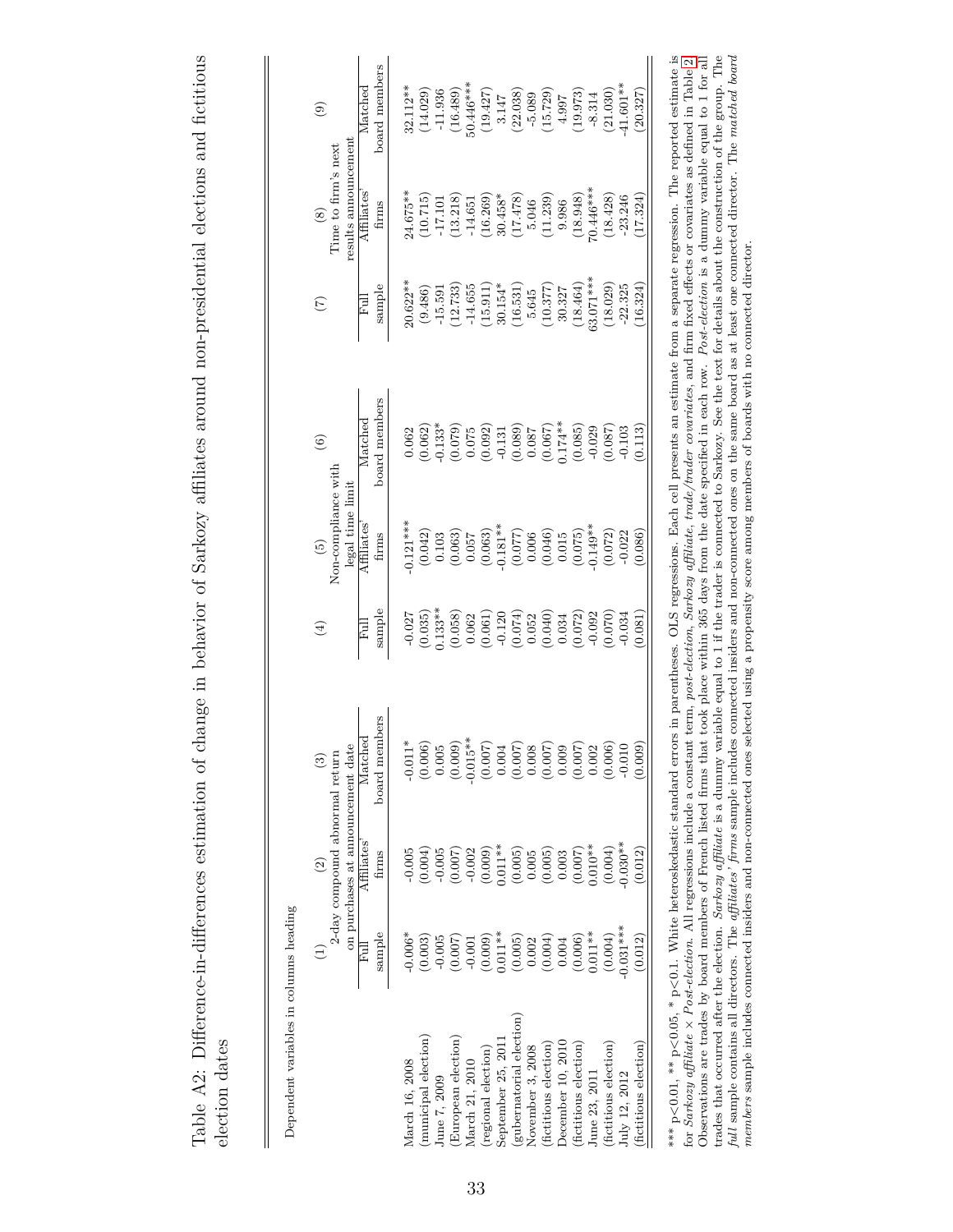<span id="page-34-0"></span>Table A3: Difference-in-differences estimation of change in behavior of Sarkozy affiliates around Sarkozy's election: Clustered standard errors.

| Dependent variable: 2-day compound abnormal return on purchases at announcement date |                 |                   |                        |
|--------------------------------------------------------------------------------------|-----------------|-------------------|------------------------|
| Sample                                                                               | (1)             | (2)               | (3)                    |
|                                                                                      | Full            | Affiliates' firms | Matched board members  |
| Sarkozy affiliate $\times$ Post-election                                             | 0.007           | 0.005             | 0.015                  |
|                                                                                      | $(0.003)$ **    | $(0.002)$ **      | $(0.004)$ ***          |
|                                                                                      | $[0.003]$ **    | $[0.002]$ **      | $[0.004]$ ***          |
| Dependent variable: Non-compliance with legal time limit                             |                 |                   |                        |
| Sample                                                                               | (4)             | (5)               | (6)                    |
|                                                                                      | Full            | Affiliates' firms | Matched board members  |
| Sarkozy affiliate $\times$ Post-election                                             | 0.204           | 0.251             | 0.143                  |
|                                                                                      | $(0.059)$ ***   | $(0.068)$ ***     | $(0.084)$ <sup>*</sup> |
|                                                                                      | $[0.055]$ ***   | $[0.063]$ ***     | $[0.076]$ *            |
| Dependent variable: Time to firm's next results announcement                         |                 |                   |                        |
| Sample                                                                               | (7)             | (8)               | (9)                    |
|                                                                                      | Full            | Affiliates' firms | Matched board members  |
| Sarkozy affiliate $\times$ Post-election                                             | $-54.398$       | $-30.440$         | $-64.777$              |
|                                                                                      | $(28.840)^*$    | (26.372)          | $(37.520)^*$           |
|                                                                                      | $[26.359]^{**}$ | [20.675]          | $[33.216]$ *           |

\*\*\* p*<*0.01, \*\* p*<*0.05, \* p*<*0.1. Standard errors in parentheses are clustered at firm level. Standard errors in brackets are clustered at trader level. OLS regressions. Each cell presents an estimate from a separate regression. All regressions include a constant term, *post-election*, *Sarkozy affiliate*, *trade/trader covariates*, and firm fixed effects or covariates as defined in Table [2.](#page-30-0) Observations are trades by board members of French listed firms that took place within 365 days from the French presidential election of May 6th 2007. *Post-election* is a dummy variable equal to 1 for all trades that occurred after the election. *Sarkozy affiliate* is a dummy variable equal to 1 if the trader is connected to Sarkozy. See the text for details about the construction of the group. The *full* sample contains all directors. The *affiliates' firms* sample includes connected insiders and non-connected ones on the same board as at least one connected director. The *matched board members* sample includes connected insiders and non-connected ones selected using a propensity score among members of boards with no connected director. *2-day compound abnormal return on purchases at announcement date* is the compound abnormal return (computed using a firm-specific 30-day market model) of the traded stock over the two days following the announcement of a purchase. *Non-compliance with legal time limit* is a dummy variable equal to 1 if the transaction disclosure is made strictly more than 5 business days later. *Time to firm's next results announcement* is the time (in days) between a trade's date and the next public announcement of results by the firm.